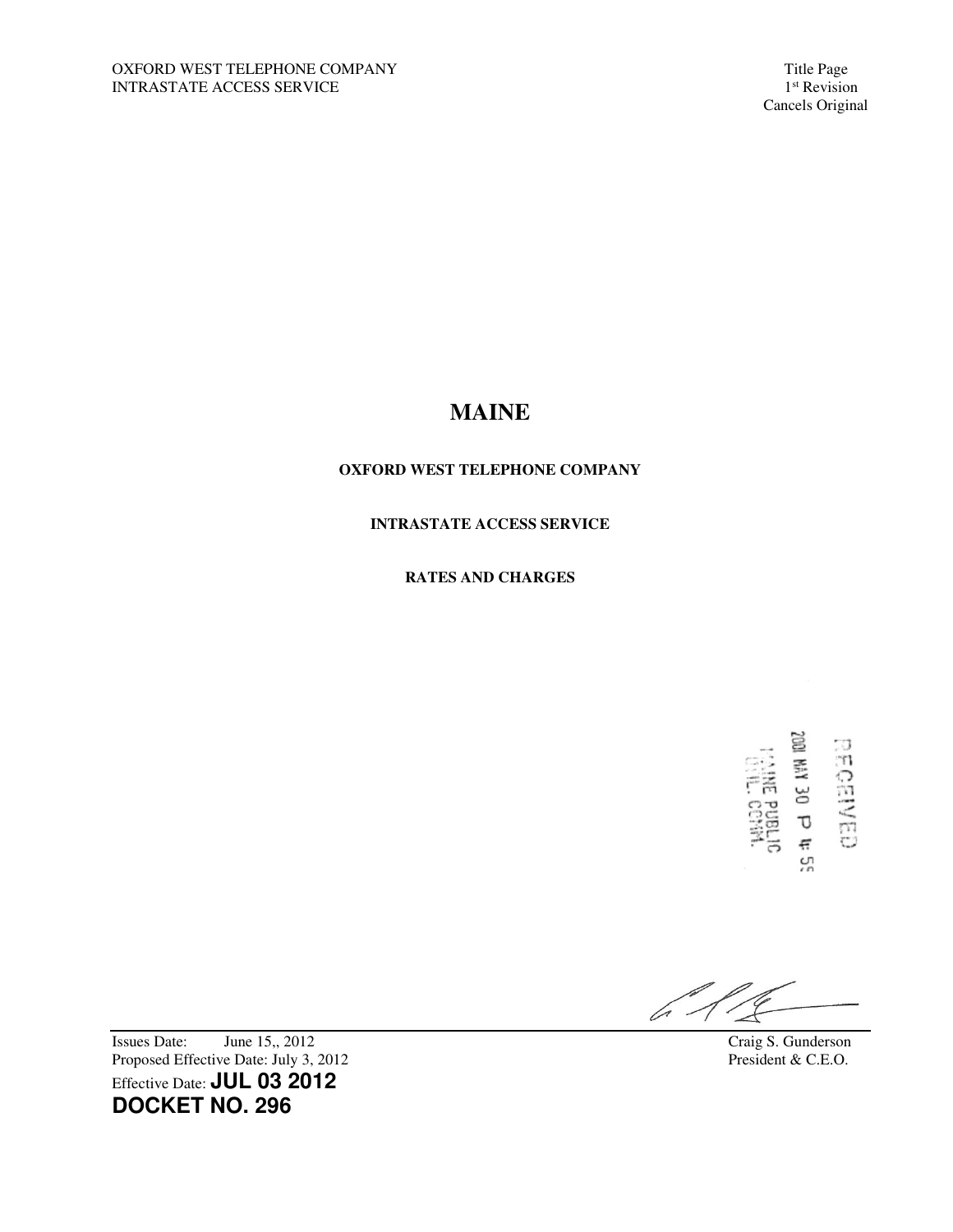## OXFORD WEST TELEPHONE COMPANY Contents Contents Contents Contents Contents Page 1 INTRASTATE ACCESS SERVICE

2<sup>nd</sup> Revision Cancels 1st Revision

| Section        |     |                                                                                                                 | Page No.        |
|----------------|-----|-----------------------------------------------------------------------------------------------------------------|-----------------|
| 1.             |     | RATES AND CHARGES FOR CARRIER COMMON LINE ACCESS SERVICE                                                        | 1               |
| 1.1            |     | Carrier Common Line Access Service                                                                              | 1               |
| 1.             |     | RATES AND CHARGES FOR SWITCHED ACCESS SERVICES                                                                  | 2               |
| 1.2            |     | Nonrecurring Charges                                                                                            | $\overline{2}$  |
| 1.3            |     | <b>Local Transport</b>                                                                                          | $3-6$           |
| 1.4<br>1.5     |     | End Office                                                                                                      | 7<br>8          |
| 1.6            |     | Feature Group B (FGB) with an Abbreviated Dialing Arrangement (ADA) Rate Factor<br>Directory Assistance Service | $\mathbf Q$     |
| 1.7            |     | Assumed Minutes of                                                                                              |                 |
|                | Use | 10                                                                                                              |                 |
| 1.8            |     | <b>Operator Transfer Service</b>                                                                                | 10              |
| 2.             |     | SPECIAL ACCESS SERVICE                                                                                          | 1               |
| 2.1            |     | Provision of Special Access Service                                                                             | 1               |
| 2.1.1          |     | Circuit Types                                                                                                   | 1               |
| 2.1.2          |     | Service Configurations                                                                                          | $2 - 4$         |
| 2.1.3          |     | <b>Technical Specifications Packages</b>                                                                        | $4 - 5$         |
| 2.1.4<br>2.1.5 |     | <b>Channel Interfaces</b><br>Alternate Use                                                                      | 5<br>6          |
| 2.1.6          |     | <b>Special Facilities Routing</b>                                                                               | 6               |
| 2.1.7          |     | Design Layout Report                                                                                            | 6               |
| 2.1.8          |     | <b>Acceptance Testing</b>                                                                                       | 7               |
| 2.2            |     | Rate Categories, Applications, Terms and Conditions                                                             | 7               |
| 2.2.1          |     | <b>Rate Categories</b>                                                                                          | $7 - 12$        |
| 2.2.2          |     | Minimum Periods                                                                                                 | 12              |
| 2.2.3          |     | <b>Application of Monthly Rates</b>                                                                             | 12              |
| 2.2.4<br>2.2.5 |     | Facility Hubs and Multiplexing<br>Shared Use Digital High Capacity Services                                     | $12 - 13$<br>14 |
|                |     |                                                                                                                 |                 |
| 2.3            |     | <b>Metallic Service</b>                                                                                         | 15              |
| 2.3.1          |     | <b>Basic Circuit Description</b>                                                                                | 15              |
| 2.3.2          |     | <b>Technical Specifications Packages</b><br><b>Channel Interfaces</b>                                           | 15              |
| 2.3.3<br>2.3.4 |     | <b>Optional Features and Functions</b>                                                                          | 15<br>16        |
| 2.3.5          |     | Rates and Charges                                                                                               | 16              |
|                |     |                                                                                                                 |                 |

Rochut 17 David

Issued Date: May 30, 2001 Roderick N. Anstey<br>Proposed Effective Date: June 1, 2001 President & C.E.O. Proposed Effective Date: June 1, 2001 Effective Date: June 1, 2001 **DOCKET NUMBER:** 98-899 Docket No.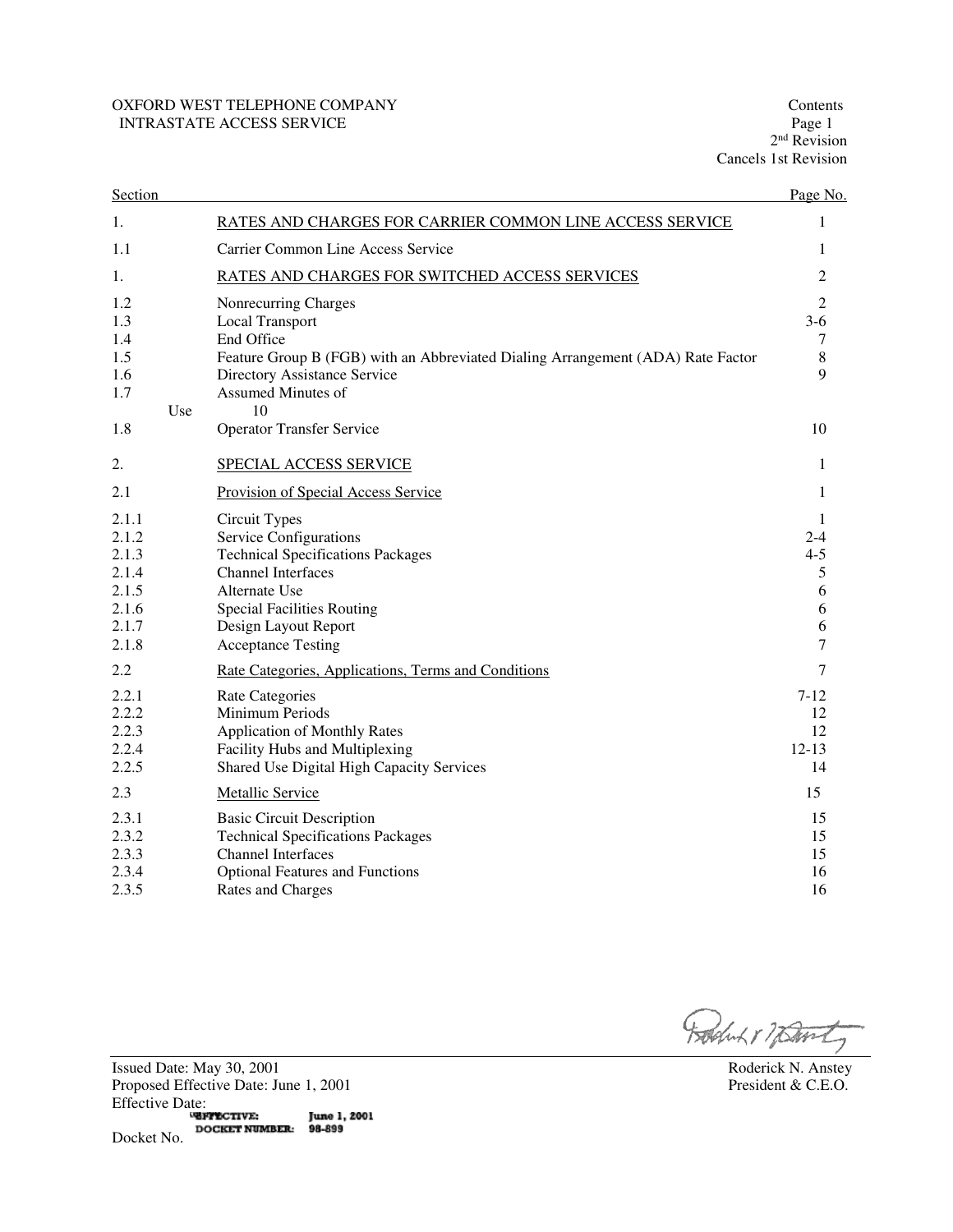## OXFORD WEST TELEPHONE COMPANY Contents Contents Contents Contents Contents Page 2 INTRASTATE ACCESS SERVICE

3<sup>rd</sup> Revision Cancels 2nd Revision

| Section                                   |                                                                                                                                                                          | Page No.                             |     |
|-------------------------------------------|--------------------------------------------------------------------------------------------------------------------------------------------------------------------------|--------------------------------------|-----|
| 2.4                                       | Voice Grade Service                                                                                                                                                      | 17                                   |     |
| 2.4.1<br>2.4.2<br>2.4.3<br>2.4.4<br>2.4.5 | <b>Basic Circuit Description</b><br><b>Technical Specifications Packages</b><br><b>Channel Interfaces</b><br><b>Optional Features and Functions</b><br>Rates and Charges | 17<br>18<br>18<br>19-22<br>$22 - 26$ |     |
| 2.5                                       | Digital Data Service                                                                                                                                                     | 27                                   |     |
| 2.5.1<br>2.5.2<br>2.5.3<br>2.5.4<br>2.5.5 | <b>Basic Circuit Description</b><br><b>Technical Specifications Package</b><br><b>Channel Interfaces</b><br><b>Optional Features and Functions</b><br>Rates and Charges  | 27<br>27<br>28<br>28<br>29           |     |
| 2.6                                       | <b>High Capacity Service</b>                                                                                                                                             | 30                                   |     |
| 2.6.1<br>2.6.2<br>2.6.3<br>2.6.4<br>2.6.5 | <b>Basic Circuit Description</b><br><b>Technical Specifications Packages</b><br>Channel Interfaces<br><b>Optional Features and Functions</b><br>Rates and Charges        | 30<br>30<br>31<br>31-33<br>33        |     |
| 2.7                                       | <b>Individual Case Filing</b>                                                                                                                                            | 33                                   |     |
| 3.                                        | RATES AND CHARGES FOR OTHER ACCESS SERVICES                                                                                                                              | 1                                    |     |
| 3.1                                       | Intra-LATA Presubscription Rates                                                                                                                                         | 1                                    | (N) |
|                                           |                                                                                                                                                                          |                                      |     |

## **INTRASTATE ACCESS SERVICE RATES AND CHARGES**



Luch 8 / Dans

 $98 - 899$ 

 $\overline{a}$ 

Issued Date: September 23, 2005 Roderick N. Anstey Proposed Effective Date: October 15, 2005 President & CEO Effective Date: Docket No.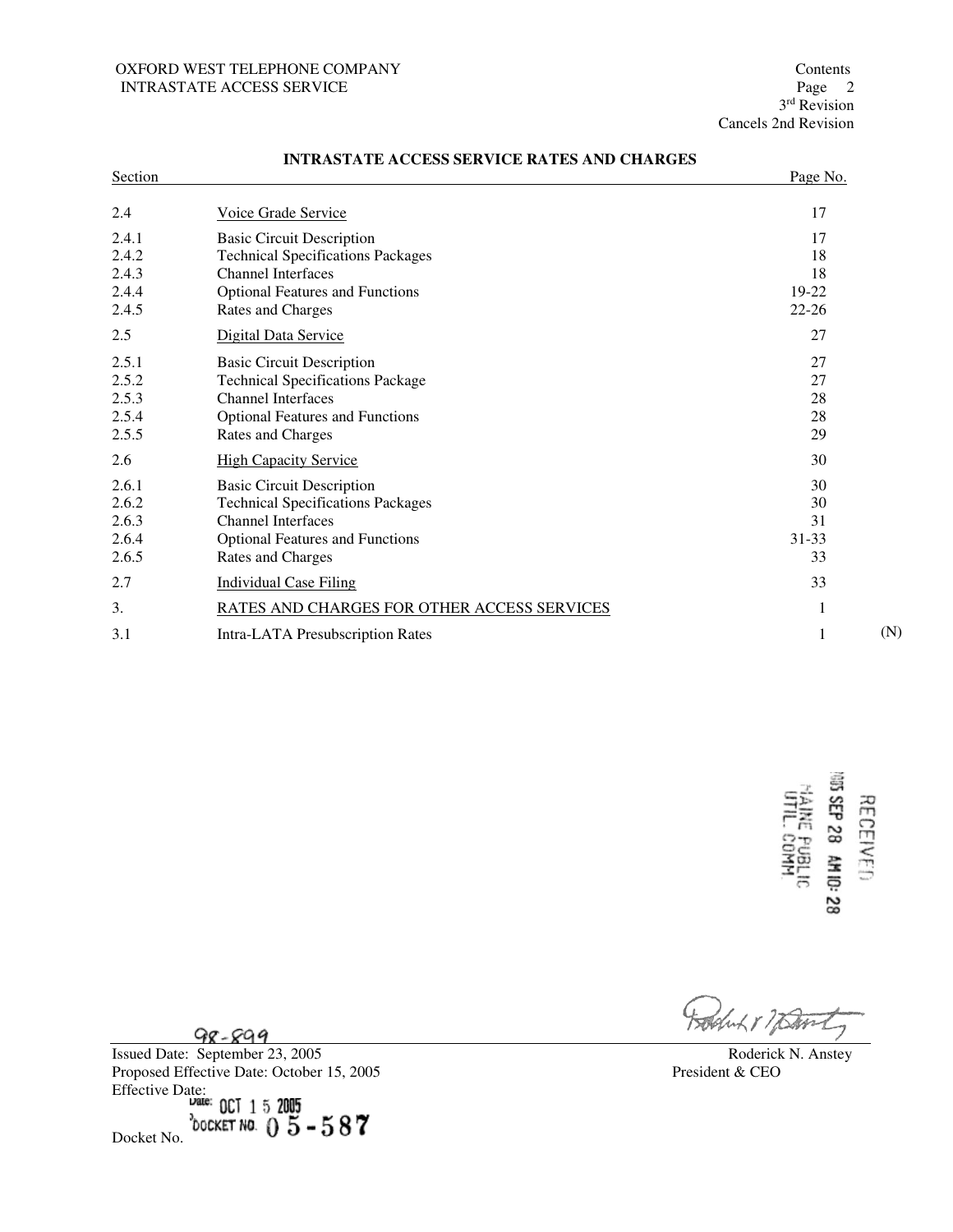#### 1. Rates and Charges for Carrier Common Line Access Service

The Rates and Charges for Intrastate Carrier Common Line Access Service provided by the Telephone Company are set forth in this Section. For descriptions of services, terms and conditions, refer to National Exchange Carrier Association, Inc. Tariff F.C.C. No. 5, ("NECA Tariff No. 5") including any NECA Tariff No. 5 Section references corresponding to the rate element. Services are subject to availability.

1.1 Carrier Common Line Access Service

Regulations concerning Carrier Common Line Access are set forth in Section 3 of NECA Tariff No. 5.

| Premium Access                       | <b>Recurring Rate</b> |     |
|--------------------------------------|-----------------------|-----|
| <b>Terminating Per Access Minute</b> | \$.0000000            | (R) |
| <b>Originating Per Access Minute</b> | \$,0000000            | (R) |

Non Premium Access

(intentionally left blank)

 $\sqrt{16}$ 

Issues Date: June 15, 2012 Craig S. Gunderson Proposed Effective Date: July 3, 2012 President & C.E.O. Effective Date: **JUL 03 2012 DOCKET NO. 296**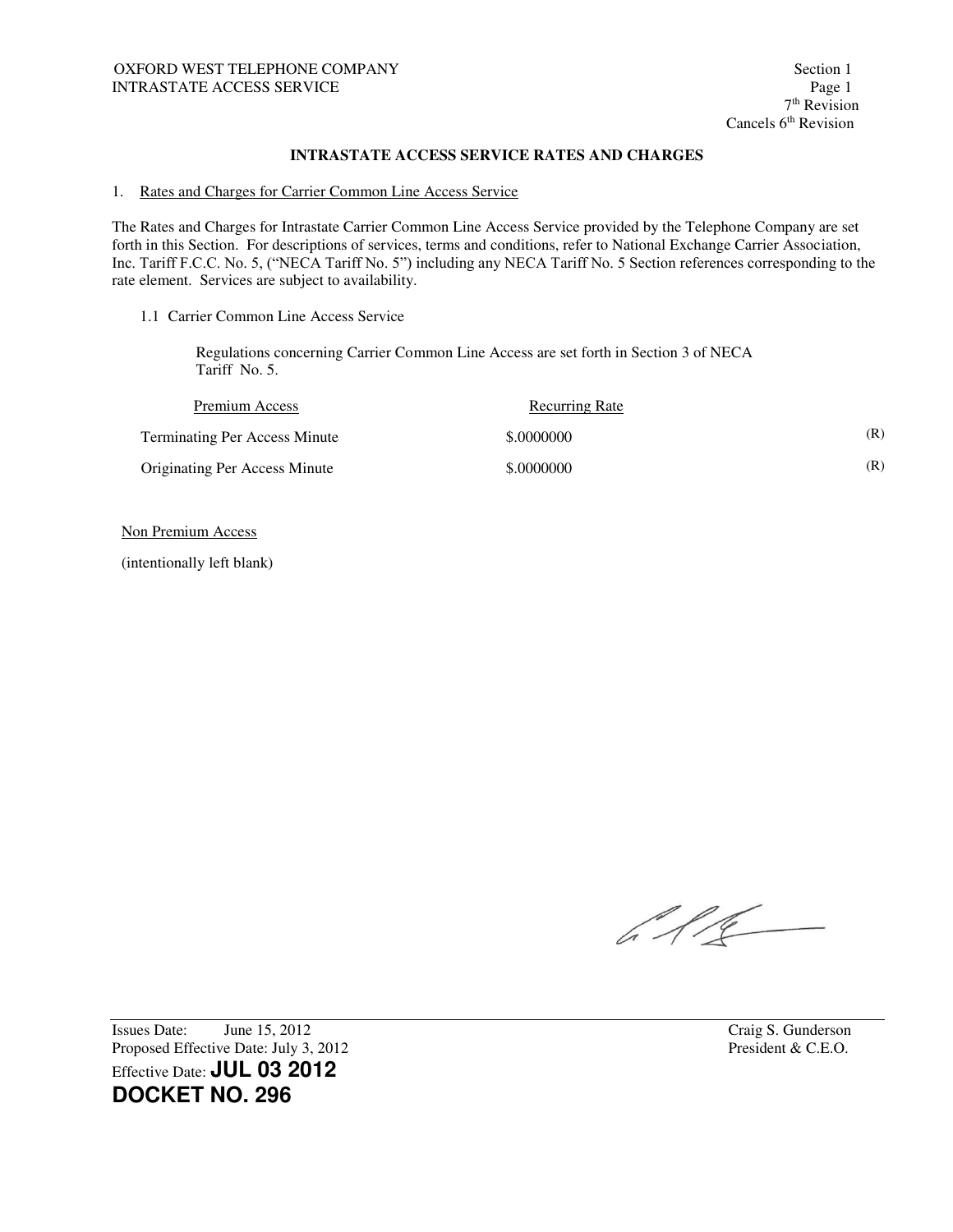#### 1. Rates and Charges for Switched Access Services

The Rates and Charges for Intrastate Switched Access Services provided by the Telephone Company are set forth in this Section. For descriptions of services, terms and conditions, refer to National Exchange Carrier Association, Inc. Tariff F.C.C. No. 5, ("NECA Tariff No. 5") including any NECA Tariff No. 5 Section references corresponding to the rate element. Services are subject to availability.

| 1.2 |     | <b>Nonrecurring Charges</b>                                                                                                                        | Nonrecurring | NECA Tariff No. 5                       |     |
|-----|-----|----------------------------------------------------------------------------------------------------------------------------------------------------|--------------|-----------------------------------------|-----|
|     | (A) | Local Transport - Installation<br>Per Entrance Facility                                                                                            | Rate         | <b>Section Reference</b><br>6.4.1(B)(1) |     |
|     |     | Voice Grade Two-Wire                                                                                                                               | \$230.00     |                                         |     |
|     |     | Voice Grade Four-Wire                                                                                                                              | \$230.00     |                                         |     |
|     |     | <b>High Capacity DS1</b>                                                                                                                           | \$251.00     |                                         |     |
|     |     | <b>High Capacity DS3</b>                                                                                                                           | \$251.00     |                                         |     |
|     |     | Synchronous Optical Channel OC3                                                                                                                    | \$384.82     |                                         | (R) |
|     |     | Synchronous Optical Channel OC12                                                                                                                   | \$384.82     |                                         | (R) |
|     | (B) | Interim NXX Translation Per Order                                                                                                                  |              |                                         |     |
|     | (C) | Per LATA or Market Area<br>FGC and FGD Conversion of<br><b>Multifrequency Address Signaling</b><br>to SS7 Signaling or SS7 Signaling               | \$136.00     | 6.4.1(B)(2)                             |     |
|     | (D) | to Multifrequency Address Signaling<br>Per 24 Trunks Activated<br>or Fraction Thereof on a<br>Per Order Basis<br><b>Trunk Activation Per Order</b> | \$321.00     | 6.4.1(B)(3)                             |     |
|     | (E) | Per 24 Trunks Activated<br>or Fraction Thereof on a<br>Per Order Basis<br>(Intentionally Left Blank)                                               | \$310.00     | 6.4.1(B)(1)                             |     |
|     | (F) | Flexible Automatic Number<br>Identification (Flex ANI)<br>Per End Office, Per CIC                                                                  | None         | 6.10.1(AA)                              |     |

 $\mathbb{Z}^n$  $\mathscr{C}$ 

Issued Date: July 1, 2016 Craig S. Gunderson Proposed Effective Date: July 1, 2016 President & C.E.O. Effective Date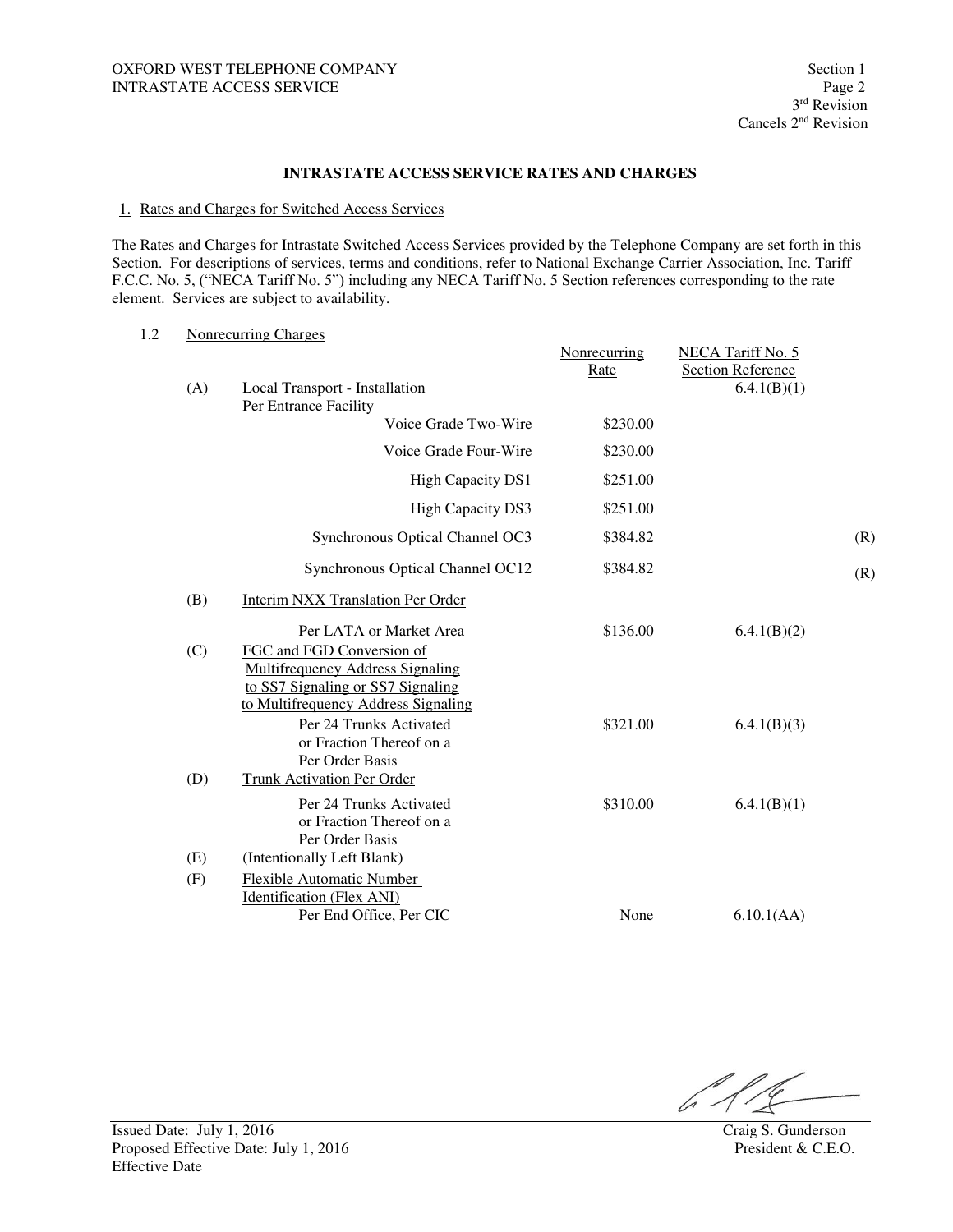## OXFORD WEST TELEPHONE COMPANY Section 1 INTRASTATE ACCESS SERVICE

#### **INTRASTATE ACCESS SERVICE RATES AND CHARGES**

## 1. Rates and Charges for Switched Access Services (Cont'd)

| 1.3 | <b>Local Transport</b>                      | Recurring<br>Rate | NECA Tariff No. 5<br><b>Section Reference</b> |     |
|-----|---------------------------------------------|-------------------|-----------------------------------------------|-----|
|     | <b>Premium Access</b>                       |                   |                                               |     |
|     | <b>Entrance Facility</b><br>Per Termination |                   | 6.1.3(A)(1)                                   |     |
|     | Voice Grade Two-Wire                        | \$29.63           |                                               | (R) |
|     | Voice Grade Four-Wire                       | \$47.43           |                                               |     |
|     | <b>High Capacity DS1</b>                    | \$144.48          |                                               |     |
|     | <b>High Capacity DS3</b>                    | \$1,319.12        |                                               |     |
|     | Synchronous Optical Channel OC3             | \$1,345.12        |                                               |     |
|     | Synchronous Optical Channel C12             | \$1,436.15        |                                               |     |
|     | <b>Direct Trunked Transport</b>             |                   | 6.1.3(A)(2)                                   |     |
|     | Direct Trunked Facility Per Mile            |                   |                                               |     |
|     | Voice Grade                                 | \$2.11            |                                               |     |
|     | High Capacity DS1                           | \$9.89            |                                               |     |
|     | <b>High Capacity DS3</b>                    | \$86.21           |                                               |     |
|     | Synchronous Optical Channel OC3             | \$92.30           |                                               |     |
|     | Synchronous Optical Channel OC12            | \$115.84          |                                               |     |
|     | <b>Direct Trunked Termination</b>           |                   |                                               |     |
|     | Per Termination<br>Voice Grade              | \$21.21           |                                               |     |
|     | <b>High Capacity DS1</b>                    | \$51.35           |                                               |     |
|     | <b>High Capacity DS3</b>                    | \$329.78          |                                               |     |
|     | Synchronous Optical Channel OC3             | \$343.37          |                                               |     |
|     | Synchronous Optical Channel OC12            | \$747.61          |                                               | (R) |
|     |                                             |                   |                                               |     |

611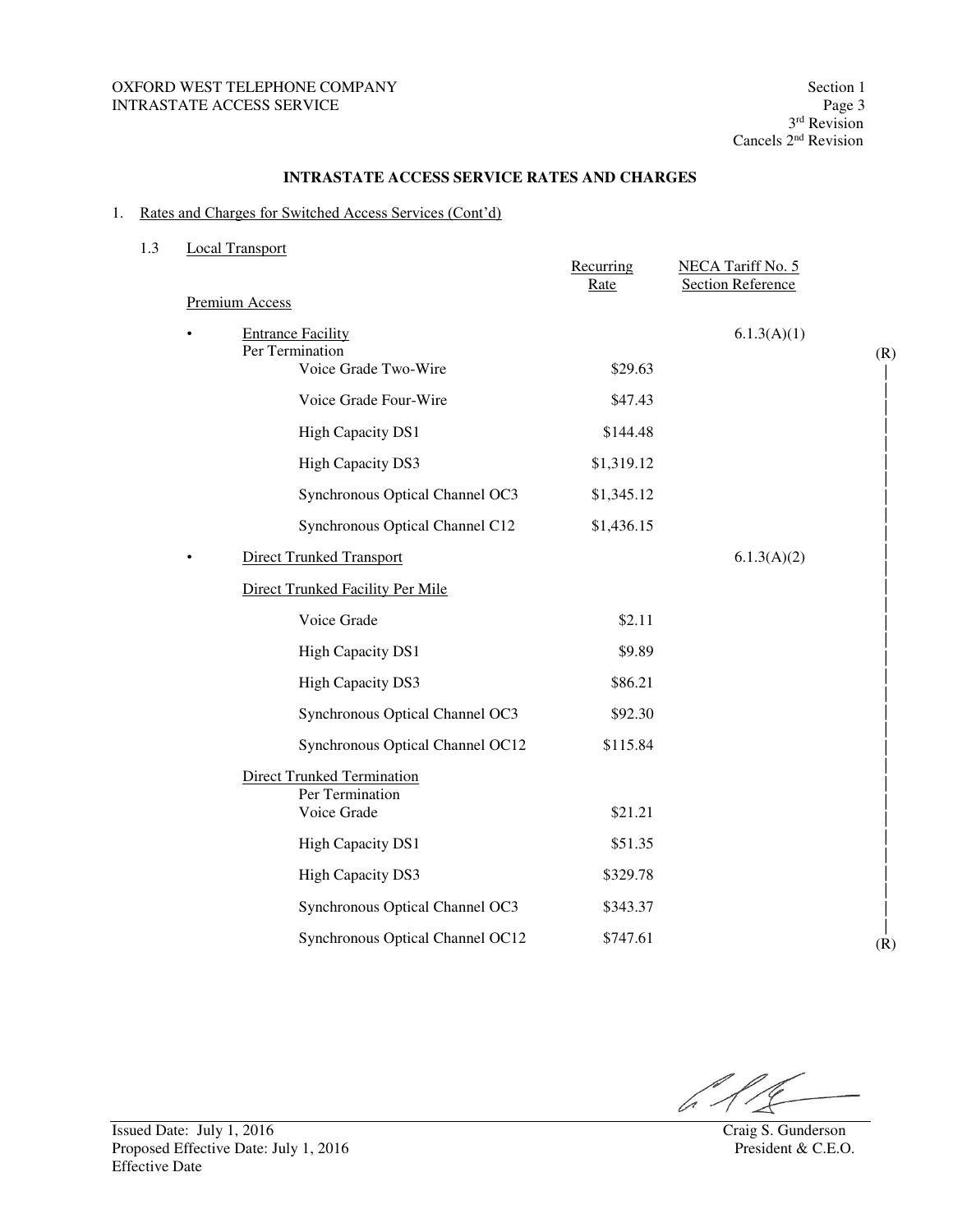## 1. Rates and Charges for Switched Access Services (Cont'd)

## 1.3 Local Transport (Cont'd)

|           |                                  |                               |              |             | Recurring<br>Rate | Nonrecurring<br>Charge | <b>NECA Tariff</b><br>No. 5 Section<br>Reference |     |
|-----------|----------------------------------|-------------------------------|--------------|-------------|-------------------|------------------------|--------------------------------------------------|-----|
|           | Premium Access (Cont'd)          |                               |              |             |                   |                        |                                                  |     |
|           | Multiplexing<br>Per Arrangement  |                               |              |             |                   |                        | 6.1.3(A)(5)                                      | (R) |
|           |                                  |                               | DS3 to DS1   |             | \$300.89          |                        |                                                  |     |
|           |                                  |                               | DS1 to Voice |             | \$117.86          |                        |                                                  |     |
| $\bullet$ | <b>Customer Node</b><br>Per Node |                               |              |             |                   |                        | 6.1.3(A)(7)                                      |     |
|           | OC3                              |                               | 155.52       | <b>Mbps</b> | \$312.34          | \$197.00               |                                                  |     |
|           |                                  |                               | 622.08       | <b>Mbps</b> | \$902.33          | \$197.00               |                                                  |     |
|           | OC <sub>12</sub><br>Per Port     | <b>Customer Premises Port</b> |              |             |                   |                        | 6.1.3(A)(7)                                      |     |
|           | OC3                              |                               | 155.52       | <b>Mbps</b> | \$102.48          |                        |                                                  |     |
|           | STS-1                            |                               | 51.84        | <b>Mbps</b> | \$123.05          | \$213.00               |                                                  |     |
|           |                                  |                               | 44.736       | <b>Mbps</b> | \$123.05          | \$213.00               |                                                  |     |
|           | DS3<br>DS1                       |                               | 1.544        | <b>Mbps</b> | \$31.54           | \$54.00                |                                                  |     |
|           | Central Office Port              | <b>Add/Drop Multiplexing</b>  |              |             |                   |                        | 6.1.3(A)(6)                                      |     |
|           | Per Port                         | OC3                           | 155.52       | <b>Mbps</b> | \$102.48          |                        |                                                  |     |
|           |                                  | DS3                           | 44.736       | <b>Mbps</b> | \$63.09           |                        |                                                  |     |
|           |                                  | DS1                           | 1.544        | <b>Mbps</b> | \$25.24           |                        |                                                  | (R) |

Issued Date: July 1, 2016 Craig S. Gunderson Proposed Effective Date: July 1, 2016 President & C.E.O. Effective Date

lo -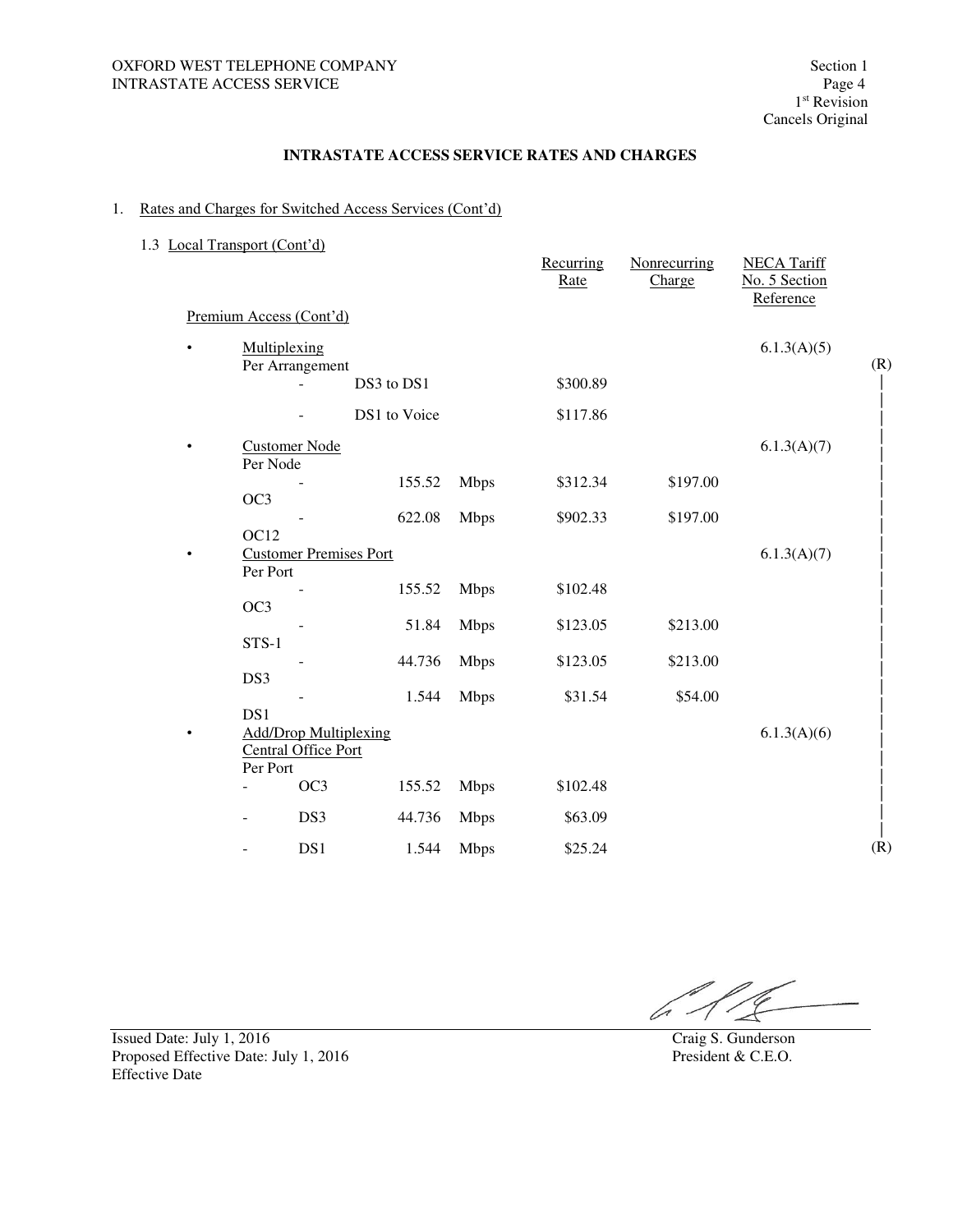#### 1. Rates and Charges for Switched Access Services (Cont'd)

| Local Transport (Cont'd)<br>1.3<br>Premium Access (Cont'd)                                                     | Recurring<br>Rate | NECA Tariff No. 5<br><b>Section Reference</b> | (R) |
|----------------------------------------------------------------------------------------------------------------|-------------------|-----------------------------------------------|-----|
| <b>Tandem Switched Transport</b><br>$\bullet$<br><b>Tandem Switched Facility</b><br>Per Access Minute Per Mile | \$.000249         | 6.1.3(A)(3)                                   |     |
| <b>Tandem Switched Termination</b><br>Per Access Minute Per Termination                                        | \$.001228         |                                               |     |
| <b>Tandem Switching</b><br>Per Access Minute Per Tandem                                                        | \$.004206         |                                               |     |
| Per Access Minute (Oxford Telephone Company)                                                                   | \$.000000         |                                               |     |
| Per Access Minute (OXFORD TELEPHONE COMPANY)                                                                   | \$.000000         |                                               |     |
| Non-Premium Access                                                                                             |                   |                                               |     |
| (intentionally left blank)                                                                                     |                   |                                               |     |
| <b>Network Blocking Per Blocked Call</b>                                                                       |                   | 6.8.6                                         |     |
| Applies to FGD only                                                                                            | \$.0108           |                                               | (R) |

Produk 17 Bank

Issued Date: October 23, 2003<br>
Proposed Effective Date: November 11, 2003<br>
President & C.E.O. Proposed Effective Date: November 11, 2003 Effective Date DEC 15 2003

DOCKET NO.  $03\quad 492$ 98-899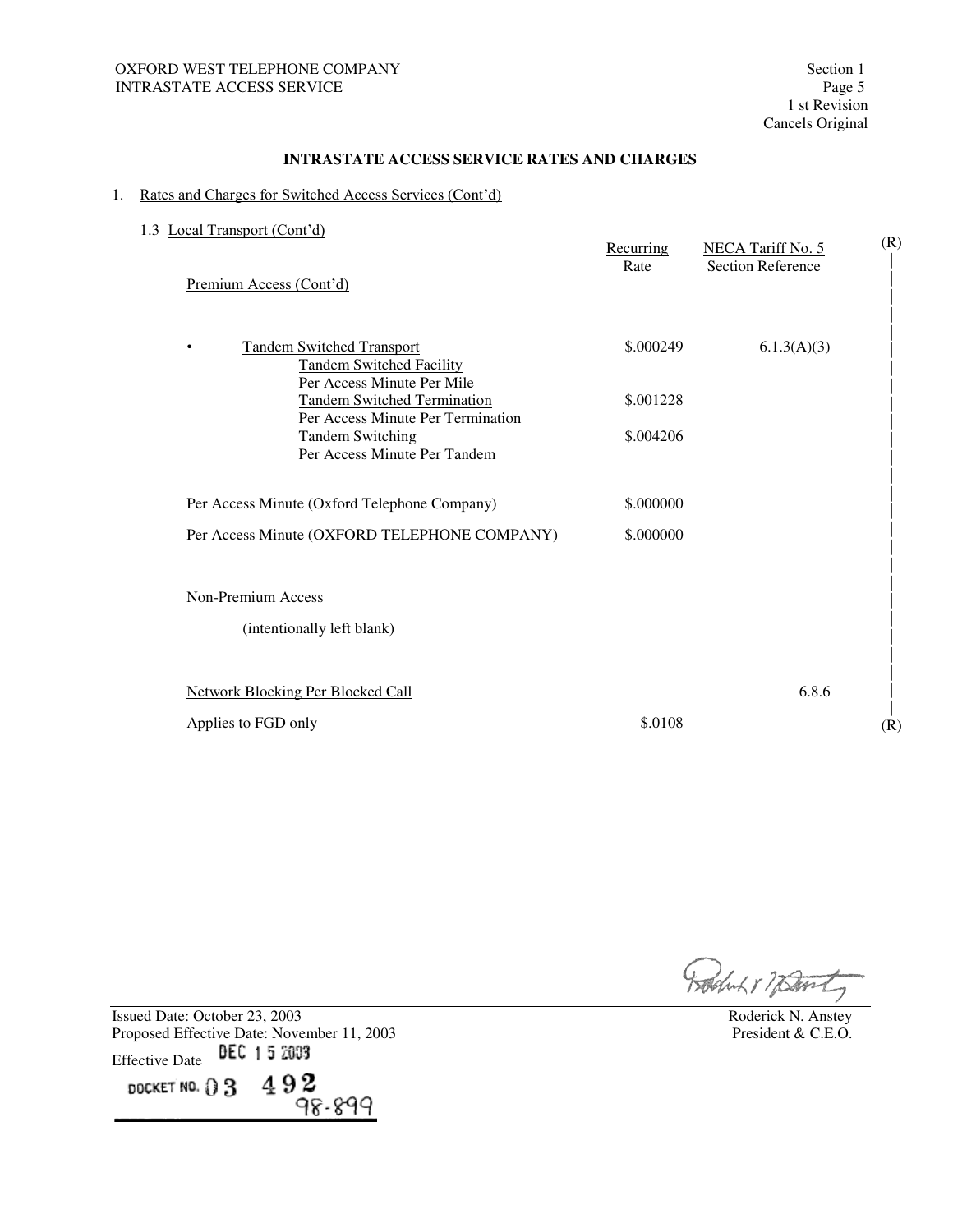## 1. Rates and Charges for Switched Access Services (Cont'd)

1.3 Local Transport (Cont'd)

|     | $\frac{1}{2}$ |                                                            | Recurring<br>Rate | Nonrecurring<br>Charge | <b>NECA Tariff</b><br>No. 5 Section<br>Reference |     |
|-----|---------------|------------------------------------------------------------|-------------------|------------------------|--------------------------------------------------|-----|
| (A) |               | <b>Common Channel Signaling</b>                            |                   |                        | 6.10.3                                           |     |
|     |               | <b>Network Connection</b>                                  |                   |                        |                                                  |     |
|     | (1)           | <b>Signaling Network Access Link</b>                       |                   |                        |                                                  |     |
|     |               | <b>Signaling Mileage Facility</b><br>Per Mile              | \$2.84            |                        |                                                  | (R) |
|     |               | <b>Signaling Mileage Termination</b><br>Per Termination    | \$28.55           |                        |                                                  |     |
|     |               | <b>Signaling Mileage Entrance Facility</b><br>Per Facility | \$54.68           |                        |                                                  |     |
|     | (2)           | <b>STP Port</b>                                            | \$281.85          | \$240.00               |                                                  | (R) |
|     |               | Per Port                                                   |                   |                        |                                                  |     |
| (B) |               | 800 Data Base Access Service Queries                       |                   |                        | 6.10.3                                           |     |
|     |               | Per Query                                                  |                   |                        |                                                  |     |
|     |               | <b>Basic</b>                                               | \$.0054           |                        |                                                  |     |
|     |               | <b>Vertical Feature</b>                                    | \$.0059           |                        |                                                  |     |

 $616 -$ 

Issued Date: July 1, 2016<br>
Proposed Effective Date: July 1, 2016<br>
Proposed Effective Date: July 1, 2016<br>
Craig S. Gunderson<br>
President & C.E.O. Proposed Effective Date: July 1, 2016 Effective Date: **DOCKET NO.**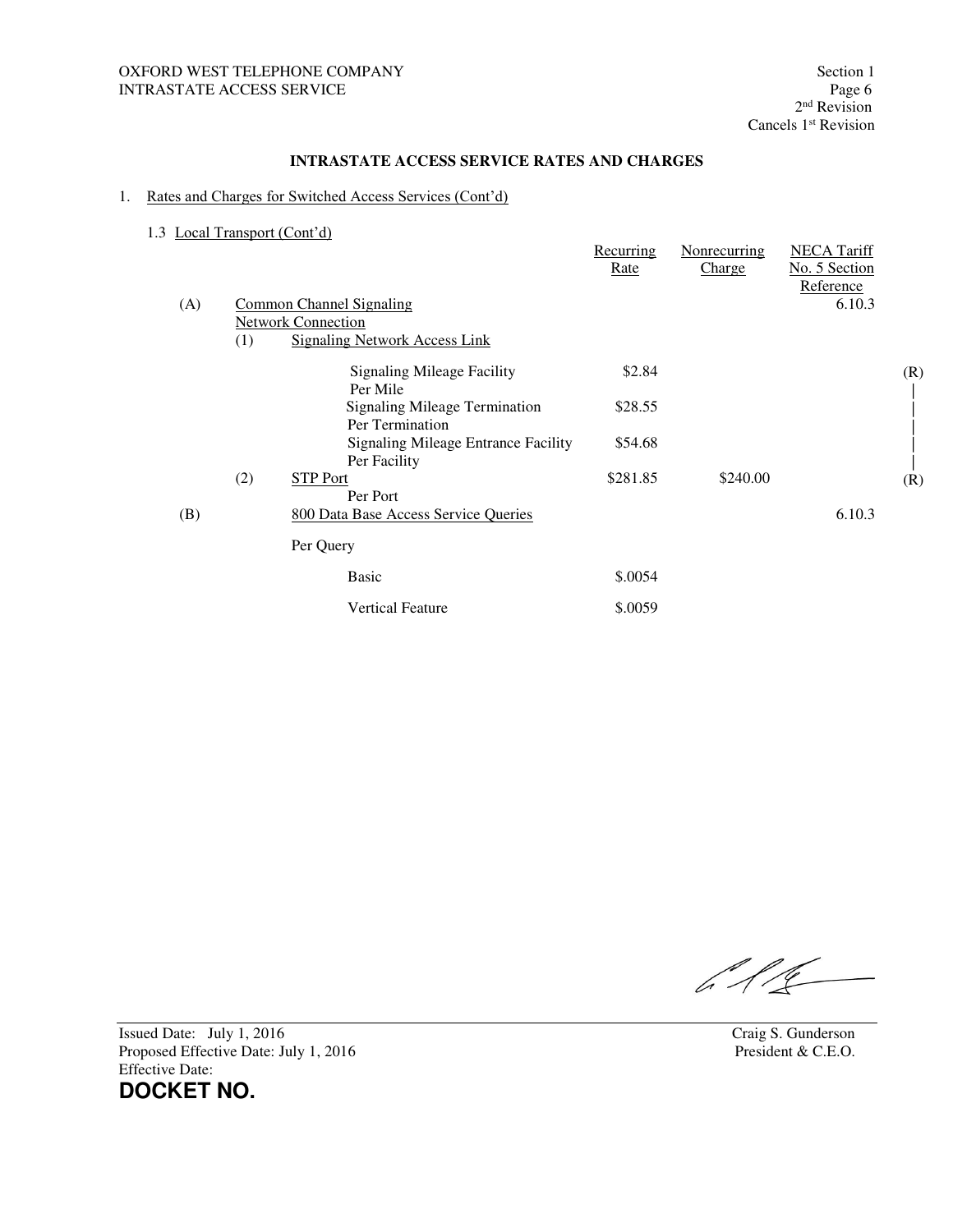#### 1. Rates and Charges for Switched Access Services (Cont'd)

| 1.4 End Office<br>(A) | Local Switching                      | Recurring<br>Rate | <b>NECA Tariff</b><br>No. 5 Section<br>Reference<br>6.1.3(B)(1) |     |
|-----------------------|--------------------------------------|-------------------|-----------------------------------------------------------------|-----|
|                       | Premium                              |                   |                                                                 |     |
|                       | Per Access Minute - Oxford Telephone | \$.005000         |                                                                 | (R) |
|                       | Per Access Minute - Oxford West      | \$.005000         |                                                                 | (R) |
|                       |                                      |                   |                                                                 |     |
|                       | Non-Premium                          |                   |                                                                 |     |

(intentionally left blank)

Premium

Per 100 Access Minutes \$.0206

 Non-Premium (intentionally left blank)

 $616 -$ 

Issued Date: July 1, 2016<br>
Proposed Effective Date: July 1, 2016<br>
Proposed Effective Date: July 1, 2016<br>
President & C.E.O. Proposed Effective Date: July 1, 2016 Effective Date: Docket No.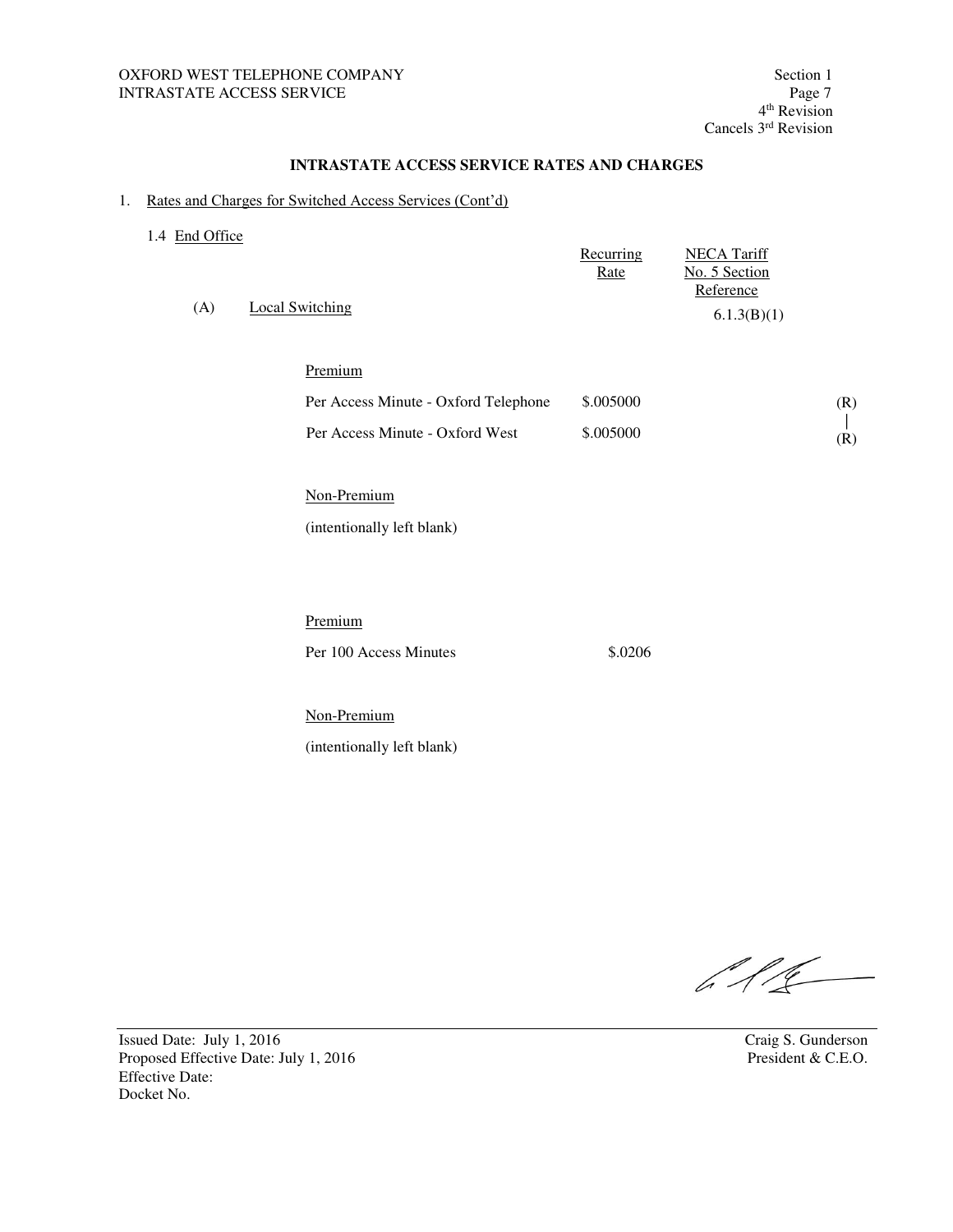- 1. Rates and Charges for Switched Access Services (Cont'd)
	- 1.5 Feature Group B (FGB) with an Abbreviated Dialing Arrangement (ADA) Rate Factor

(Intentionally left blank)

**HECENER CENTER** 

Issued Date: July 1, 2016<br>
Proposed Effective Date: July 1, 2016<br>
Proposed Effective Date: July 1, 2016<br>
Craig S. Gunderson<br>
President & C.E.O. Proposed Effective Date: July 1, 2016 Effective Date: **DOCKET NO.**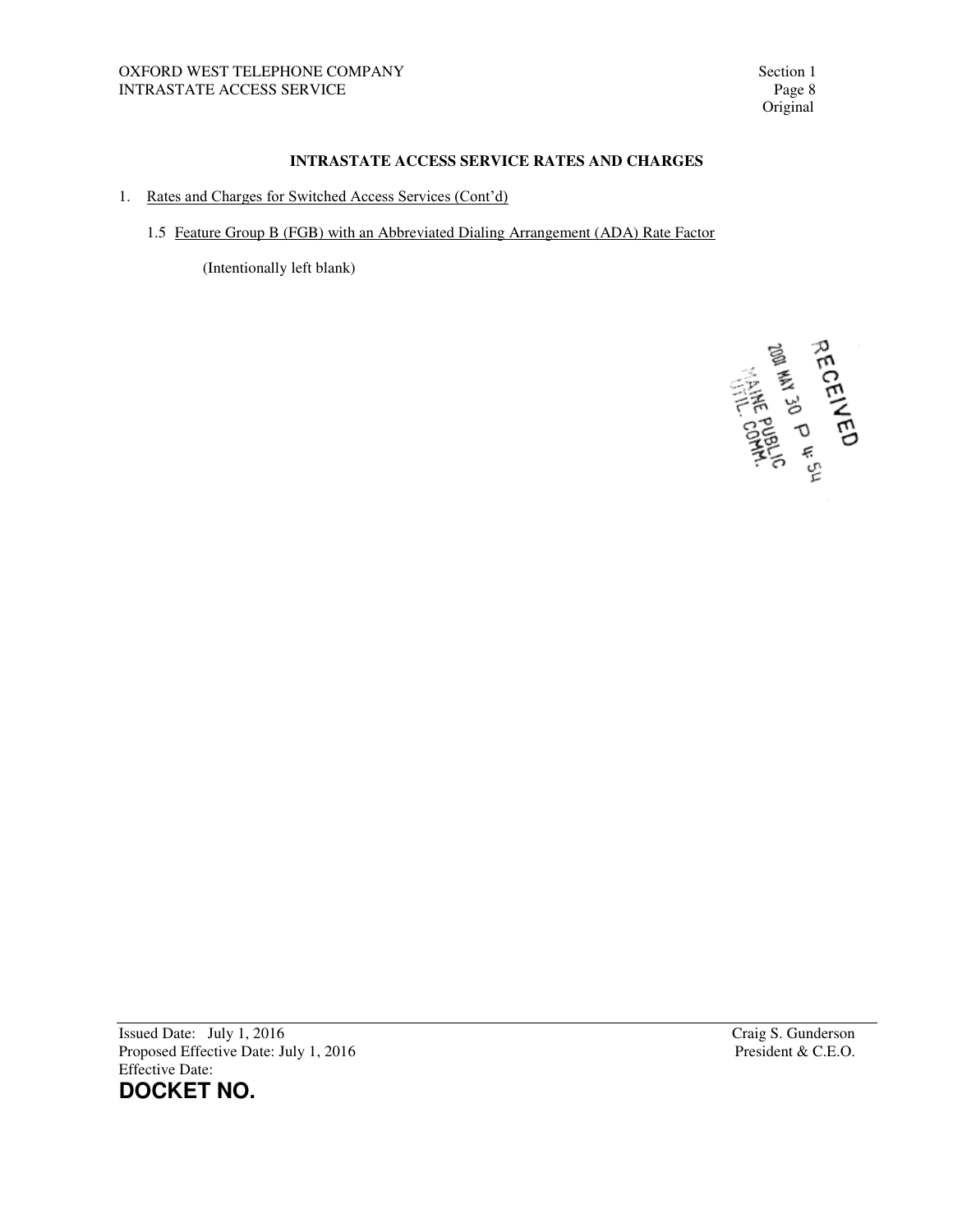## Rates and Charges for Switched Access Services (Cont'd)

|  | 1.6 Directory Assistance Service |  |
|--|----------------------------------|--|
|  |                                  |  |

|     |                                                                                                    | Recurring<br>Rate | <b>NECA Tariff</b><br>No. 5 Section<br>Reference |
|-----|----------------------------------------------------------------------------------------------------|-------------------|--------------------------------------------------|
| (A) | Directory Assistance Service                                                                       | \$1.01            | 9.4.2                                            |
|     | A Directory Assistance Service Charge<br>applies for each call to Directory<br>Assistance Service. |                   |                                                  |
| (B) | (intentionally left blank)                                                                         |                   |                                                  |
| (C) | Credit Allowance for Uncompleted DA Calls                                                          |                   |                                                  |
|     | (intentionally left blank)                                                                         |                   |                                                  |

Roches 17 Davity

Issued Date: July 1, 2016<br>
Proposed Effective Date: July 1, 2016<br>
Proposed Effective Date: July 1, 2016<br>
President & C.E.O. Proposed Effective Date: July 1, 2016 Effective Date: Docket No.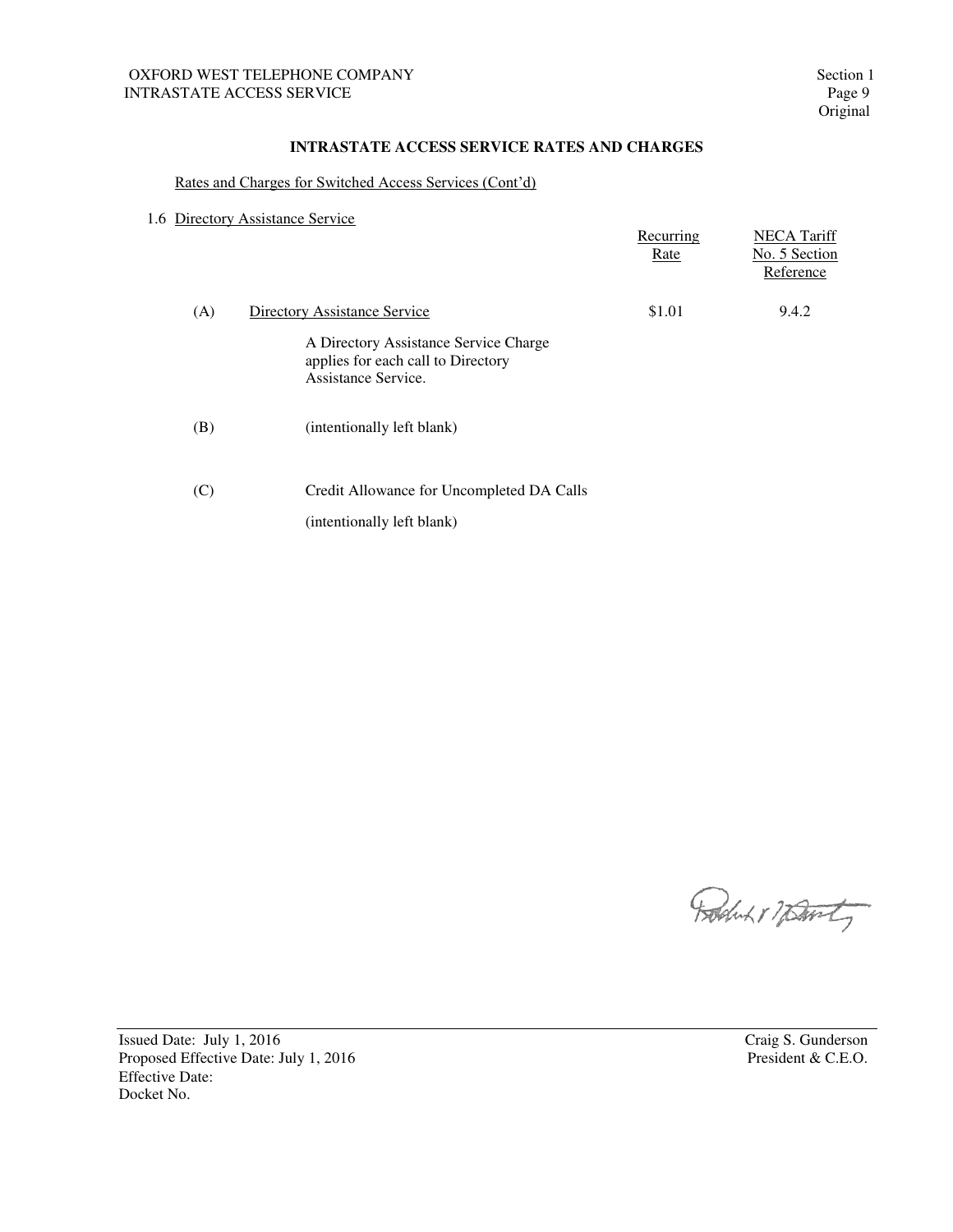#### 1. Rates and Charges for Switched Access Services (Cont'd)

| 1.7 | Assumed Minutes of Use     |           |                    |
|-----|----------------------------|-----------|--------------------|
|     |                            | Recurring | <b>NECA Tariff</b> |
|     |                            | Rate      | No. 5 Section      |
|     |                            |           | Reference          |
|     | (intentionally left blank) |           |                    |
|     |                            |           |                    |
|     |                            |           |                    |
|     |                            |           |                    |
|     |                            |           |                    |

 1.8 Operator Transfer Service Per Call Transferred  $$0.4588$  6.10

Robert 17 Davity

Issued Date: May 30, 2001 Roderick N. Anstey<br>
Proposed Effective Date: June 1, 2001 President & CEO Proposed Effective Date: June 1, 2001 Effective Date

. . . . . . . . **ENRECTIVE: June 1, 2001** Docket No. DOCKET NUMBER: 98-899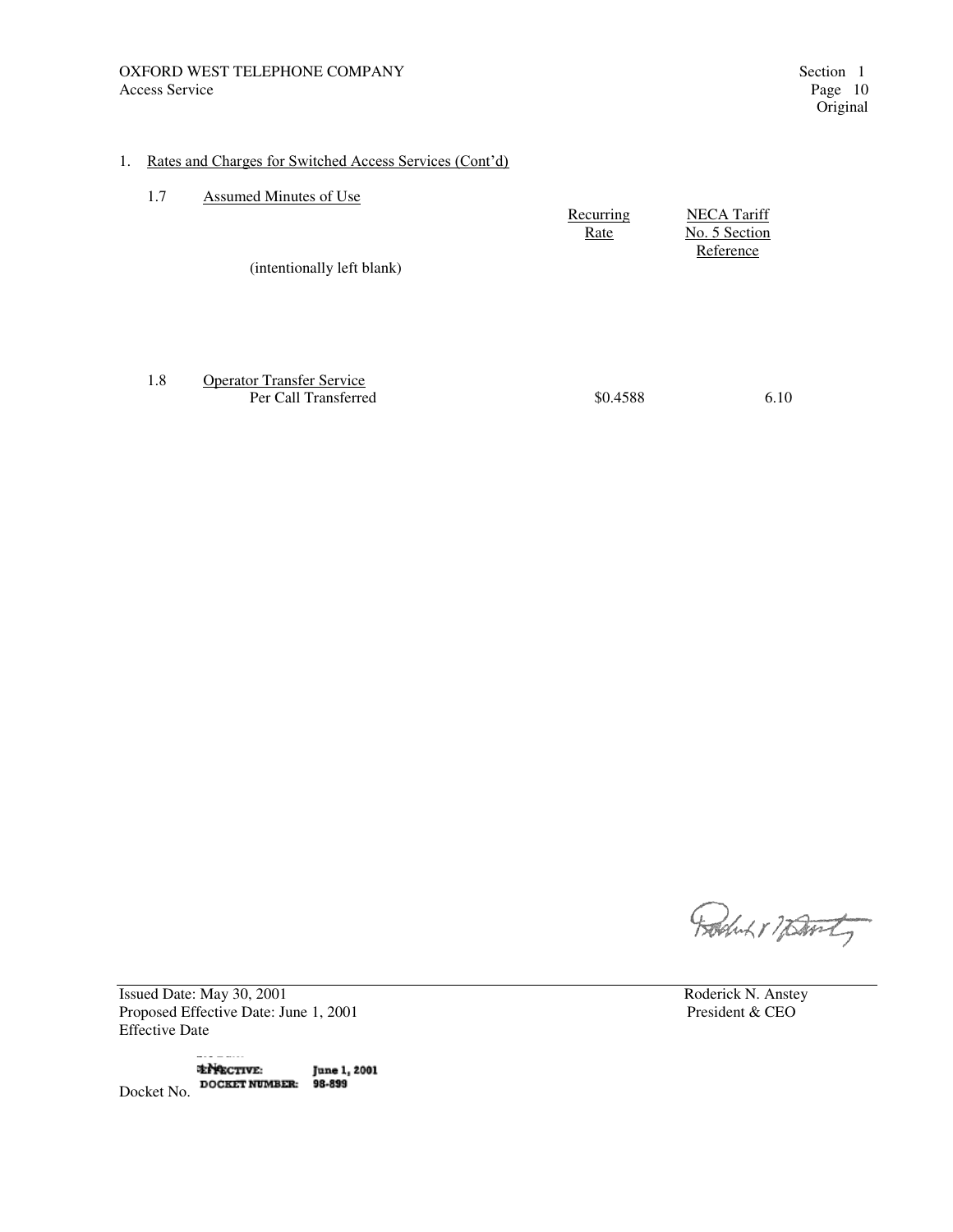#### 2. Special Access Service

## 2.1 Provision of Special Access Service

Special Access Service provides a dedicated transmission path to connect customer designated premises\*, either directly or through a Telephone Company hub where bridging or multiplexing functions are performed. Special Access Service may also be combined with Switched Access Services in the provision of a customer's intrastate communications service (e.g., WATS, 800 or WATS-type Services). Special Access Service includes all exchange access not utilizing Telephone Company central office switches.

Certain Special Access Services listed in this section of the Schedule may not be currently offered in all Telephone Company locations but may be provided upon customer request, on an individual case basis, if facilities can be made available with reasonable effort. The Telephone Company will work cooperatively with the Customer to provide the service on a timely basis.

#### 2.1.1 Circuit Types

There are four types of circuits used to provide Special Access Services:

- Metallic (MT)
- Voice Grade (VG)
- Digital Data (DA)
- High Capacity (HC)

These circuits can be either analog or digital. Analog circuits are differentiated by frequency spectrum and bandwidth. Digital connections are differentiated by bit rate.

Each of the four circuits has its own characteristics. All of the circuit types are subdivided by one or more of the following:

- Transmission specifications,
- Bandwidth,
- Speed (i.e., bit rate),
- Spectrum
- \* Telephone Company Centrex CO-like switches are considered to be customer premises for purposes of this Schedule.

Rochut 17 Davity

Issued Date: April 13, 2000 <br>
Proposed Effective Date: October 1, 2000 <br>
President & CEO President & CEO Proposed Effective Date: October 1, 2000 Effective Date: 0CT 1 2000 Docket No.

DOCKETNO. 98 899 DOCKETNO.  $98900$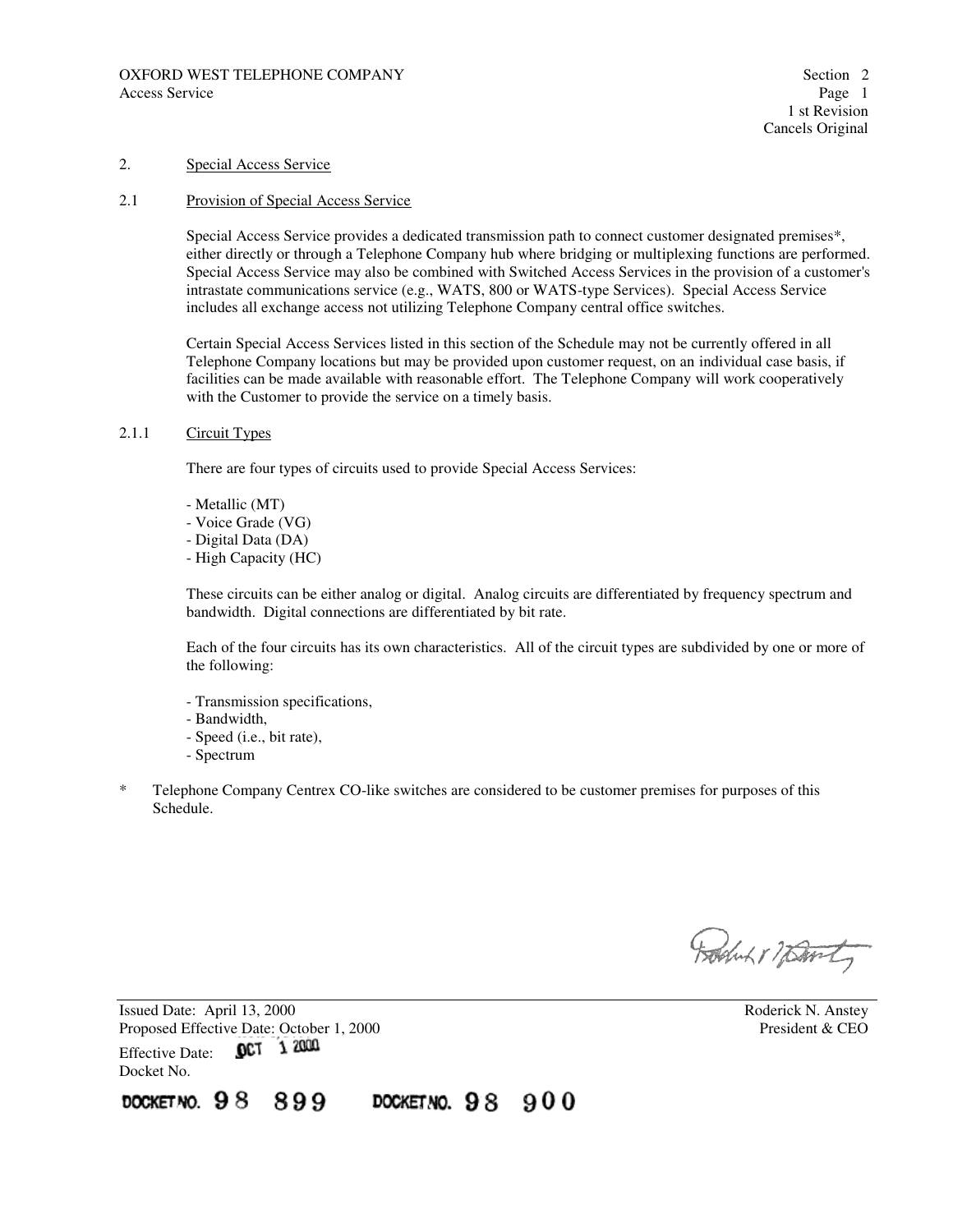## 2.1 Provision of Special Access Service (Cont'd)

#### 2.1.2 Service Configurations

There are two types of service configurations over which Special Access Services are provided: two-point service and multipoint service.

#### (A) Two-Point Service

A two-point service connects two customer designated premise, either on a directly connected basis or through a hub where multiplexing functions are performed. A Voice Grade Special Access Circuit may be provided as a two-point service connecting an end user premise and a Telephone Company switch when Special Access is used in conjunction with Switch Access.

All types of Special Access Service may be provided as two-point service.

The following diagram depicts an example of a two-point Voice Grade service connecting two customer designated premises located 15 miles apart. The service is provided with the optional feature of C-type conditioning.

 CT - Circuit Termination CM - Circuit Mileage SWC - Serving Wire Center

Applicable rate elements are:

- Circuit Termination (2 applicable)

- Circuit Mileage (fixed rate plus rate per airline mile between SWC)

- C-Type Conditioning Optional Feature

In addition, charges for additional Optional Features and Functions may apply.

Boduk & Warty

Issued Date: April 13, 2000<br>
Proposed Effective Date: October 1, 2000<br>
President & CEO Proposed Effective Date: October 1, 2000 Effective Date: 0CT 1 2000 Docket No.

DOCKET NO. 98 899 DOCKETNO. 98 900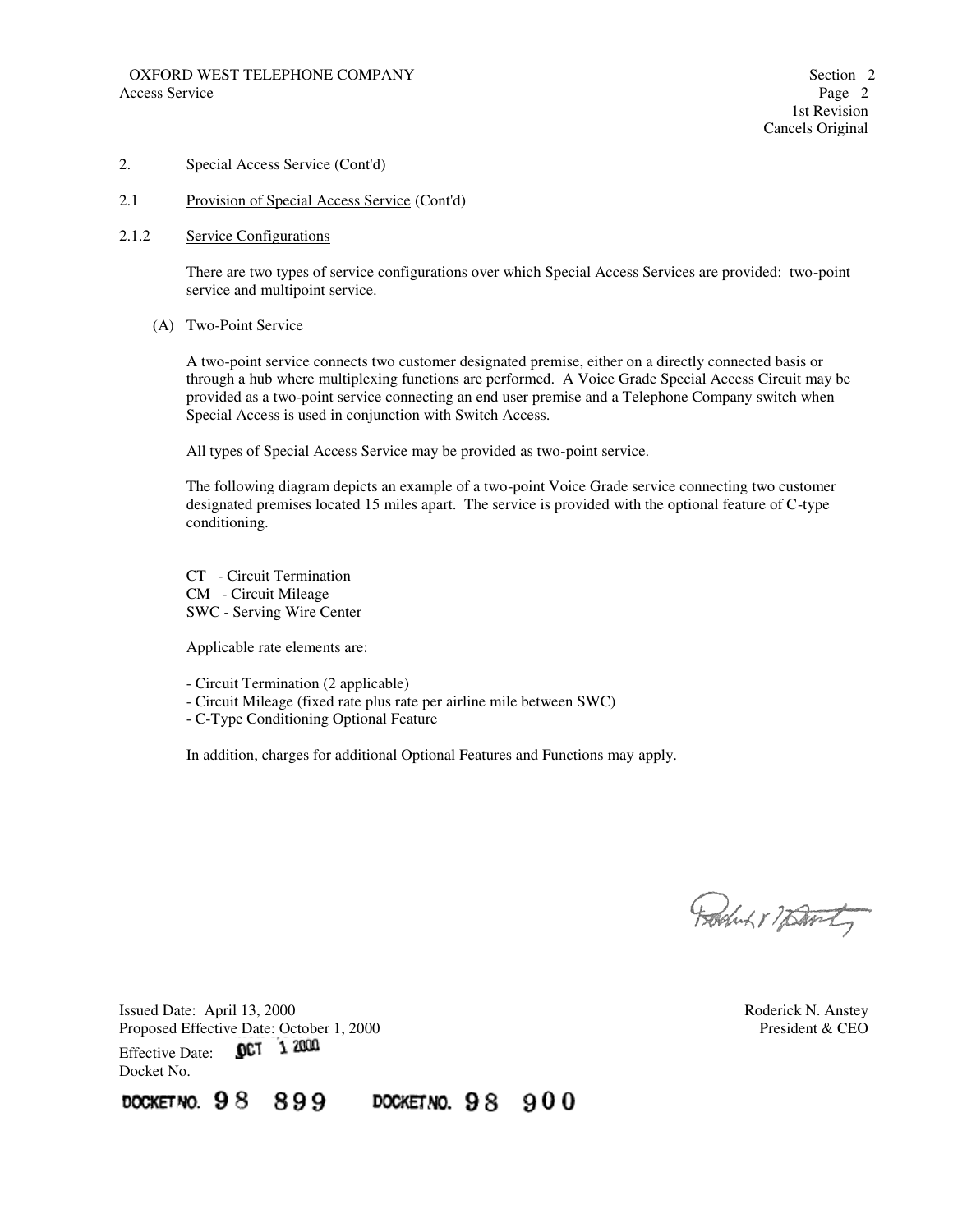2.1 Provision of Special Access Service (Cont'd)

#### 2.1.2 Service Configurations (Cont'd)

(B) Multipoint Service

Multipoint service connects three or more customer designated premises through a Telephone Company hub (i.e., bridging locations). Only certain types of Special Access Service are provided as multipoint service. These are so designated in the Service Descriptions for the appropriate circuit.

The circuit between hubs on a multipoint service is a mid-link. There is no limitation on the number of mid-links, but the use of more than three mid-links in tandem may degrade the quality of multipoint facilities.

Multipoint service utilizing a customized technical specifications package, as set forth in 2.1.3, will be provided when technically possible.

When ordering, the customer will specify the desired bridging hub(s). National Exchange Carrier Association Schedule FCC No. 4 identifies serving wire centers, hub locations and the type of bridging functions available.

The following diagram depicts an example of a Voice Grade multipoint service connecting four customers premises via two customer specified bridging hubs.

- CT Circuit Termination
- CM Circuit Mileage
- **Bridging**
- SWC Serving Wire Center

Boston 17 David

Issued Date: April 13, 2000 **Roderick N. Anstey** Proposed Effective Date: October 1, 2000 President & CEO Effective Date: 0CT 1 2000 Docket No.

DOCKET NO.  $98$ 899 DOCKET NO.  $98900$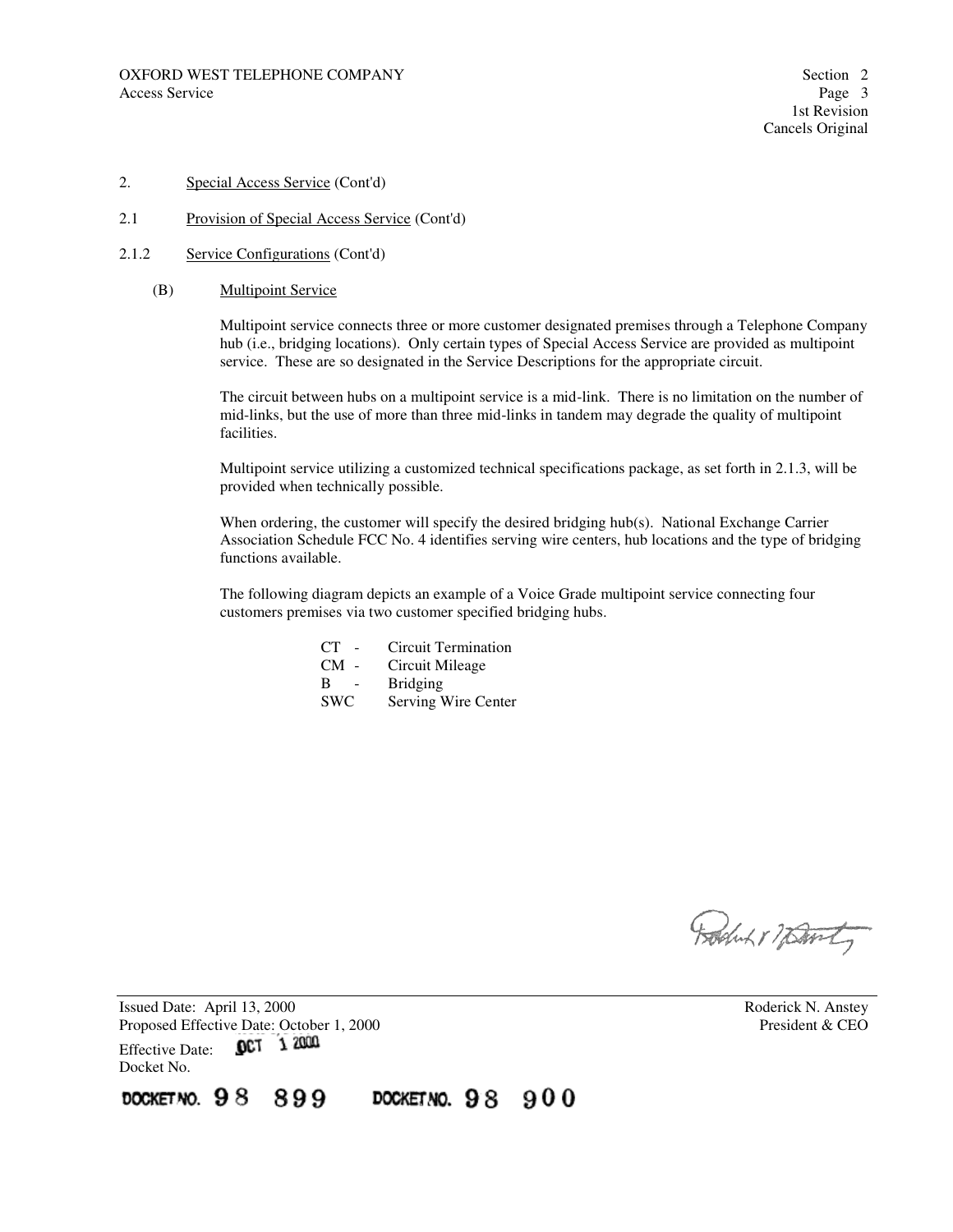- 2.1 Provision of Special Access Service (Cont'd)
- 2.1.2 Service Configurations (Cont'd)
	- (B) Multipoint Service (Cont'd)

Applicable rate elements are:

- Circuit Termination (4 applicable)
- Circuit Mileage (5 sections-fixed rate plus rate per mile between SWC)
- Bridging Optional Features (6 applicable, i.e., each bridge port)

In addition, charges for other Optional Features and Functions may be applicable.

#### 2.1.3 Technical Specifications Packages

Information pertaining to the technical specifications packages indicates the transmission parameters that are available with each package. This information is included in each individual service description section in 2.2.3 through 2.2.6 following, in a matrix format with the transmission parameters listed down the left side and the packages listed across the top. Each package is identified by a code, e.g., VGC. The first two letters of the code indicate the category of Special Access Service to which the parameters are applicable. These two letter codes are shown above in parentheses following the category of Special Access Service.

The letter "C" following the two letter code indicates the technical specifications package for a customized service. A numeric or alphanumeric designation following the two letter code indicates the specific predefined package. For a customized service, the customer may select any parameters available with that category of service as long as the parameters are compatible. When appropriate, the Technical Reference which contains detailed specifications for the parameters is shown following the matrix.

Roduk 1 7 Danty

Issued Date: April 13, 2000 **Roderick N. Anstey** Proposed Effective Date: October 1, 2000<br>Effective Date: **OCT** 1 2000 Effective Date: Docket No.

DOCKET NO.  $98$ 899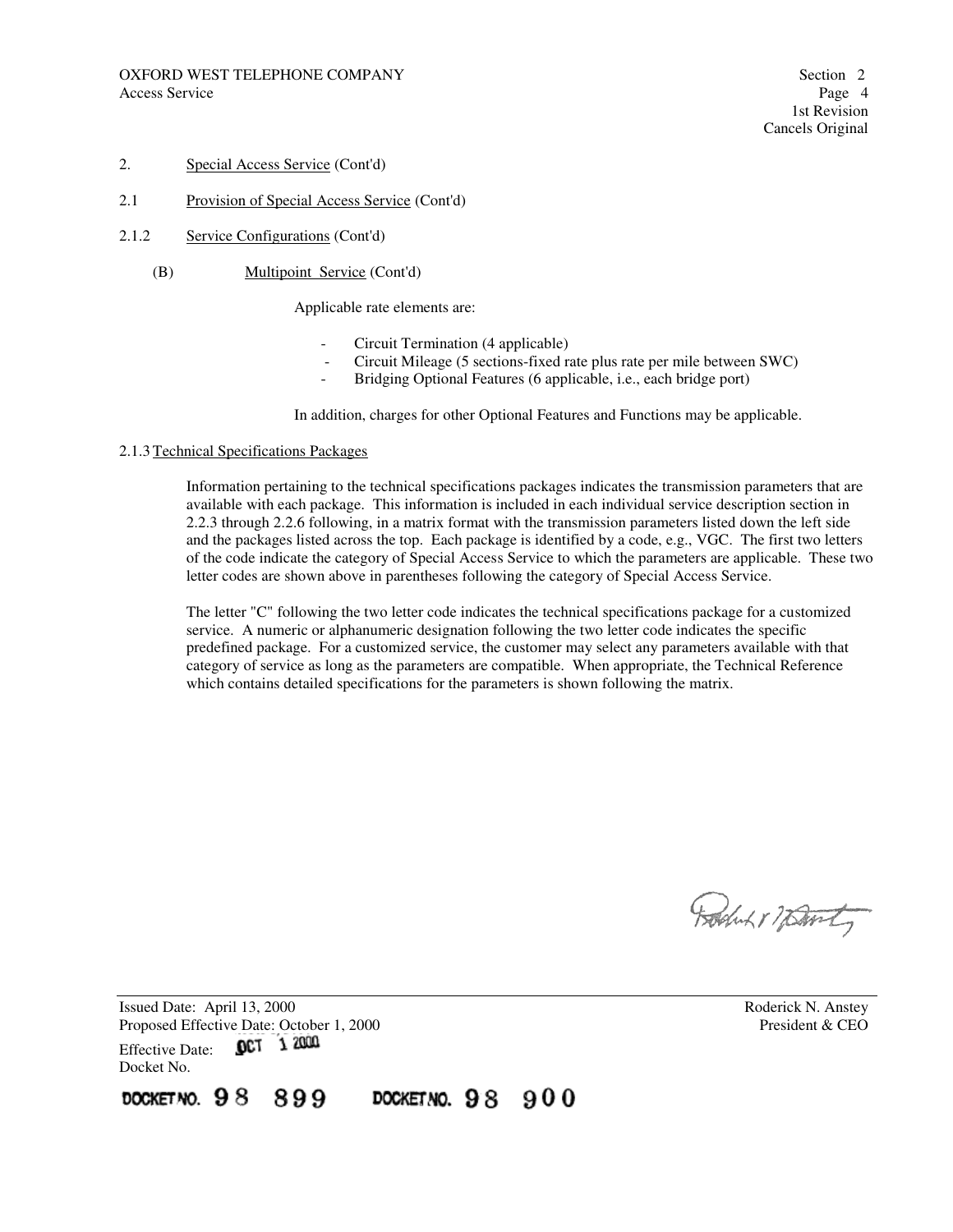#### 2.1 Provision of Special Access Service (Cont'd)

#### 2.1.3 Technical Specifications Packages (Cont.)

All services installed after the effective date of this Schedule will conform to the transmission specification standards contained in this Schedule or in the following Technical Reference for each category of service:

| Metallic             | <b>PUB</b> | TR-NPL-000336  |
|----------------------|------------|----------------|
| Voice Grade          | <b>PUB</b> | TR-NPL-000335  |
|                      | <b>PUB</b> | 41004, Table 4 |
| Digital Data         | <b>PUB</b> | 62507          |
|                      | <b>PUB</b> | 62310          |
| <b>High Capacity</b> | <b>PUB</b> | 62508          |
|                      |            | 62411          |

The Telephone Company will maintain existing transmission specifications on services installed prior to the effective date of this Schedule, except that existing services with performance specifications exceeding the standards listed in this provision will be maintained at the performance levels specified in this Schedule.

Customized technical specifications packages will be provided where technically feasible. If the Telephone Company determines that the requested parameter specifications are not compatible the customer will be advised and given the opportunity to change the order.

#### 2.1.4 Channel Interfaces

Channel interfaces at each point of termination on a two-point service may be symmetrical or asymmetrical. On a multipoint service they may also be symmetrical or asymmetrical, but communications can only be provided between compatible channel interfaces.

Only certain channel interface combinations are available with the predefined technical specifications packages. These are delineated in the Technical References set forth in 2.1.3 preceding. When a customized circuit is requested, all channel interface combinations available with the specified type of service are available with the customized circuit.

Boston 17 David

Issued Date: April 13, 2000 **Roderick N. Anstey** Proposed Effective Date: October 1, 2000<br>Effective Date: **OCT** 1 2000 Effective Date: Docket No.

DOCKET NO. 98 899 DOCKET NO.  $98900$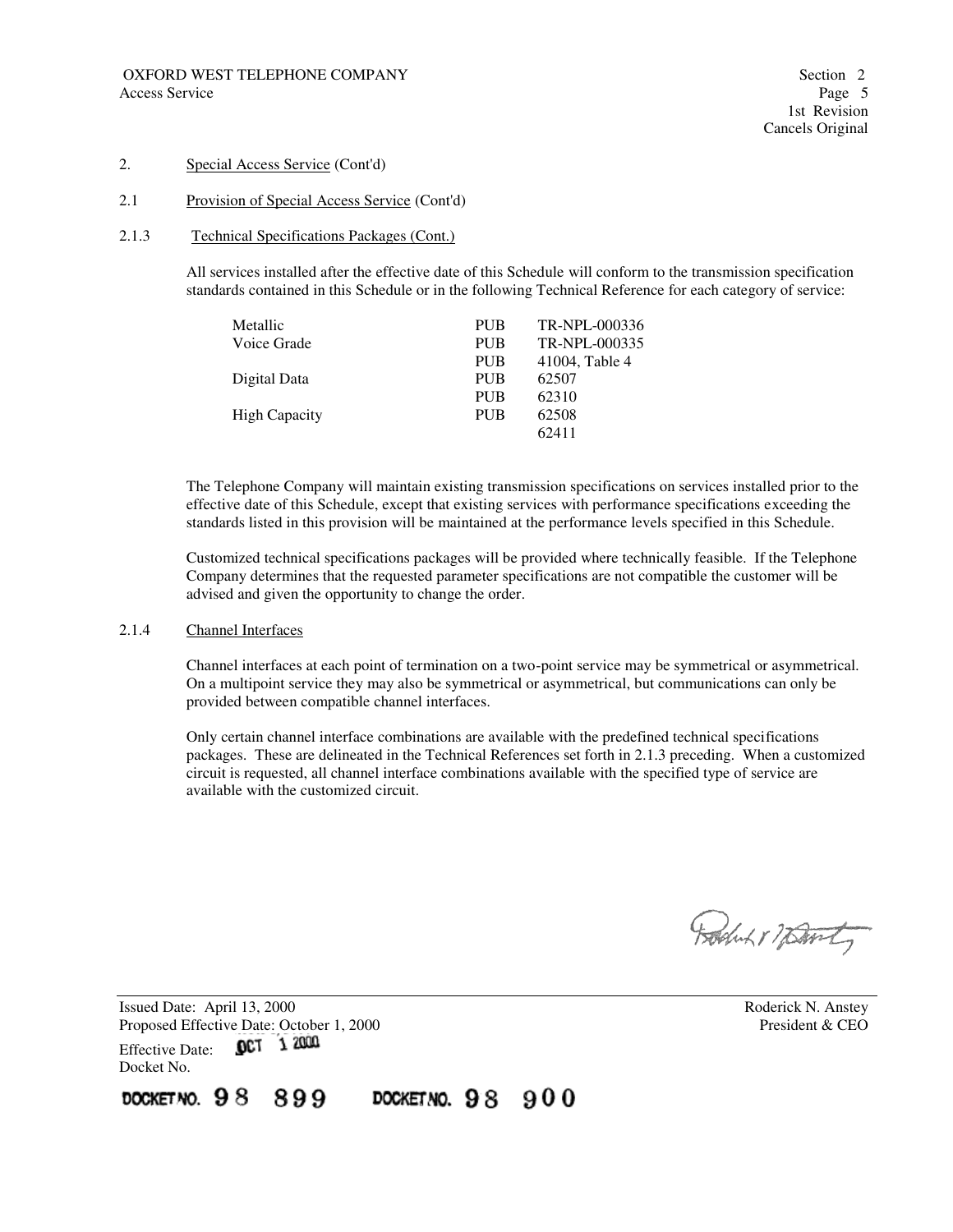- 2.1 Provision of Special Access Service (Cont'd)
- 2.1.5 Alternate Use

Alternate Use occurs when a service is arranged by the Telephone Company so that the customer can select different types of transmission at different times. A customer may use a service in any privately beneficial manner. However, where technical or engineering changes are required to effectuate an alternate use, the Telephone Company will make such special arrangements available on an individual case basis.

The arrangement required to transfer the service from one operation to the other (i.e., the transfer relay and control leads) will be rated and provided on an individual case basis and filed in Section Specialized Service or Arrangements. The customer will pay the stated Schedule rates for the Access Service rate elements for the service ordered (i.e., Circuit Terminations, Circuit Mileage [as applicable] and Optional Features and Functions [if any]).

#### 2.1.6 Special Facilities Routing

A customer may request that the Special Access used be specially routed. The regulations, rates and charges for Special Facilities Routing are as set forth in Section 2.7 following.

#### 2.1.7 Design Layout Report

At the customer request, the Telephone Company will provide the makeup of the facilities and services provided under this Schedule as Special Access Service to aid the customer in designing its overall service. The information will be provided to the customer at no charge in the form of a Design Layout Report and will be reissued or updated whenever the described facilities are materially changed.

Boluk 1 7 Davity

Issued Date: April 13, 2000 **Roderick N. Anstey** Proposed Effective Date: October 1, 2000 President & CEO Effective Date: 0CT 1 2000 Docket No.

DOCKET NO. 98 899 DOCKET NO.  $98900$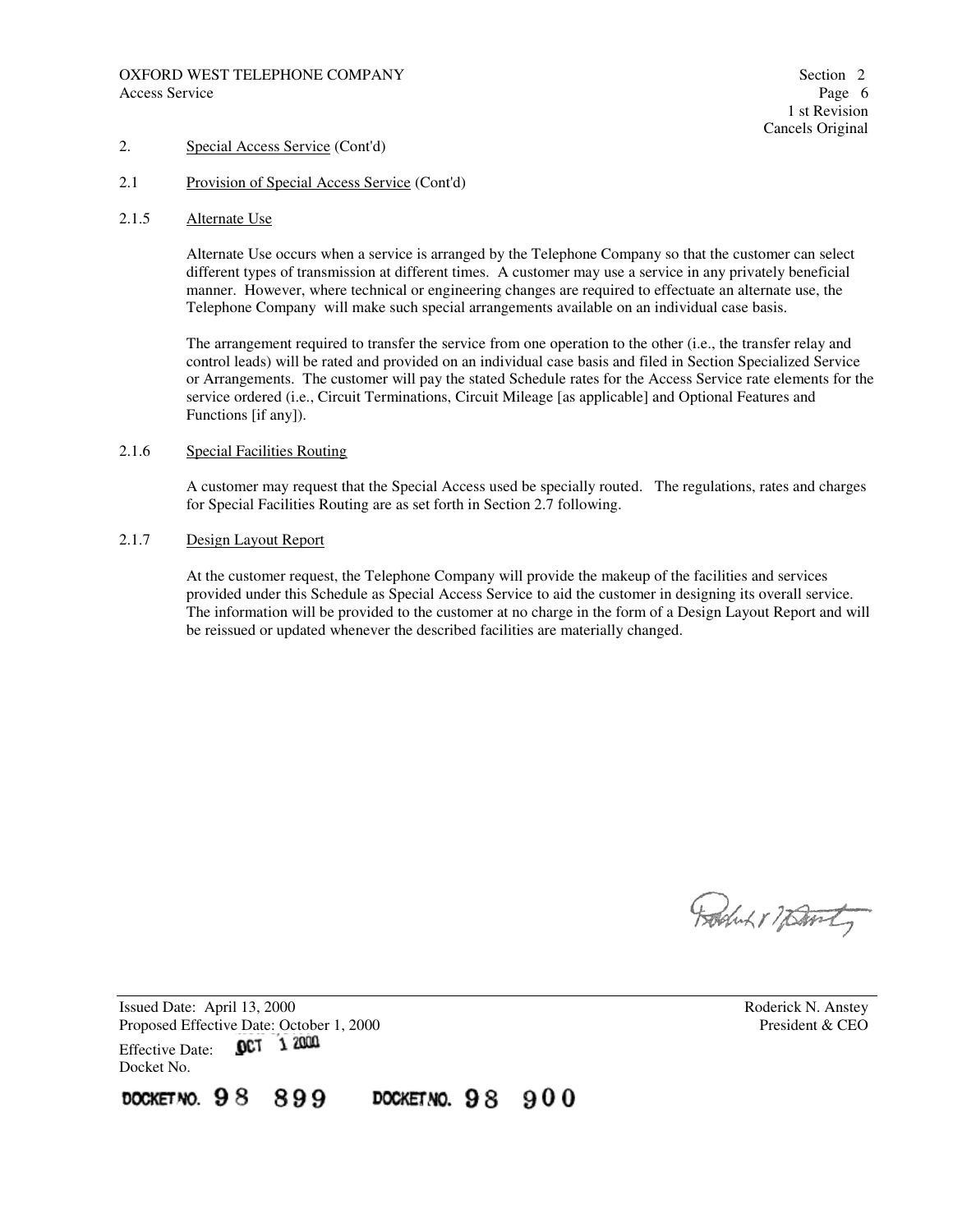2.1 Provision of Special Access Service (Cont'd)

#### 2.1.8 Acceptance Testing

At the customer's request, the Telephone Company will cooperatively test, at the time of installation and at no additional charge, the following parameters:

 (A) For Voice Grade analog services, acceptance testing will include tests for loss, 3-tone slope, DC continuity, operational signaling, C-notched noise, and C-message noise as applicable according to the order for service. Voice Grade services acceptance testing will also include a balance (improved loss) test if the customer has ordered that optional feature.

 (B) For services other than Voice Grade, acceptance tests will include tests for the parameters applicable to the service as specified by the customer in the order for service.

#### 2.2 Rate Categories, Applications, Terms and Conditions

 This section contains the specific regulations governing the rates and charges that apply for Special Access.

#### 2.2.1 Rate Categories

The following rate categories apply to Special Access Service:

- Circuit Terminations
- Circuit Mileage
- Optional Features and Functions
- Non Recurring Charges

These rate categories are describe in Sections 2.2.1(A) through 2.2.1(D) following.

Roduk 1 7 Danty

Issued Date: April 13, 2000 Roderick N. Anstey Proposed Effective Date: October 1, 2000<br>
Effective Date: **OCT** 1 2000 Effective Date: Docket No.

899 DOCKET NO.  $98$ DOCKETNO. 98 900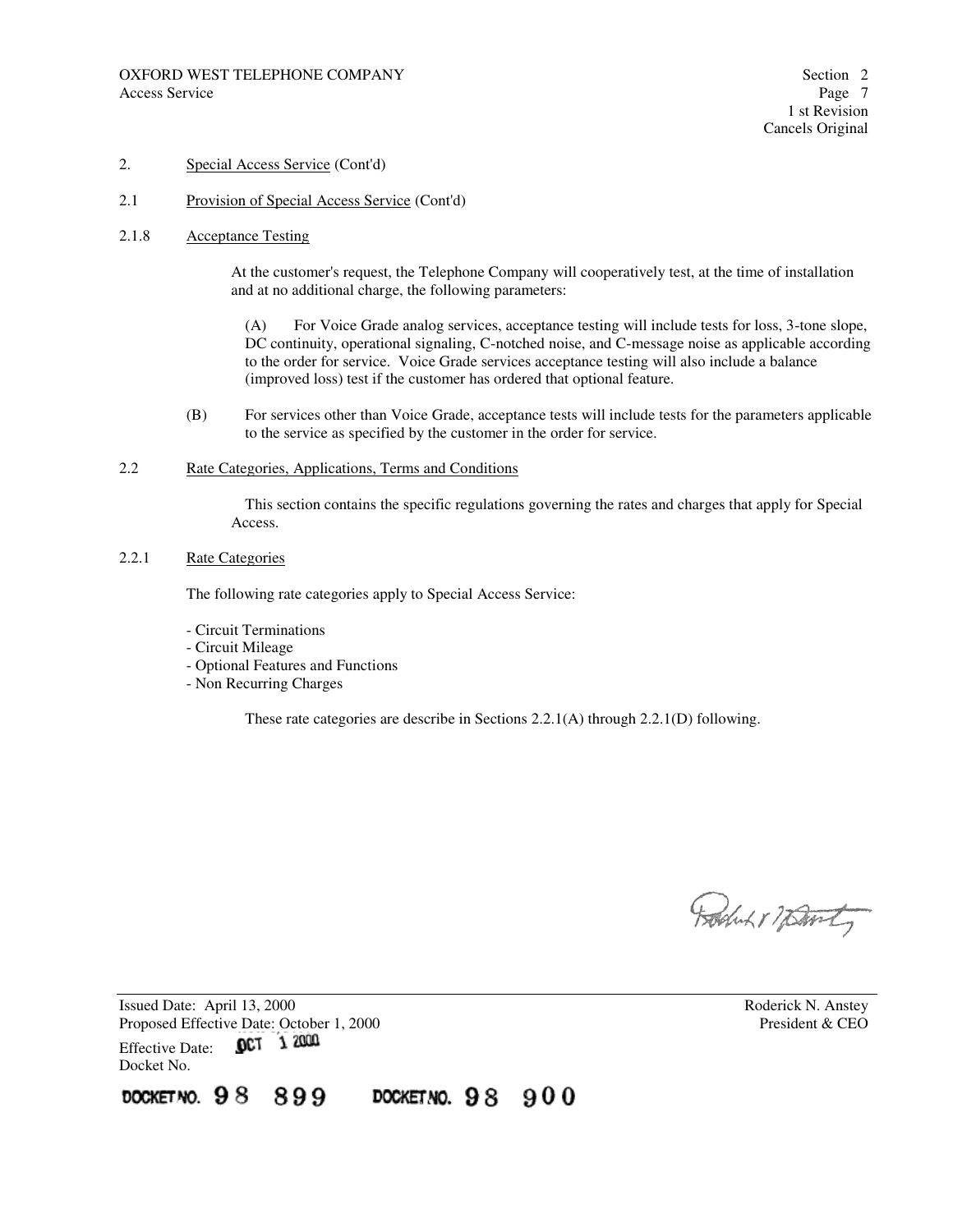- 2.2 Rate Categories, Applications, Terms and Conditions (Cont'd)
- 2.2.1 Rate Categories (Cont'd)
	- (A) Circuit Termination

The Circuit Termination rate category provides for the communications path between a customer designated premises and the serving wire center of that premises. Included as part of the Circuit Termination is a standard channel interface arrangement which defines the technical characteristics associated with the type of facilities to which the access service is to be connected at the Point of Termination (POT) and the type of signaling capability, if any. The signaling capability itself is provided as an optional feature as set forth in (C) following. One Circuit Termination charge applies per customer designated premises at which the circuit is terminated. This charge will apply even if the customer designated premises and the serving wire center are co-located in a Telephone Company building.

(B) Circuit Mileage

The Circuit Mileage rate category provides for the end office equipment and transmission facilities between serving wire centers and/or Telephone Company hubs. In addition, when Special Access is used in conjunction with Switched Access Service as set forth in 2.1 preceding for Combined Access Service Arrangements, and the end office serving the customer's end user premises is not capable of combining Switched and Special Access or is not a WATS Serving Office, Circuit Mileage is used to extend the Special Access Circuit to a WATS Serving Office or office capable of combing Switched and Special Access Services. The Circuit Mileage charge is composed of a flat monthly charge plus a rate per mile.

(1) Fixed Rate

The fixed rate component of Circuit Mileage is applied only once per Circuit Mileage facility and is also applied when two or more customer designated premises are served by a common serving wire center (i.e., mileage is zero). When Special Access is used in conjunction with Switched Access where the customer's end user premises for the Special Access facility is served by a Telephone Company office capable of combining Switching and Special Access Service, or a WATS Serving Office, the fixed rate does not apply.

Follow & Mont

Issued Date: April 13, 2000 **Roderick N. Anstey** Proposed Effective Date: October 1, 2000<br>Effective Date: **OCT** 1 2000 Effective Date: Docket No.

DOCKET NO.  $98$ 899

DOCKETNO. 98 900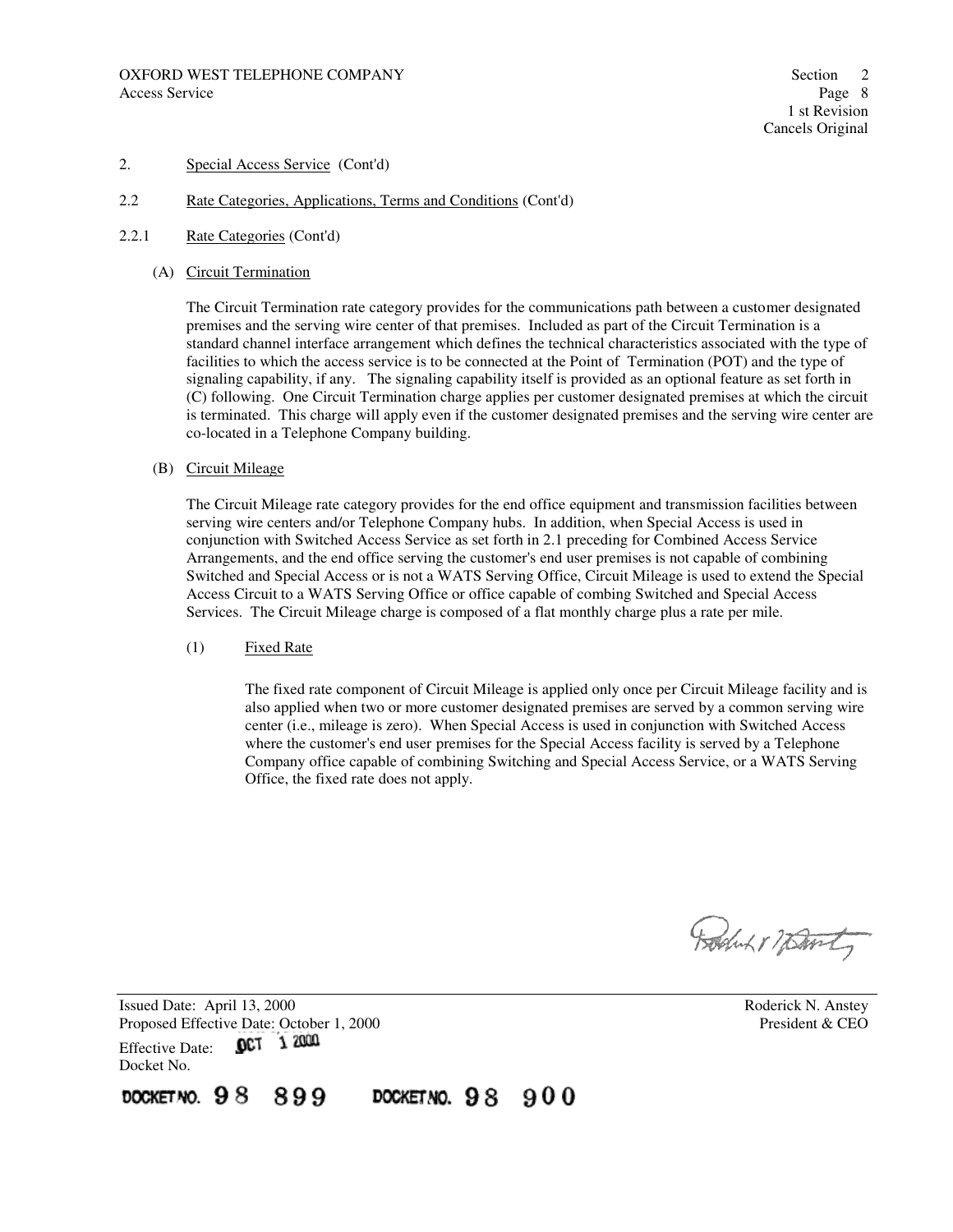#### 2.2 Rate Categories, Applications, Terms and Conditions (Cont'd)

- 2.2.1 Rate Categories (Cont'd)
	- (C) Optional Features and Functions

Optional Features and Functions may be added to a basic circuit service to improve its quality or utility to meet the customer's specific communications requirements. These optional features and functions are identifiable with specific equipment, and represent the end result in terms of performance characteristics which may be obtained. These characteristics may be obtained by using various combinations of equipment. Although the equipment necessary to perform a specified function may be installed at various locations along the path of the service, they will be charged for a single rate element.

Descriptions for each of the available Optional Features and Functions are set forth in Sections 2.3 through 2.6 following. Specific rate applications for multiplexing are set forth in following.

#### (D) Nonrecurring Charge

Nonrecurring charges are one-time charges that apply for installation of Special Access Services, installation of optional features and functions, and moves and service rearrangements.

(1) Installation of Service

Nonrecurring charges apply to each service installed. The nonrecurring charges for the installation of service are applied per Circuit Termination.

(2) Installation of Optional Features and Functions

Nonrecurring charges apply for the installation of some of the optional features and functions available with Special Access Service. The charge applies whether the feature or function is installed coincident with the initial installation of service or at any time subsequent to the installation of the service.

Boluk 1 7 Bonty

Issued Date: April 13, 2000 **Roderick N. Anstey** Proposed Effective Date: October 1, 2000<br>Effective Date: **OCT** 1 2000 Effective Date: Docket No.

DOCKET NO.  $98$ 899 DOCKET NO.  $98900$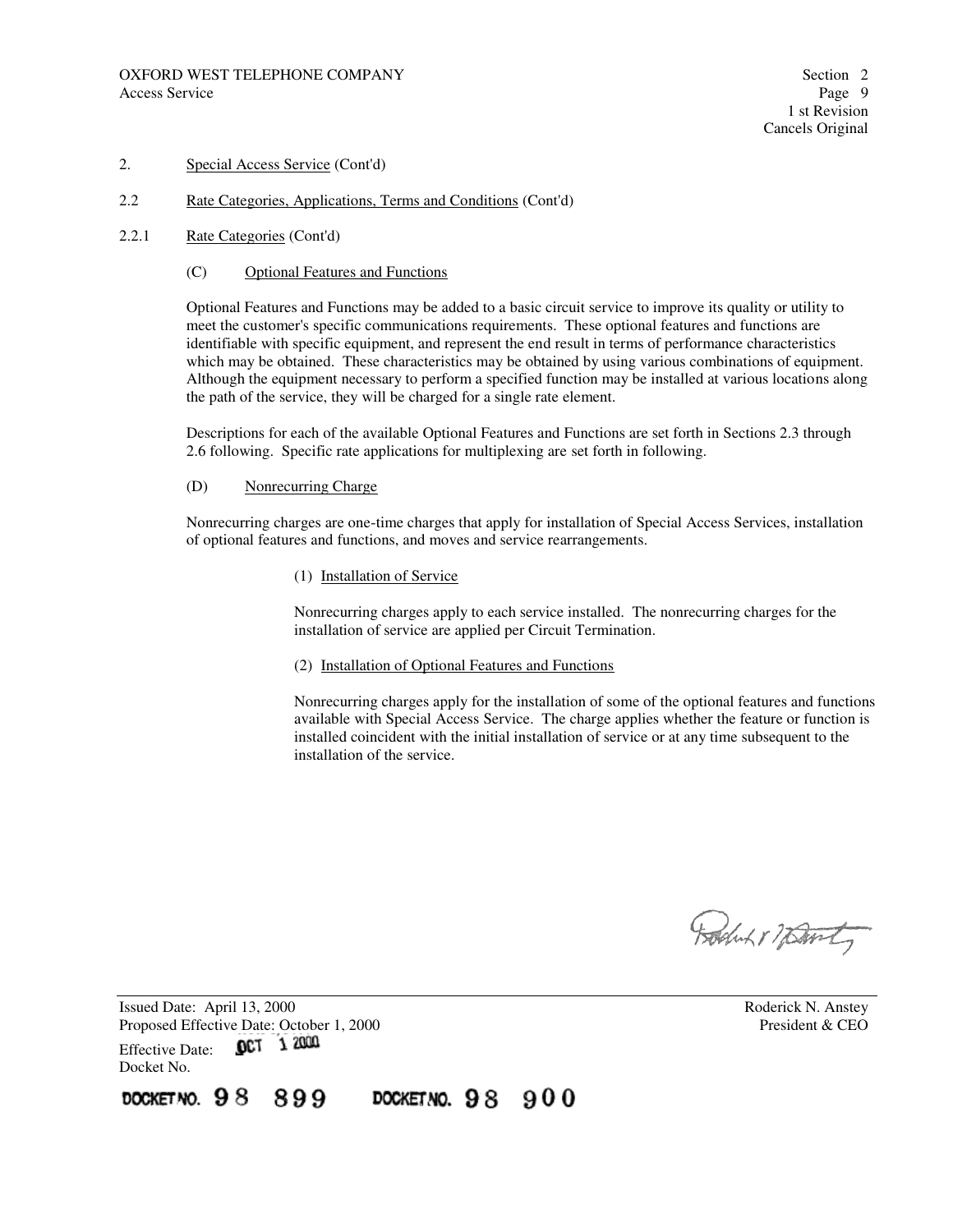#### 2.2 Rate Categories, Applications, Terms and Conditions (Cont'd)

#### 2.2.1 Rate Categories (Cont'd)

(D) Nonrecurring Charge (Cont'd)

The optional features for which non-recurring charges apply are:

- Voice Grade Data Capability
- Voice Grade Telephoto Capability
- (3) Moves

A move involves a change in the physical location of either the customer's premises or a point of termination at the customer's premises. The charges for the move are dependent on whether the move is to a new location within the same building or to a different building.

(a) Moves Within the Same Building

When the move is to a new location within the same building, the charge for the move will be an amount equal to one half of the nonrecurring (i.e., installation) charge for the service termination affected. There will be no change in the minimum period requirements.

(b) Moves to a Different Building

Moves to a different building will be treated as a discontinuance and a start of service and all associated nonrecurring charges will apply. New minimum period requirements will be established for the new services. The customer will also remain responsible for satisfying all outstanding minimum period charges for the discontinued service.

Boluk 1 7 Bonty

Issued Date: April 13, 2000 **Roderick N. Anstey** Proposed Effective Date: October 1, 2000<br>Effective Date: **OCT** 1 2000 Effective Date: Docket No.

DOCKET NO.  $98$ 899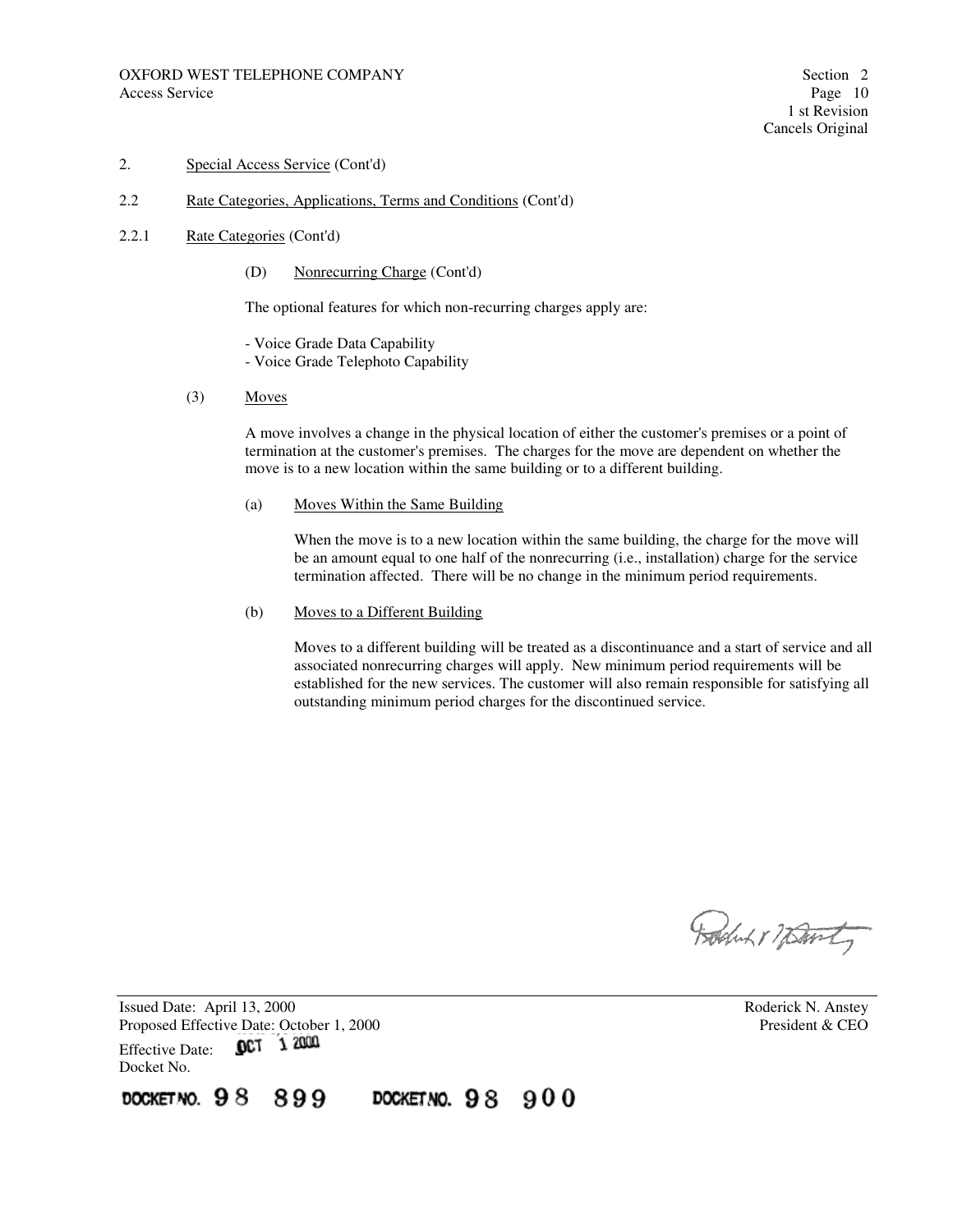#### 2.2 Rate Categories, Applications, Terms and Conditions (Cont'd)

- 2.2.1 Rate Categories (Cont'd) (D) Nonrecurring Charge (Cont'd)
	- (4) Service Rearrangements

Service rearrangements are changes to existing (installed) services which may be administrative only in nature, or that involve actual physical change to the service.

- (a) A charge will not apply to administrative changes as follows:
- Change of customer name,
- Change of customer or customer's end user premises address when the change of address is not a result of a physical relocation of equipment,
- Change in billing data (name, address, or contact name or telephone number),
- Change of agency authorization,
- Change of customer circuit identification,
- Change of billing account number,
- Change of customer test line number,
- Change of customer or customer's end user contact name of telephone number, and
- Change of jurisdiction.
- (b) All other service rearrangement will be charged for as follows:
	- If the change involves the addition of other customer designated premises to an existing multipoint service, the nonrecurring charge for the Circuit Termination rate element will apply. The charge(s) will apply only for the locations(s) that is being added.
	- If the change involves the addition of a optional feature or function which has a separate nonrecurring charge, that nonrecurring charge will apply.
	- If the change involves changing the type of signaling on a Voice Grade service, a charge equal to the Voice Grade Circuit Termination rate element nonrecurring charge will apply. The charge will apply per service termination affected.

Boluk 17 Danty

Issued Date: April 13, 2000 **Roderick N. Anstey** Proposed Effective Date: October 1, 2000 President & CEO Effective Date: 0CT 1 2000 Docket No.

DOCKETNO. 98 899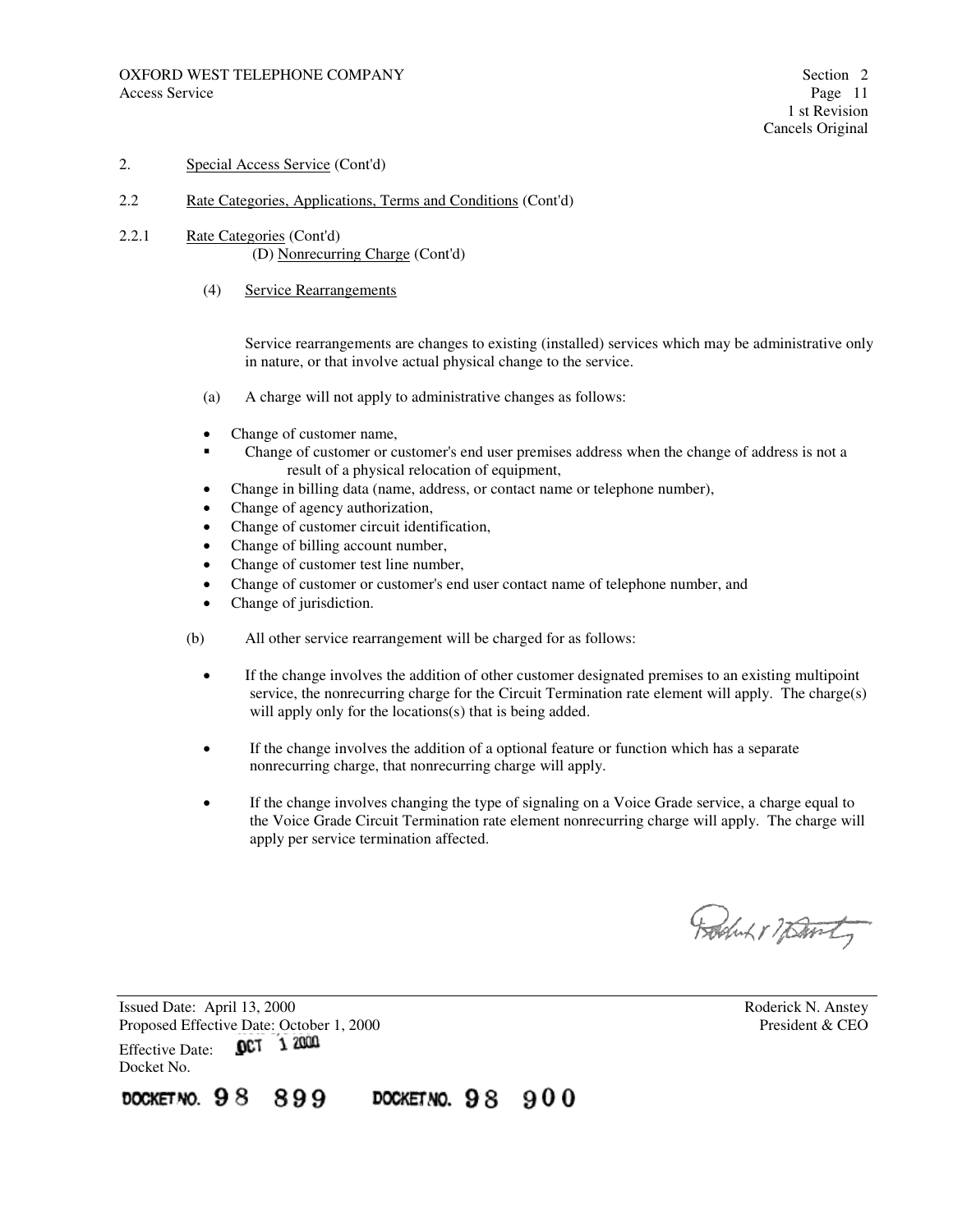#### 2.2 Rate Categories, Applications, Terms and Conditions (Cont'd)

- 2.2.1 Rate Categories (Cont'd)
	- (D) Nonrecurring Charge (Cont'd)
		- (4) Service Rearrangements (Cont'd)

For all other changes, including the addition of optional feature or function without a separate nonrecurring charge, a charge equal to a Circuit Termination rate element nonrecurring charge will apply. Only one such charge will apply per service, per change.

#### 2.2.2 Minimum Periods

The minimum service period for all services is three months.

## 2.2.3 Application Monthly Rates

Monthly rates are flat recurring rates that apply each month or fraction thereof that a Special Access Service is provided. For billing purposes, each month is considered to have 30 days.

2.2.4 Facility Hubs and Multiplexing

A customer has the option of ordering Voice Grade facilities or High Capacity facilities (i.e., Group, Supergroup, Mastergroup, DS1, DS1C, DS2, DS3 or DS4) to a facility hub for multiplexing to individual services of a lower capacity or bandwidth (e.g., Telegraph, Voice, Program Audit, etc.). Additionally, the customer may specify optional features for the individual circuits derived from the facility to further tailor the circuit to meet specific communications requirements.

Some of the types of multiplexing available include the following:

- o from higher to lower bit rate
- o from higher to lower bandwidth
- o from digital to voice frequency circuits

Boston 17 David

Issued Date: April 13, 2000 **Roderick N. Anstey** Proposed Effective Date: October 1, 2000 President & CEO 0CT 1 2000 Effective Date: Docket No.

DOCKET NO.  $98$ 899 DOCKET NO.  $98900$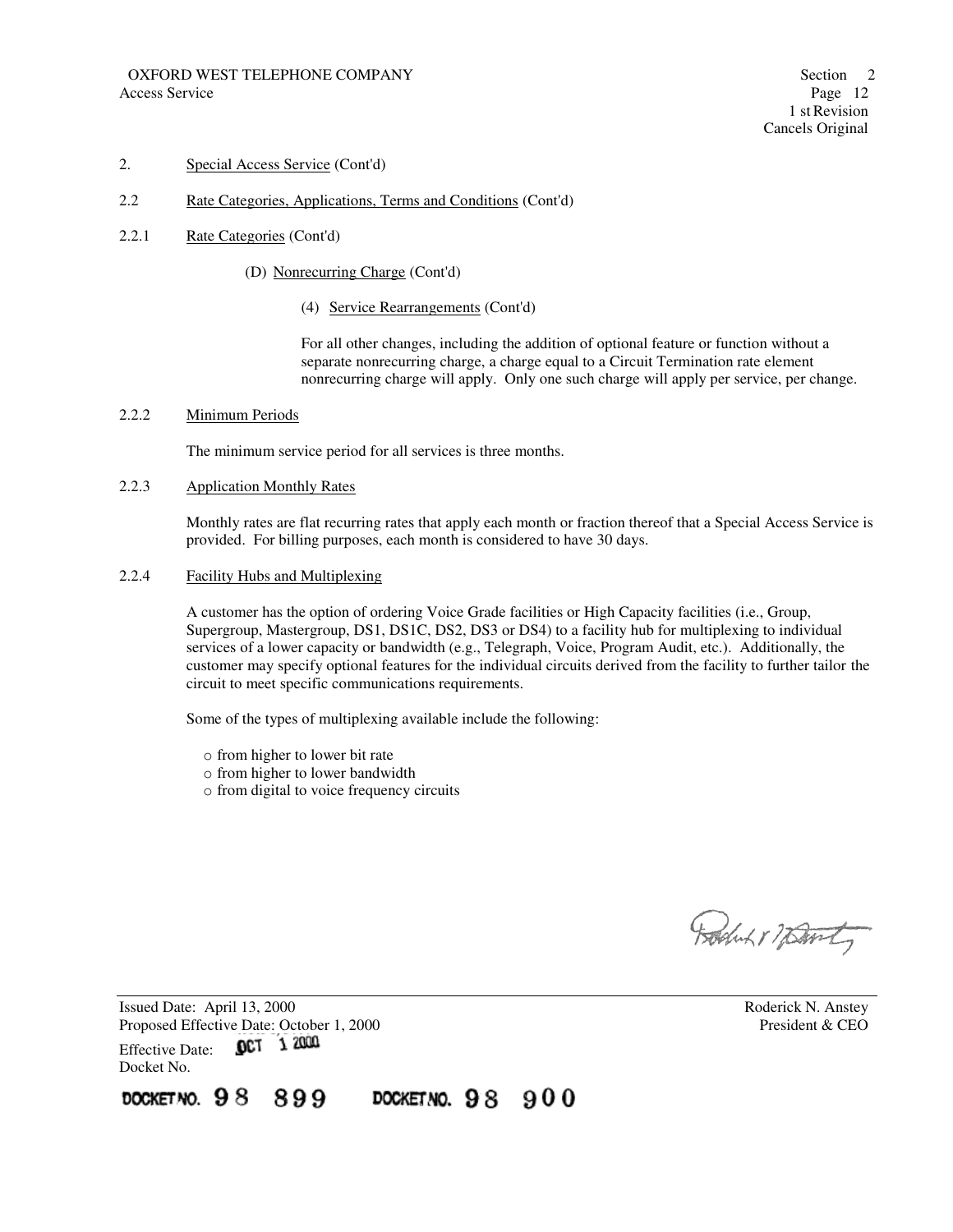#### 2.2 Rate Categories, Applications, Terms and Conditions (Cont'd)

#### 2.2.4 Facility Hubs and Multiplexing (Cont'd)

A hub is a Telephone Company designated wire center at which multiplexing functions are performed.

Different locations may be designated as hubs for different facility capacities, e.g., multiplexing from digital to digital may occur at one location while multiplexing from digital to analog may occur at a different location. When placing an Access Service Request the customer will specify the desired hub. The National Exchange Carrier Association Schedule FCC No. 4 identifies serving wire center, hub locations and the type of multiplexing functions available.

Point to point services may be provided on circuits of these facilities to a hub. The transmission performance for the point to point service provided between the customer designated premises will be that of the lower capacity or bit rate.

The Telephone Company will commence billing the monthly rate for the facility to the hub on the date specified by the customer on the Access Service Request. The customer will be billed for a High Capacity of Voice Grade Circuit Termination, Circuit Mileage and the multiplexer for the service at the time the facility is installed. Individual services utilizing these facilities may be installed coincident with the installation of the facility to the hub or may be ordered and/or installed at a later date, at the option of the customer. Individual service rates (by service type) will apply for a Circuit Termination and additional Circuit Mileage (as required) for each channelized service. These will be billed to the customer as each individual service is installed.

Cascading multiplexing occurs when a high capacity circuit is demultiplexed to provide circuits with a lesser capacity and one of the lesser capacity circuits is further demultiplexed. When cascading multiplexing is performed, whether in the same or a different hub, a charge for the additional multiplexing unit also applies. When cascading multiplexing is performed at different hubbing locations, Circuit Mileage charges also apply between the hubs.

Boston & namt

Issued Date: April 13, 2000 **Roderick N. Anstey** Proposed Effective Date: October 1, 2000<br>Effective Date: **OCT** 1 2000<br>
President & CEO Effective Date: Docket No.

DOCKETNO.  $98900$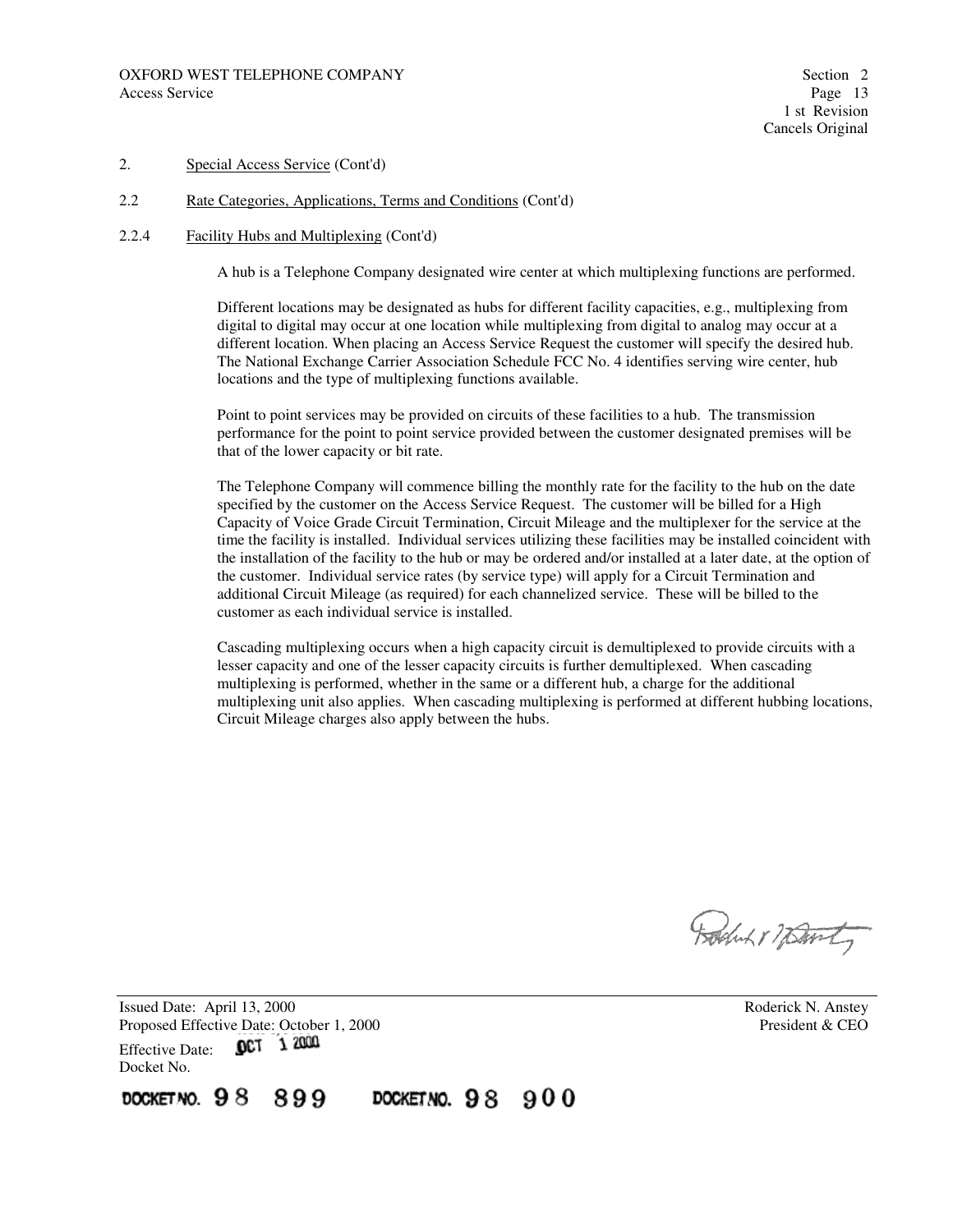#### 2.2 Rate Categories, Applications, Terms and Conditions (Cont'd)

#### 2.2.5 Shared Use Digital High Capacity Services

Shared use refers to a rate application applicable only when the customer orders High Capacity facilities between a customer designated premises and a Telephone Company hub where the Telephone Company performs multiplexing/demultiplexing functions and the same customer then orders the derived circuits as Special and Switched Access Services.

The facility will be ordered, provided and rated as Special Access Service (i.e., Circuit Termination, Circuit Mileage, as appropriate, and Multiplexing Arrangement). The nonrecurring charge that applies when the shared use facility is installed will be the nonrecurring charge associated with the appropriate Special Access High Capacity Circuit Termination. Rating as Special Access will continue until such time as the customer chooses to use a portion of the available capacity for Switched or Special Access Service. Individual service (i.e., Switched or Special Access) nonrecurring charges will not apply to the individual circuits of the shared use facility.

As each individual circuit is activated for Switched Access Service, the High Capacity Special Access Circuit Termination and Circuit Mileage rates will be reduced accordingly (e.g., 1/24th for a DS1 service, etc.). Switched Access Service rates and charges, as set forth preceding, will apply foreach circuit of the shared use facility that is used to provide a Switched Access Service.

When Special Access Service is provided utilizing a circuit of the shared use facility to a hub, High Capacity rates and charges will apply for the facility to the hub, as set forth preceding, and individual service rates and charges will apply from the hub to the customer designated premises. The rates and charges that will apply to the portion from the hub to the customer designated premises will be dependent on the specific type of

Boston 17 David

Issued Date: April 13, 2000 **Roderick N. Anstey** Proposed Effective Date: October 1, 2000<br>Effective Date: **OCT** 1 2000 Effective Date: Docket No.

DOCKET NO.  $98$ 899 DOCKETNO.  $98900$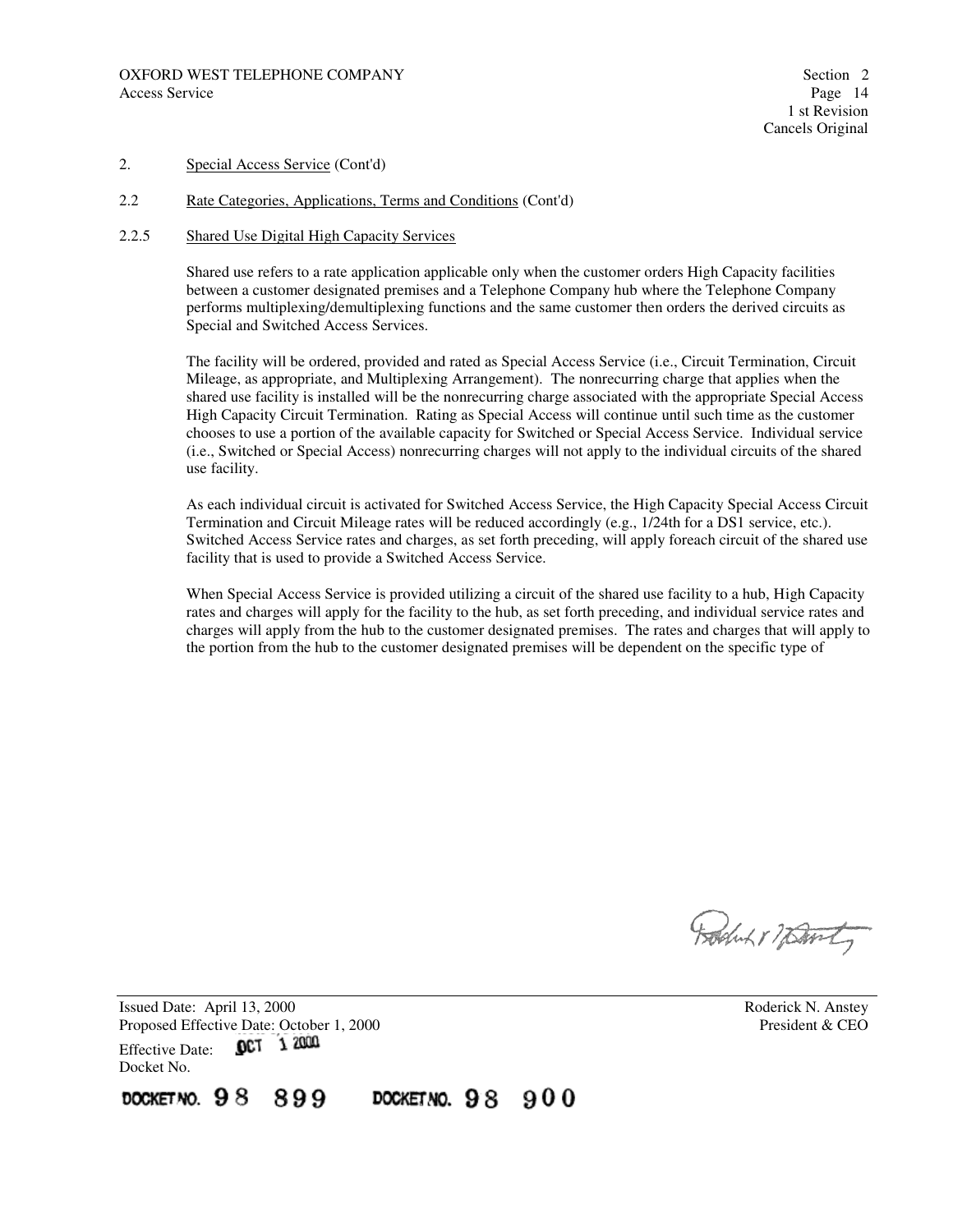#### 2.2 Rate Categories, Applications, Terms and Conditions (Cont'd)

#### 2.2.5 Shared Use Digital High Capacity Services

Special Access Service that is provided (e.g., Voice Grade, Telegraph, etc.). The applicable rates and charges will include a Circuit Termination and Circuit Mileage, if applicable. Rates and charges for optional features and functions associated with the service, if any, will apply for the appropriate circuit type.

2.3 Metallic Service

#### 2.3.1 Basic Circuit Description

A Metallic circuit is an unconditioned two-wire circuit capable of transmitting low speed varying signals at rates up to 30 baud. Metallic circuits are provided between customer designated premises or between a customer designated premises and a Telephone Company hub where bridging functions are performed. Interoffice metallic facilities will be limited in length to a total of five miles per circuit.

#### 2.3.2 Technical Specifications Packages

|                                  | Package MT |  |
|----------------------------------|------------|--|
| Parameter                        |            |  |
| DC Resistance Between Conductors |            |  |
| Loop Resistance                  |            |  |
| <b>Shunt Capacitance</b>         |            |  |

The technical specifications are delineated in Technical Publication TR-NPL-000336.

#### 2.3.3 Channel Interfaces

Compatible channel interfaces are set forth in 2.4.3 following.

Roduk & Warty

Issued Date: April 13, 2000 **Roderick N. Anstey** Proposed Effective Date: October 1, 2000 President & CEO Effective Date: 0CT 1 2000 Docket No.

DOCKET NO.  $98$ 899 DOCKET NO.  $98900$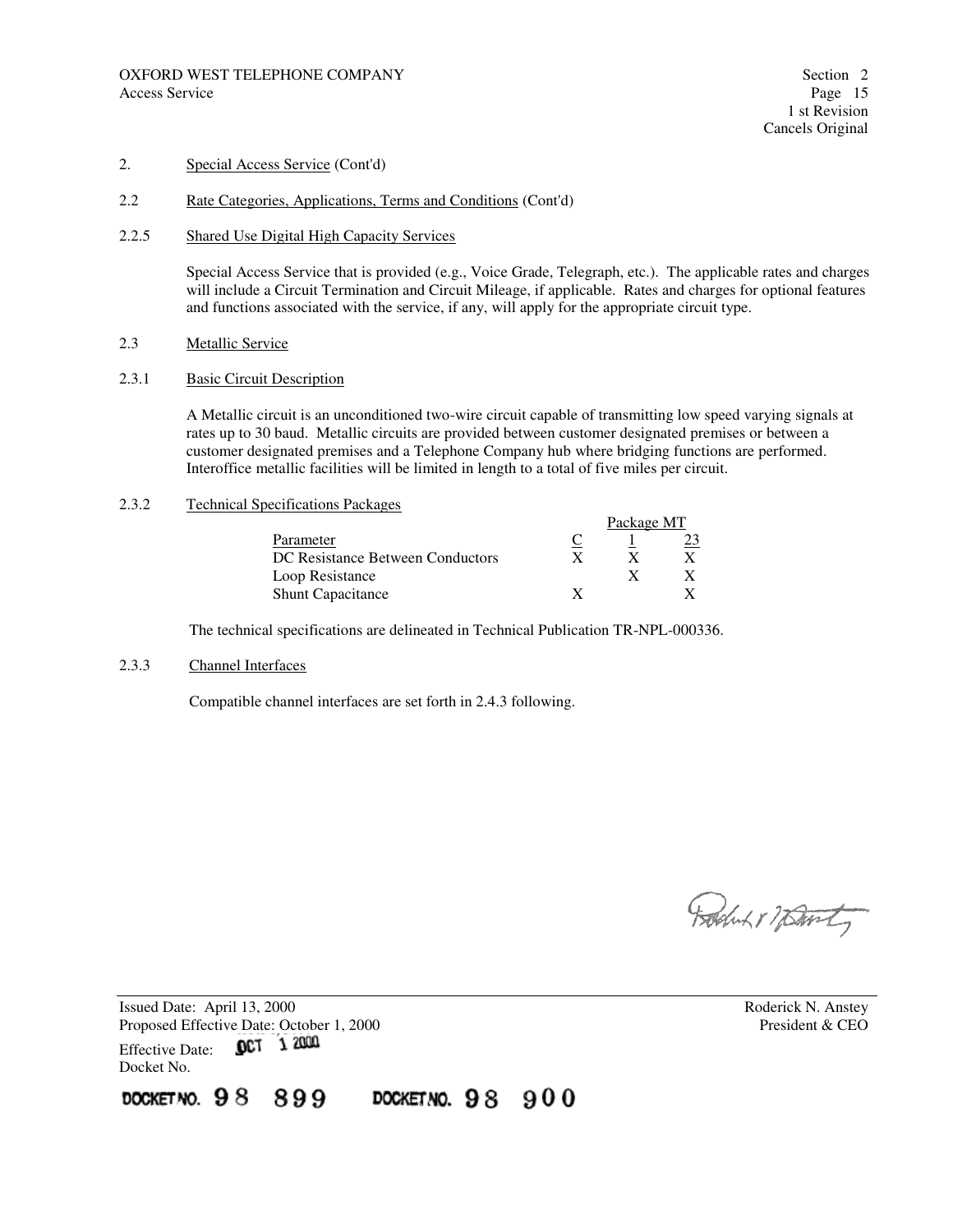- 2. Special Access Service (Cont'd)
- 2.3 Metallic Services (Cont'd)
- 2.3. 4 Optional Features and Functions
	- (A) Central Office Bridging Capability

 (1) Three Premises Bridging - Provision of tip-to-tip and ring-to-ring connection in a central office of a metallic pair to a third customer premises.

(2) Series Bridging of up to 26 customer premises.

The following table shows the technical specifications packages with which the optional features and functions are available.

|       |                          |                                        | Available with Technical                |                 |            |
|-------|--------------------------|----------------------------------------|-----------------------------------------|-----------------|------------|
|       |                          |                                        | Specifications Package MT-              |                 |            |
|       |                          |                                        |                                         | $\overline{2}$  |            |
|       |                          | Three Premises Bridging                | $\frac{C}{X}$<br>$\frac{1}{\mathbf{X}}$ | $\frac{3}{x}$   |            |
|       |                          | Series Bridging                        |                                         | X               |            |
| 2.3.5 | <b>Rates and Charges</b> |                                        |                                         |                 |            |
|       |                          | (A) Circuit Termination                | Monthly                                 | Nonrecurring    |            |
|       |                          | - Per Point of Termination             | Rates                                   | Charge          |            |
|       |                          | - USOC - TMECS                         | <b>ICB</b>                              | <b>ICB</b>      |            |
|       | (B)                      | Circuit Mileage                        |                                         | Monthly         | Monthly    |
|       |                          | - USOC 1L5XX                           | Fixed                                   | Rates           |            |
|       |                          |                                        | <b>Rates</b>                            | Per Mile        |            |
|       |                          |                                        | ICB                                     | <b>ICB</b>      |            |
|       | (C)                      | <b>Optional Features and Functions</b> |                                         |                 |            |
|       |                          | <b>Bridging</b><br>(1)                 |                                         |                 |            |
|       |                          | - Per Port                             |                                         |                 |            |
|       |                          | - USOC                                 | - BCNM3, Three Premises Bridging        |                 |            |
|       |                          |                                        | - BCNMS, Series Bridging                |                 |            |
|       |                          |                                        | <b>Three Premises</b>                   | <b>Series</b>   |            |
|       |                          |                                        | <b>Bridging</b>                         | <b>Bridging</b> |            |
|       |                          |                                        | <b>Monthly Rate</b>                     | Monthly         |            |
|       | <u>Rate</u>              |                                        | <b>ICB</b>                              |                 | <b>ICB</b> |
|       |                          |                                        |                                         |                 |            |
|       |                          |                                        |                                         |                 |            |
|       |                          |                                        |                                         |                 |            |

Issued Date: April 13, 2000 Roderick N. Anstey Proposed Effective Date: October 1, 2000 President & CEO Effective Date: 0CT 1 2000 Docket No.

DOCKET NO. 98 899 DOCKETNO. 98 900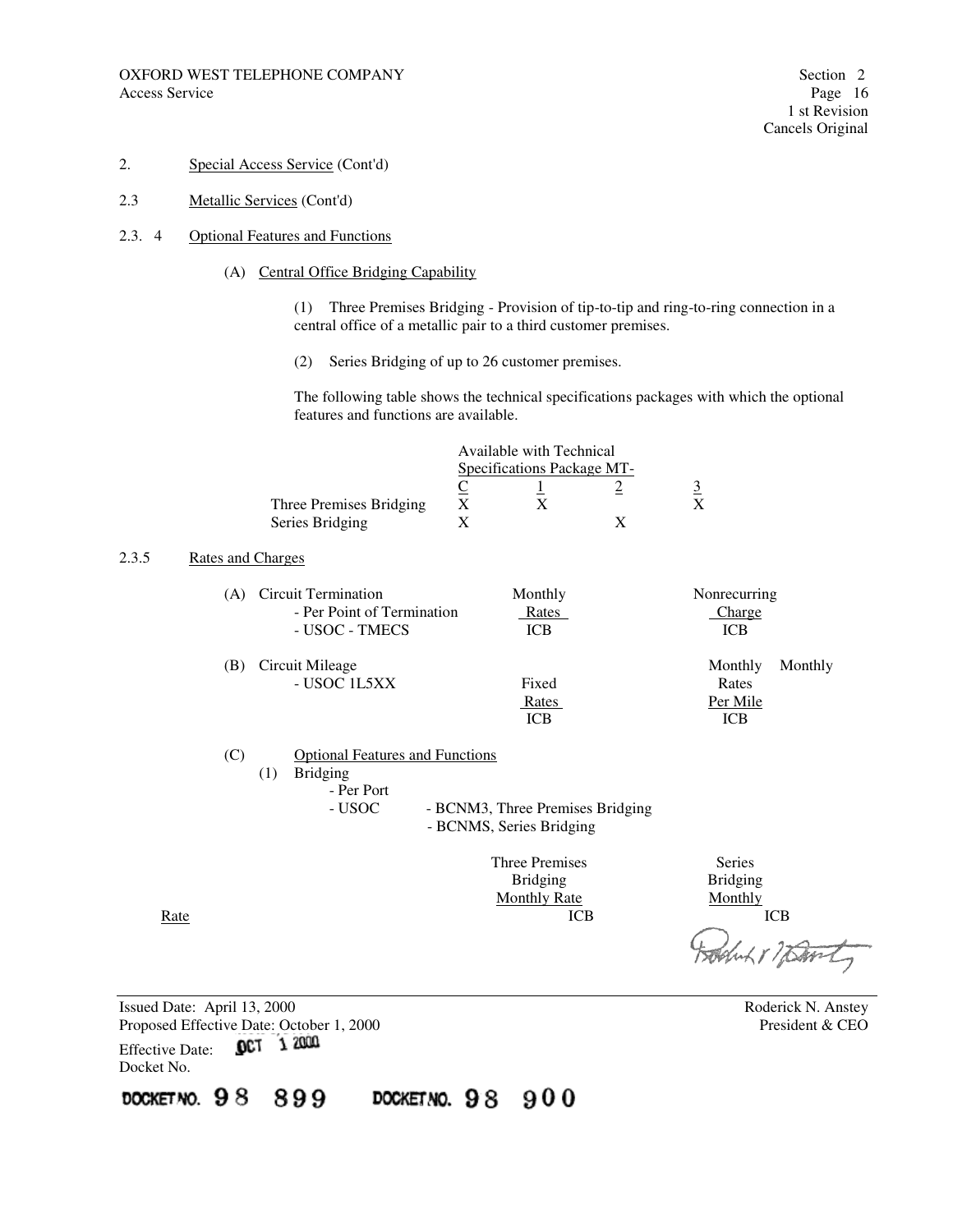#### OXFORD WEST TELEPHONE COMPANY Section 2 Access Service Page 17

1 st Revision Cancels Original

#### 2. Special Access Service (Cont'd)

- 2.4 Voice Grade Service
- 2.4.1 Basic Circuit Description

A Voice Grade Circuit is a circuit which provides voice frequency transmission capability in the nominal frequency rang of 300 to 3000 Hz and may be terminated two-wire or four-wire. Effective 2-wire and 4-wire circuits are available as an Optional Feature and Function. Voice Grade circuits are provided between customer designated premises or between a customer designated premises and a Telephone Company hub.

Voice Grade Service may be ordered in conjunction with Switched Access services as set forth in New England Telephone Schedule SCHEDULES OF7 to provide access for a customer's communications service (e.g., WATS, 800, or WATS-type service). When the customer orders the Combined Access Service Arrangement, Voice Grade Circuits provide voice frequency transmission capability between an end user premises and Telephone Company offices capable of combining Special and Switched Access services or between an end user premises and a WATS Serving Office (WSO). All applicable Special Access rates and charges apply (including Optional Features and Functions charges). Technical Specifications and Optional Features and Functions available with this arrangement are indicated under Package VG-CA.

Podus 17 tourty

Issued Date: April 13, 2000 **Roderick N. Anstey** Proposed Effective Date: October 1, 2000 President & CEO Effective Date: 0CT 1 2000 Docket No.

DOCKET NO.  $98$ 899 DOCKET NO.  $98900$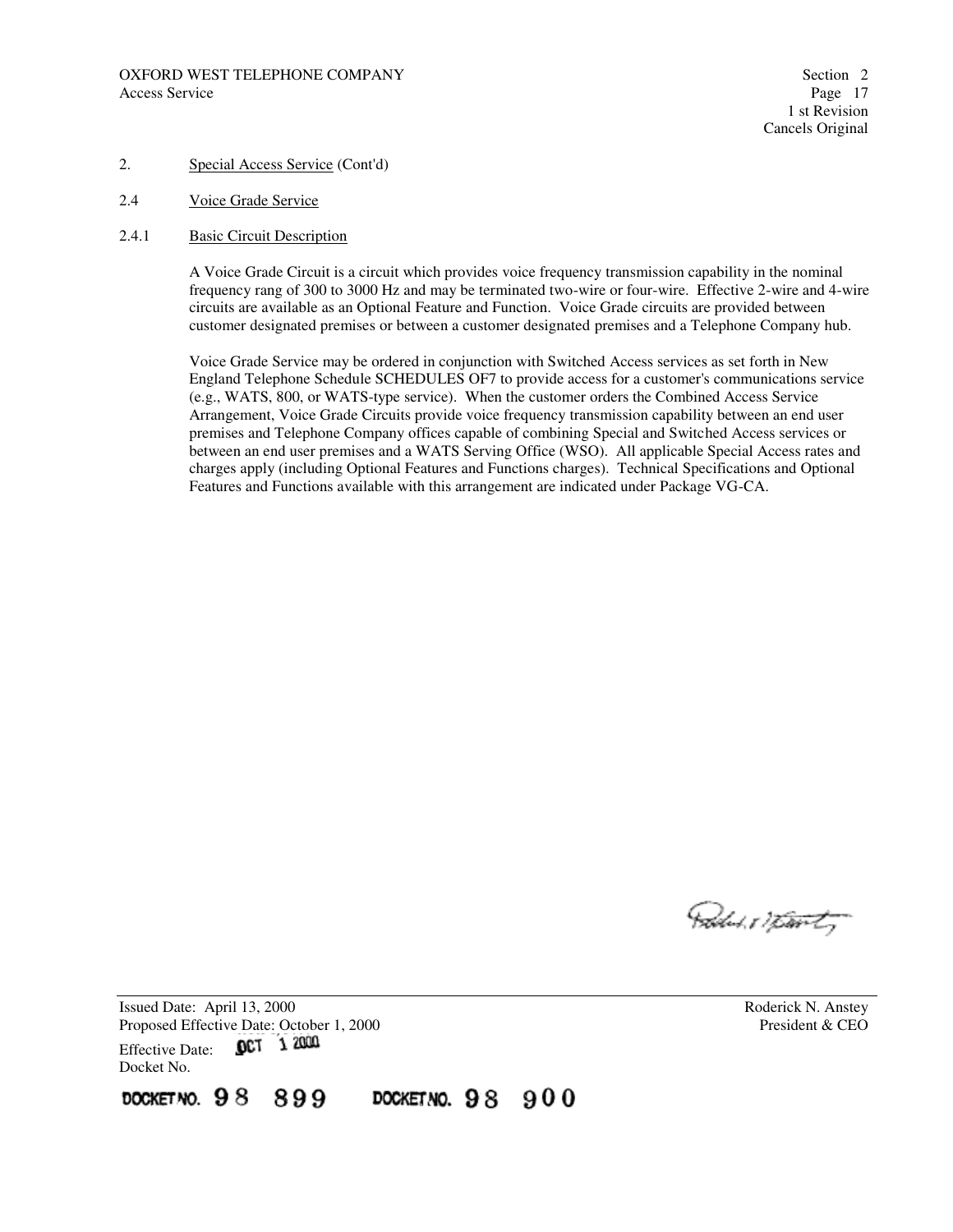#### 2.4 Voice Grade Service (Cont'd)

#### 2.4.2 Technical Specifications Packages

|                                        |                   |   |   |                |                |          |          | Package VG     |   |                |    |            |    |      |
|----------------------------------------|-------------------|---|---|----------------|----------------|----------|----------|----------------|---|----------------|----|------------|----|------|
| Parameter                              | $\underline{C^*}$ | 1 | 2 | $\overline{3}$ | $\overline{4}$ | <u>5</u> | <u>6</u> | $\overline{7}$ | 8 | $\overline{9}$ | 10 | <u> 11</u> | 12 | $CA$ |
| Attenuation<br>Distortion              | X                 | X | X | X              | X              | X        | X        | X              | X | X              | X  | X          | X  | X    |
| C-Message Noise                        | X                 | X | X | X              | X              | X        | X        | X              | X | X              | X  | X          | X  | X    |
| Echo Control                           | X                 | X | X | X              |                | X        |          | X              | X |                |    | X          | X  | X    |
| <b>Envelope Delay Distortion</b>       | X                 |   |   |                |                |          | X        | X              | X | X              | X  | X          | X  | X    |
| Frequency Shift                        | X                 |   |   |                |                |          | X        | X              | X | X              | X  | X          | X  | X    |
| <b>Impulse Noise</b>                   | X                 |   |   |                |                | X        | X        | X              | X | X              | X  | X          | X  | X    |
| Intermodulation<br>Distortion          | X                 |   |   |                |                |          | X        | Χ              | Χ | X              | X  | X          |    | X    |
| <b>Loss Deviation</b>                  | X                 | X | X | X              | X              | X        | X        | X              | X | X              | X  | X          | X  | X    |
| Phase Hits, Gain<br>Hits, and Dropouts | X                 |   |   |                |                |          |          |                |   |                |    |            |    |      |
| <b>Phase Jitter</b>                    | X                 |   |   |                |                |          | X        | X              | X | X              | X  | X          | X  | X    |
| <b>Return Loss</b>                     |                   |   |   |                |                |          |          |                |   |                |    |            |    | X    |
| Signal-to-C<br>Message Noise           |                   |   |   |                | X              |          |          |                |   |                |    |            |    |      |
| Signal-to-C<br>Notch Noise             | X                 |   |   |                |                | Х        | X        | Х              | Х | X              | X  | Χ          | X  | X    |

The technical specifications for these parameters (except for dropouts, gain hits, and phase hits) are delineated in Technical Reference TR-NPL-000335 and associated Addendum. The technical specification for dropouts, phase hits, and gain hits are delineated in Technical Reference PUB 41004, Table 4.

\* The desired parameters are selected by he customer from the list of available parameters.

#### 2.4.3 Channel Interfaces

The following channel interfaces for Voice Grade service do not require signaling capability: AH, DA, DB, DD, DE, DS, NO, PR and TF.

The following channel interfaces for Voice Grade service require signaling capability: AB, AC, CT, DX, DY, EA, EB, EC, EX, GO, GS, LA, LB, LC, LO, LR, LS, RV, and SF.

Politik 17 totor ty

Issued Date: April 13, 2000 **Roderick N. Anstey** Proposed Effective Date: October 1, 2000 President & CEO Effective Date: 0CT 1 2000 Docket No.

DOCKET NO. 98 DOCKETNO. 98 900 899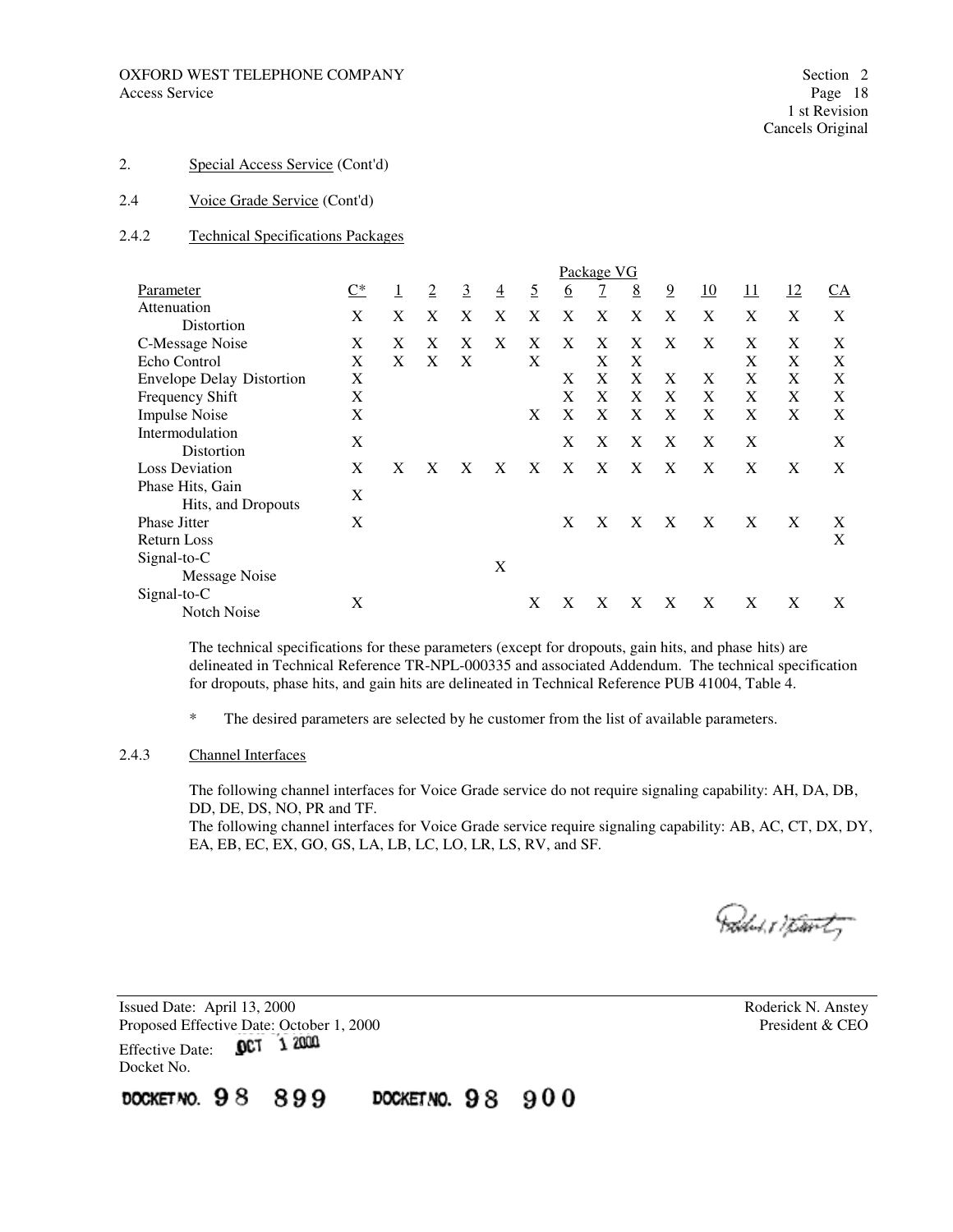# 2. Special Access Service (Cont'd)<br>2.4 Voice Grade Service (Cont'd)

Voice Grade Service (Cont'd)

#### 2.4.4 Optional Features and Functions

- (1) Central Office Bridging Capability
	- (a) Voice Bridging (two-wire or four-wire)
	- (b) Data Bridging (two-wire or four-wire)
	- (c) Telephoto Bridging (two-wire or four-wire)
	- (d) Dataphone Select-a- Station Bridging with sequential arrangement ports or addressable arrangement ports
	- (e) Telemetry and Alarm Bridging, Split Band-Active Bridging, Passive Bridging, Summation-Active Bridging
- (2) Central Office Multiplexing

Voice to Telegraph Grade: An arrangement that converts a Voice Grade circuit to Telegraph Grade circuits using frequency division multiplexing.

(3) Conditioning

Conditioning provides more specific transmission characteristics for Voice Grade services. C-Type conditioning controls attenuation distortion and envelope delay distortion. Sealing Current helps maintain continuity on dry metallic loops.

For two-point services, the parameters apply to each service. For multipoint services, the parameters apply to each mid link or end link. C-Type conditioning and Data Capability may be combined on the same service.

(a) C-Type Conditioning

C-Type Conditioning is provided for the additional control of attenuation distortion and envelope delay distortion on data service. The attenuation distortion and envelope delay distortion specifications for C-Type Conditioning are:

Pallet 17 tourty

Issued Date: April 13, 2000 **Roderick N. Anstey** Proposed Effective Date: October 1, 2000<br>Effective Date: **OCT** 1 2000 Effective Date: Docket No.

DOCKET NO.  $98$ 899 DOCKET NO.  $98900$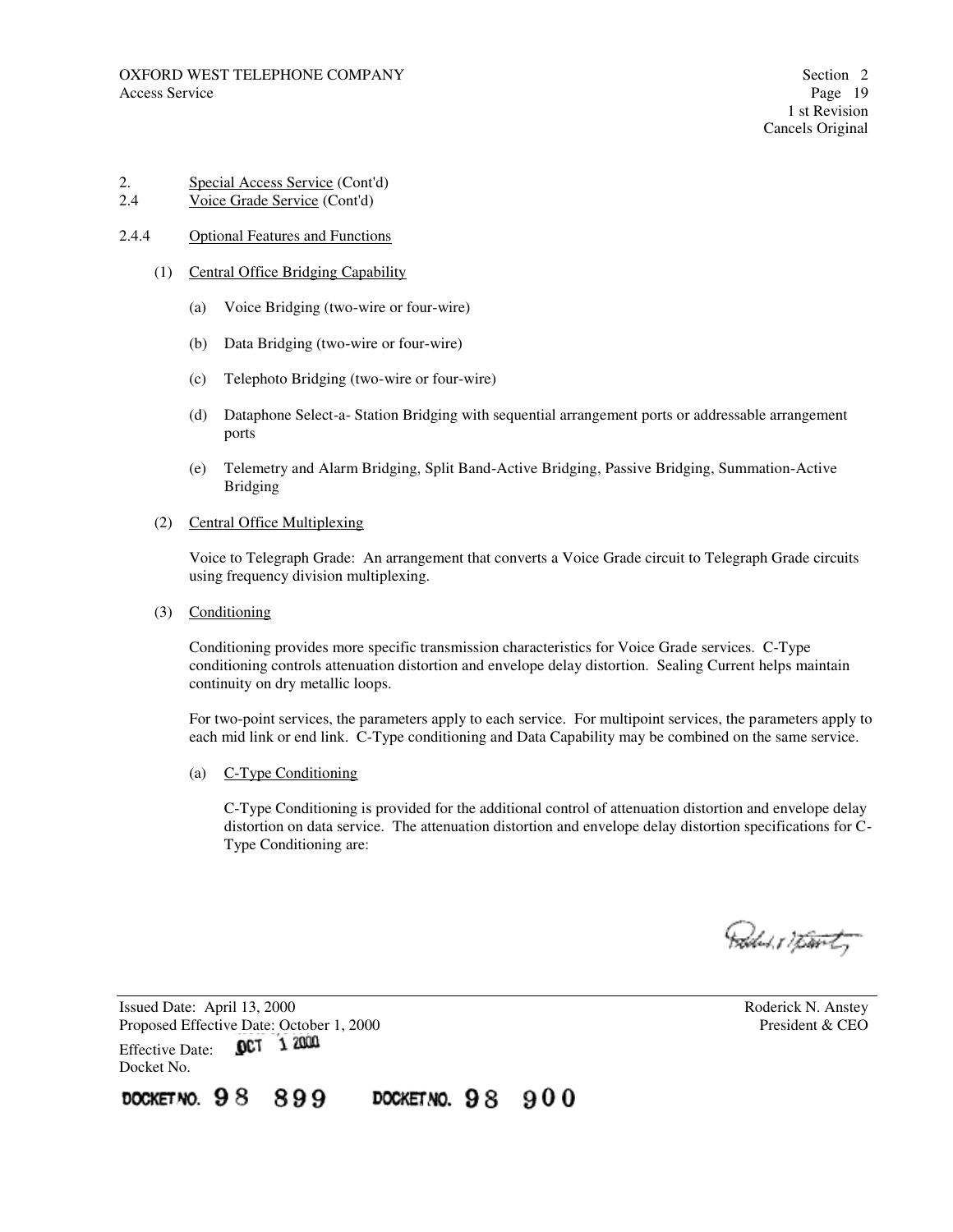- 2. Special Access Service (Cont'd)
- 2.4 Voice Grade Service (Cont'd)
- 2.4.4 Optional Features and Functions (Cont'd)

| <b>Attenuation Distortion</b> |                  |                       |                |
|-------------------------------|------------------|-----------------------|----------------|
| (Frequency Response)          |                  | <b>Envelope Delay</b> |                |
| Relative to 1004 Hz           |                  | Distortion            |                |
|                               |                  |                       | Variation      |
| Frequency Range (Hz)          | Variation (db)   | Frequency Range (Hz)  | (microseconds) |
| 400-2800                      | $-1.0$ to $+2.0$ | 1000-2600             | 100            |
| 300-3000                      | $-1.0$ to $+3.0$ | 800-2600              | 200            |
| 3000-3200                     | $-2.0$ to $+6.0$ | 600-2600              | 300            |
|                               |                  | 500-2800              | 600            |
|                               |                  | 500-3000              | 3000           |

#### (b) Sealing Current

 Sealing Current Conditioning is provided to help maintain continuity on dry metallic loops. It is usually associated with four-wire DA or NO type channel interfaces.

#### (4) Customer Specified Premises Receive Level

This option allows the customer to specify the receive level at the Point of Termination. This level must be within a specific range on effective four-wire transmission. The ranges are delineated in Technical Reference TR-NPL-000335.

#### (5) Improved Return Loss

- (a) On Effective Four-Wire Transmission at Four-Wire Point of Termination (applicable to each two-wire port): Provides for a fixed 600 ohm impedance, variable level range and simplex reversal. Telephone Company equipment is required at the customers premises where this option is ordered. The Improved Return Loss parameters are delineated in Technical Reference TR-NPL-000335.
- (b) On Effective Two-Wire Transmission at Two-Wire Point of Termination: (applicable to each two-wire port): Provides for more stringent Echo Control specifications. In order for this option to be applicable, the transmission path must be four-wire at one POT and two-wire at the other POT. Placement of Telephone Company equipment may be required at the customer's premises with the two-wire POT. The Improved Return Loss parameters are delineated in Technical Reference TR-33

Rocht 17 Davity

Issued Date: April 13, 2000 **Roderick N. Anstey** Proposed Effective Date: October 1, 2000 President & CEO Effective Date: 0CT 1 2000 Docket No.

docket.no.  $98$ 899 DOCKETNO. 98 900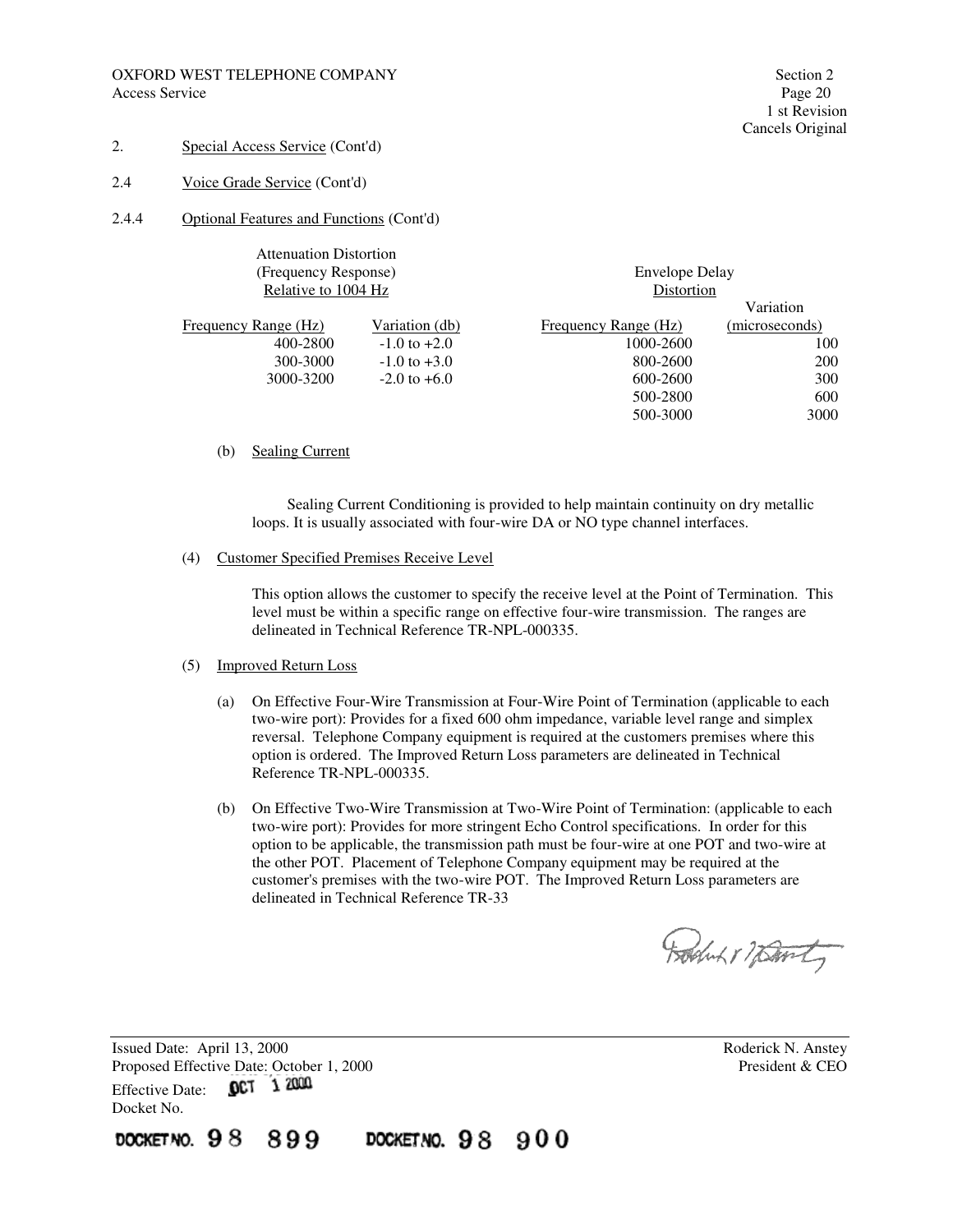2.4 Voice Grade Service (Cont'd)

#### 2.4.4 Optional Features and Functions (Cont'd)

(6) Data Capability

Data Capability provides transmission characteristics suitable for data communications. Specifically, Data Capability provides for the control of Signal to C-Notched Noise Ration and intermodulation distortion. It is available for two-point services or multipoint services.

The Signal to C-Notched Noise Ratio and intermodulation distortion parameter for Data Capability are:

- Check Signal to C-Notched Noise Ratio is greater than or equal to 32dB Intermodulation distortion

- Signal to second order modulation products (R2) is greater than or equal to 38dB

- Signal to third order modulation products (R3) is greater than or equal to 42dB

-Signal to C-Notched Noise Ratio is greater than or equal to 32dB Intermodulation distortion

 -Signal to second order modulation products (R2) is greater than or equal to 38dB When a service equipped with Data Capability is used for voice communications, the quality of the voice transmission may not be satisfactory.

#### (7) Telephoto Capability

Telephone Capability provides transmission characteristics suitable for telephotographic communications. Specifically, Telephoto Capability is provided for the control of attenuation distortion and envelope delay distortion of telephotographic services. The attenuation distortion and envelop delay distortion parameters for Telephoto Capability are:

| <b>Attenuation Distortion</b><br>$(1004 \text{ Hz/Reference})$ |                  | <b>Envelope Delay</b><br>Distortion |                |
|----------------------------------------------------------------|------------------|-------------------------------------|----------------|
|                                                                |                  |                                     | Variation      |
| <b>Frequency Range (Hz)</b>                                    | Variation (db)   | Frequency Range (Hz)                | (microseconds) |
| 500-3000                                                       | $-0.5$ to $+1.5$ | 1000-2600                           | 110            |
| 300-3200                                                       | $-1.0$ to $+2.5$ | 800-2800                            | 180            |
|                                                                |                  |                                     |                |

Roduk r 7 Davity

Issued Date: April 13, 2000 Roderick N. Anstey Proposed Effective Date: October 1, 2000 President & CEO Effective Date: 0CT 1 2000 Docket No.

DOCKET NO.  $98$ 899 DOCKETNO. 98 900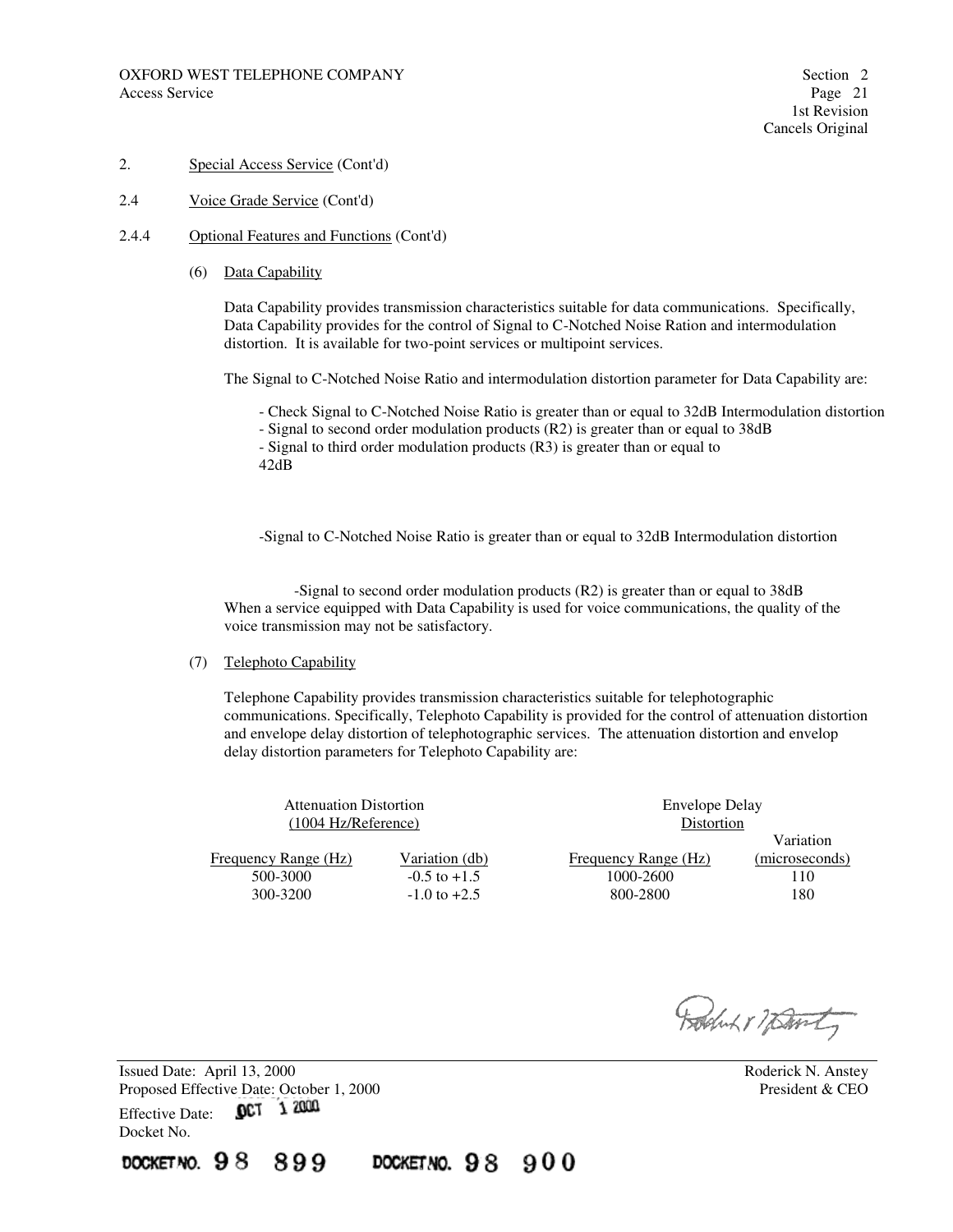## 2.4 Voice Grade Service (Cont'd)

#### 2.4.4 Optional Features and Functions (Cont'd)

The following table shows the technical specifications packages with which the optional features and functions are available.

|                                                                         |              | Available with Technical Specifications Package VG- |   |   |   |   |   |   |   |                  |    |    |    |    |
|-------------------------------------------------------------------------|--------------|-----------------------------------------------------|---|---|---|---|---|---|---|------------------|----|----|----|----|
|                                                                         | $\mathsf{C}$ | 1                                                   | 2 | 3 | 4 | 5 | 6 | 7 | 8 | 9                | 10 | 11 | 12 | CА |
| C-Type Conditioning                                                     | X            |                                                     |   |   |   | X | X | X | X | X                | X  |    |    |    |
| <b>Central Office</b><br><b>Bridging Capability</b>                     | X            |                                                     | X |   |   | X | X |   |   |                  | X  | X  | X  |    |
| <b>Central Office</b><br>Multiplexing                                   | X            |                                                     |   |   |   |   | X |   |   |                  |    |    |    |    |
| <b>Customer Specified</b><br>Premises Receive Level                     | X            |                                                     | X | X |   |   |   | X | X | $\boldsymbol{X}$ |    |    |    |    |
| Data Capability                                                         | X            |                                                     |   |   |   |   | X | X |   |                  | X  |    |    |    |
| <b>Improved Return Loss</b><br>-For Effective Four-wire<br>Transmission | X            | X                                                   | X | X | X | X | X | X | X | X                | X  | X  | X  | X  |
| -For Effective Two-wire<br>Transmission                                 | $\mathbf X$  |                                                     | X | X |   |   |   | X |   |                  |    |    | X  |    |
| <b>Sealing Current</b><br>Conditioning                                  | X            |                                                     |   |   |   |   |   | X |   |                  |    |    |    |    |
| Selective Signaling<br>Arrangement                                      | $\mathbf{X}$ |                                                     | X |   |   |   | X | X |   |                  |    | X  | X  | X  |
| <b>Signaling Capability</b>                                             | X            | X                                                   | X | Χ |   |   |   |   | X | X                | X  |    |    | X  |
| <b>Transfer Arrangement</b>                                             | X            | X                                                   | X | X | X | X | X | X | X | X                | X  | X  | X  | X  |
| Rates and Charges<br>2.4.5                                              |              |                                                     |   |   |   |   |   |   |   |                  |    |    |    |    |

|     |                            | Monthly | Nonrecurring |
|-----|----------------------------|---------|--------------|
|     |                            | Rates   | Charge       |
| (A) | Circuit Termination        |         |              |
|     | - Per Point of Termination |         |              |
|     | - USOC - TME2X,            |         |              |
|     | 2-wire                     | \$22.26 | \$251.30     |
|     | 4-wire                     | \$35.77 | \$301.56     |

Rocht 17 Danty

Issued Date: April 13, 2000 Roderick N. Anstey Proposed Effective Date: October 1, 2000 President & CEO Effective Date: **QCT** 1 2000 Docket No.

DOCKET NO. 98 899

DOCKETNO. 98 900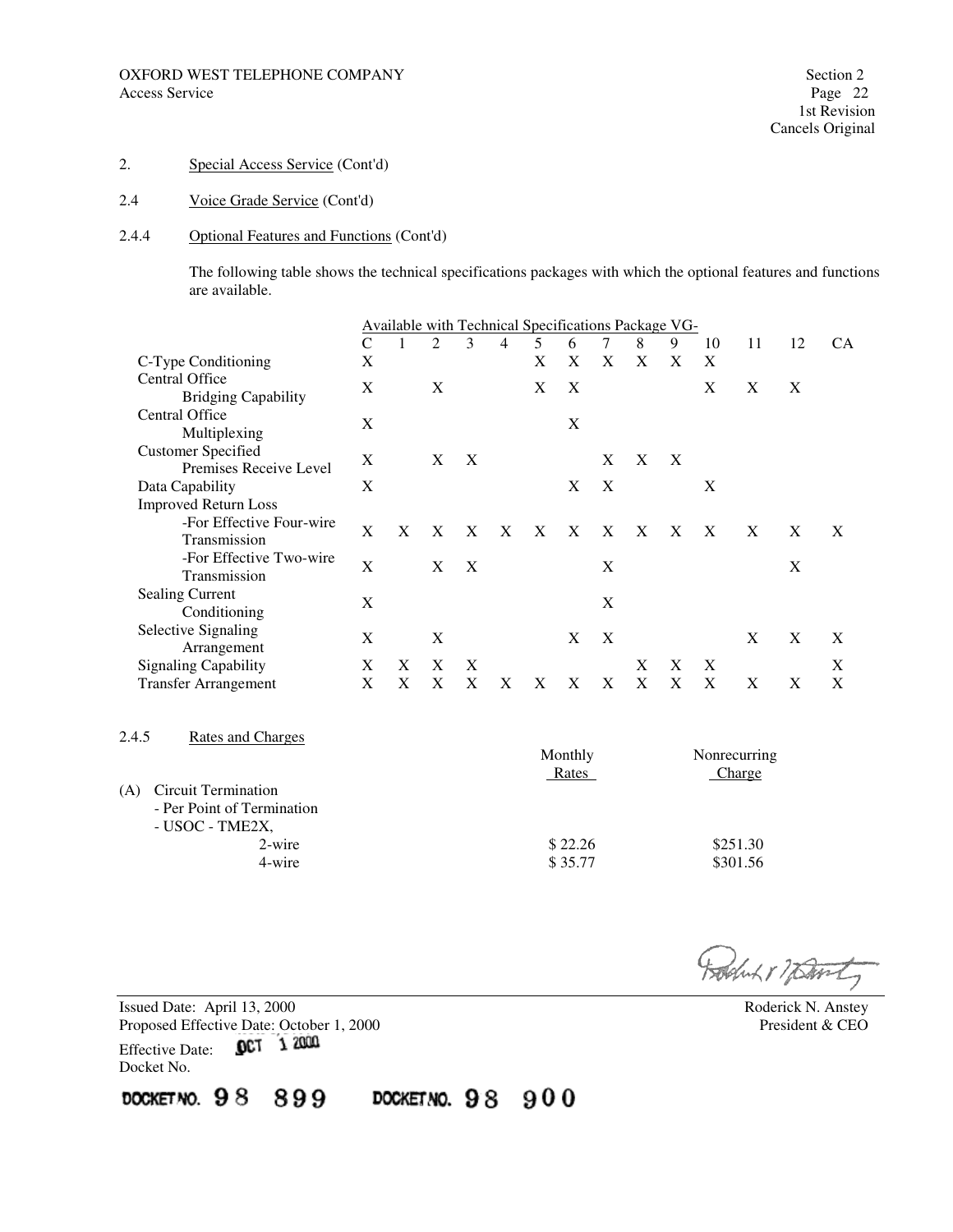- 2. Special Access Service (Cont'd)
- 2.4 Voice Grade Service (Cont'd)
- 2.4.5 Rates and Charges (Cont'd)

|     |                  | Monthly | Monthly  |
|-----|------------------|---------|----------|
|     |                  | Rates   | Rates    |
|     |                  | Fixed   | Per Mile |
| (B) | Circuit Mileage  |         |          |
|     | $-$ USOC - 1L5XX | \$28.74 | \$2.48   |

#### (C) Optional Features

(1) Bridging

|     |                                            |                   | Monthly    | Nonrecurring |
|-----|--------------------------------------------|-------------------|------------|--------------|
|     |                                            | <b>USOC</b>       | Rates      | Charge       |
| (a) | Voice Bridging                             |                   |            |              |
|     | - Per Port                                 |                   |            |              |
|     | - Two-Wire                                 | BCNV <sub>2</sub> | <b>ICB</b> | <b>ICB</b>   |
|     | - Four-Wire                                | BCNV4             | <b>ICB</b> | <b>ICB</b>   |
| (b) | Data Bridging                              |                   |            |              |
|     | -Per Port                                  |                   |            |              |
|     | - TwoWire                                  | BCND <sub>2</sub> | <b>ICB</b> | ICB          |
|     | - Four-Wire                                | BCND4             | <b>ICB</b> | <b>ICB</b>   |
| (c) | <b>Telephoto Bridging</b>                  |                   |            |              |
|     | - Per Port                                 |                   |            |              |
|     | - Two-Wire                                 | BCNF <sub>2</sub> | <b>ICB</b> | <b>ICB</b>   |
|     | - Four-Wire                                | BCNF4             | <b>ICB</b> | ICB          |
| (d) | <b>DATAPHONE Select-A-Station Bridging</b> |                   |            |              |
|     | Sequential                                 |                   |            |              |
|     | <b>Arrangement Ports</b>                   |                   |            |              |
|     | - Per Circuit Connected                    |                   |            |              |
|     | $-2-Wire$                                  | DQ <sub>2</sub>   | <b>ICB</b> | <b>ICB</b>   |
|     | $-4-Wire$                                  | DQ4               | <b>ICB</b> | <b>ICB</b>   |
|     | Addressable                                |                   |            |              |
|     | <b>Arrangement Ports</b>                   |                   |            |              |
|     | - Per Circuit Connected                    |                   |            |              |
|     | $-2-Wire$                                  | KQ <sub>2</sub>   | <b>ICB</b> | <b>ICB</b>   |
|     | 4-Wire                                     | KQ4               | ICB        | <b>ICB</b>   |
|     |                                            |                   |            |              |

Boduk & Warty

Issued Date: April 13, 2000<br>
Proposed Effective Date: October 1, 2000<br>
President & CEO<br>
President & CEO Proposed Effective Date: October 1, 2000 Effective Date: 0CT 1 2000

Docket No.

DOCKETNO. 98 899 DOCKETNO. 98 900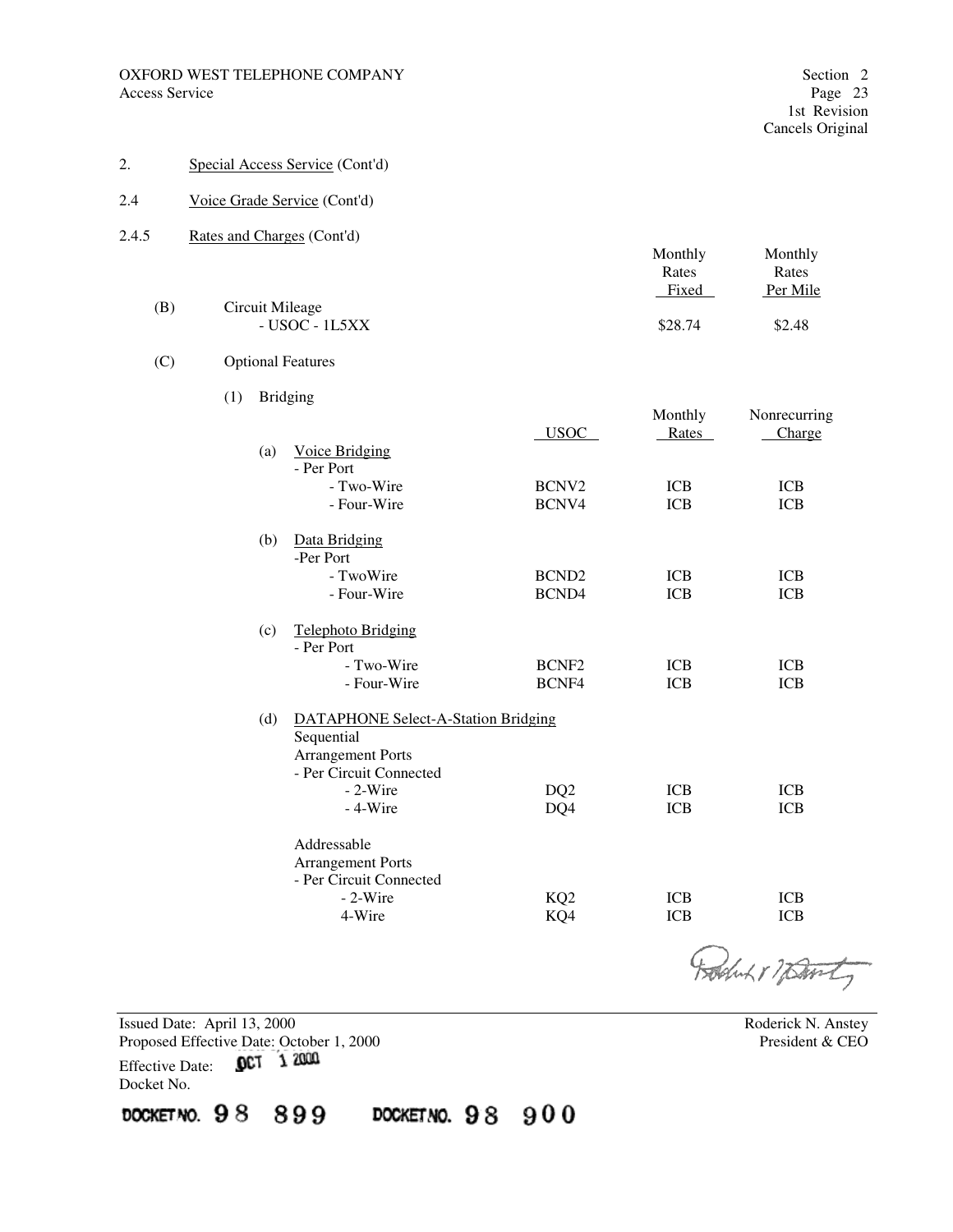#### OXFORD WEST TELEPHONE COMPANY Section 2 Access Service Page 24

Monthly Nonrecurring

2. Special Access Service (Cont'd)

#### 2.4 Voice Grade Service (Cont'd)

- 2.4.5 Rates and Charges (Cont'd)
	- (C) Optional Features (Cont'd)

## (1) Bridging (Cont'd)

|     |                                                                                                                                        | <b>USOC</b>                 | Rates                    | Charges                  |
|-----|----------------------------------------------------------------------------------------------------------------------------------------|-----------------------------|--------------------------|--------------------------|
| (e) | <b>Telemetry and Alarm Bridging</b><br><b>Active Bridging</b><br><b>Circuit Connections</b><br>- Per Circuit Connected<br>- Split Band | <b>CNLRX</b>                | <b>ICB</b>               | <b>ICB</b>               |
|     | - Summation                                                                                                                            | <b>BCNSA</b>                | <b>ICB</b>               | <b>ICB</b>               |
|     | Passive Bridging Circuit Connections                                                                                                   |                             |                          |                          |
|     | - Per Circuit Connected                                                                                                                | <b>BCNTP</b>                | <b>ICB</b>               | <b>ICB</b>               |
| (2) | Conditioning<br>- Per Point of Termination<br>- C-Type<br>- Sealing Current                                                            | X <sub>1</sub> CPT<br>1HBPT | <b>ICB</b><br><b>ICB</b> | <b>ICB</b><br><b>ICB</b> |
| (3) | <b>Improved Return Loss</b><br>for Effective Four-Wire<br>Transmission<br>- Per Point of Termination<br>- Two-Wire<br>- Four-Wire      | 1RL2W<br>1RL4W              | <b>ICB</b><br><b>ICB</b> | <b>ICB</b><br><b>ICB</b> |
| (4) | <b>Customer Specified</b><br>Receive Level<br>- Per Two-Wire Point of<br>Termination                                                   | <b>RLS</b>                  | <b>ICB</b>               | <b>ICB</b>               |
| (5) | Multiplexing<br>Voice to Telegraph Grad<br>- Per Arrangement                                                                           | <b>MQX</b>                  | ICB                      |                          |

Robert 1 7 David

Issued Date: April 13, 2000<br>
Proposed Effective Date: October 1, 2000<br>
Proposed Effective Date: October 1, 2000 Proposed Effective Date: October 1, 2000 Effective Date: 0CT 1 2000 Docket No. DOCKETNO. 98 899 DOCKETNO. 98 900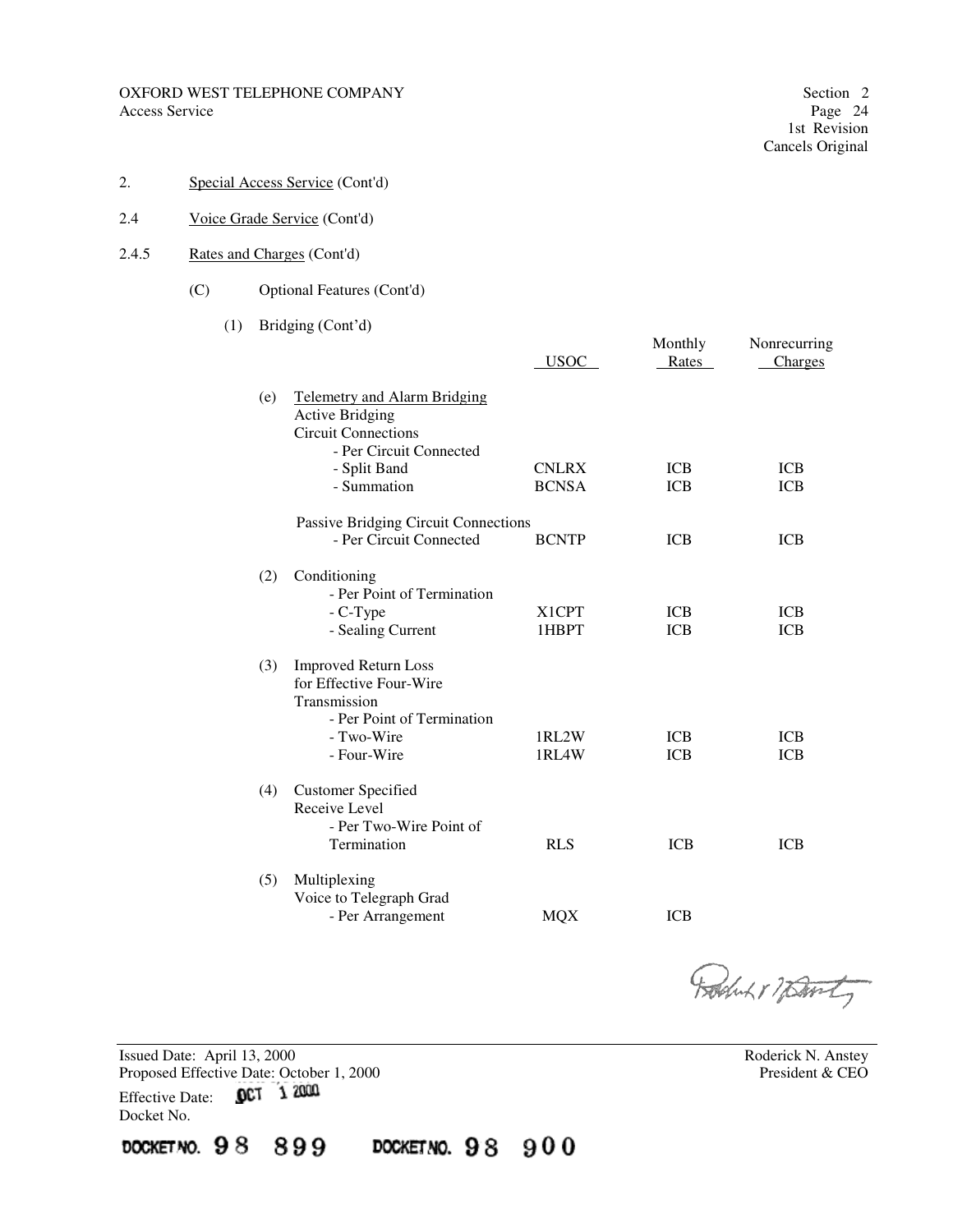#### OXFORD WEST TELEPHONE COMPANY Section 2<br>Access Service Page 25 Access Service

## 2. Special Access Service (Cont'd)

## 2.4 Voice Grade Service (Cont'd)

#### 2.4.5 Rates and Charges (Cont'd)

#### (C) Optional Features (Cont'd)

|     |                                                                                                                   | <b>USOC</b>  | Monthly<br>Rates | Nonrecurring<br>Charges |
|-----|-------------------------------------------------------------------------------------------------------------------|--------------|------------------|-------------------------|
| (6) | Data Capability<br>- Per Point of Termination                                                                     | <b>XDCPT</b> | <b>ICB</b>       | <b>ICB</b>              |
| (7) | Telephoto Capability<br>- Per Point of Termination                                                                | <b>XTCPT</b> | ICB              | <b>ICB</b>              |
| (8) | <b>Signaling Capability</b><br>- Per Point of Termination                                                         | $XSS++$      | ICB              | <b>ICB</b>              |
|     | - In lieu of ++, substitute<br>appropriate two digit code<br>from following list to<br>specify type of signaling. |              |                  |                         |
|     | $\mathbf{A}\mathbf{B}$<br>$\mathbf{A}\mathbf{C}$<br>CT                                                            |              |                  |                         |
|     | DX<br>DY<br>EA                                                                                                    |              |                  |                         |
|     | ${\rm EB}$<br>EC<br>$\mathop{\rm EX}\nolimits$                                                                    |              |                  |                         |
|     | GO<br><b>GS</b><br>LA                                                                                             |              |                  |                         |
|     | $\mathbf{L}\mathbf{B}$<br>LC<br>LO                                                                                |              |                  |                         |
|     | $\rm LR$<br>LS<br>${\rm RV}$                                                                                      |              |                  |                         |
|     | $\rm{SF}$                                                                                                         |              |                  |                         |

Boduk & Wart

Issued Date: April 13, 2000<br>
Proposed Effective Date: October 1, 2000<br>
President & CEO<br>
President & CEO Proposed Effective Date: October 1, 2000<br>Effective Date: **OCT** 1 2000 Effective Date: Docket No.

DOCKETNO. 98 899 DOCKETNO. 98 900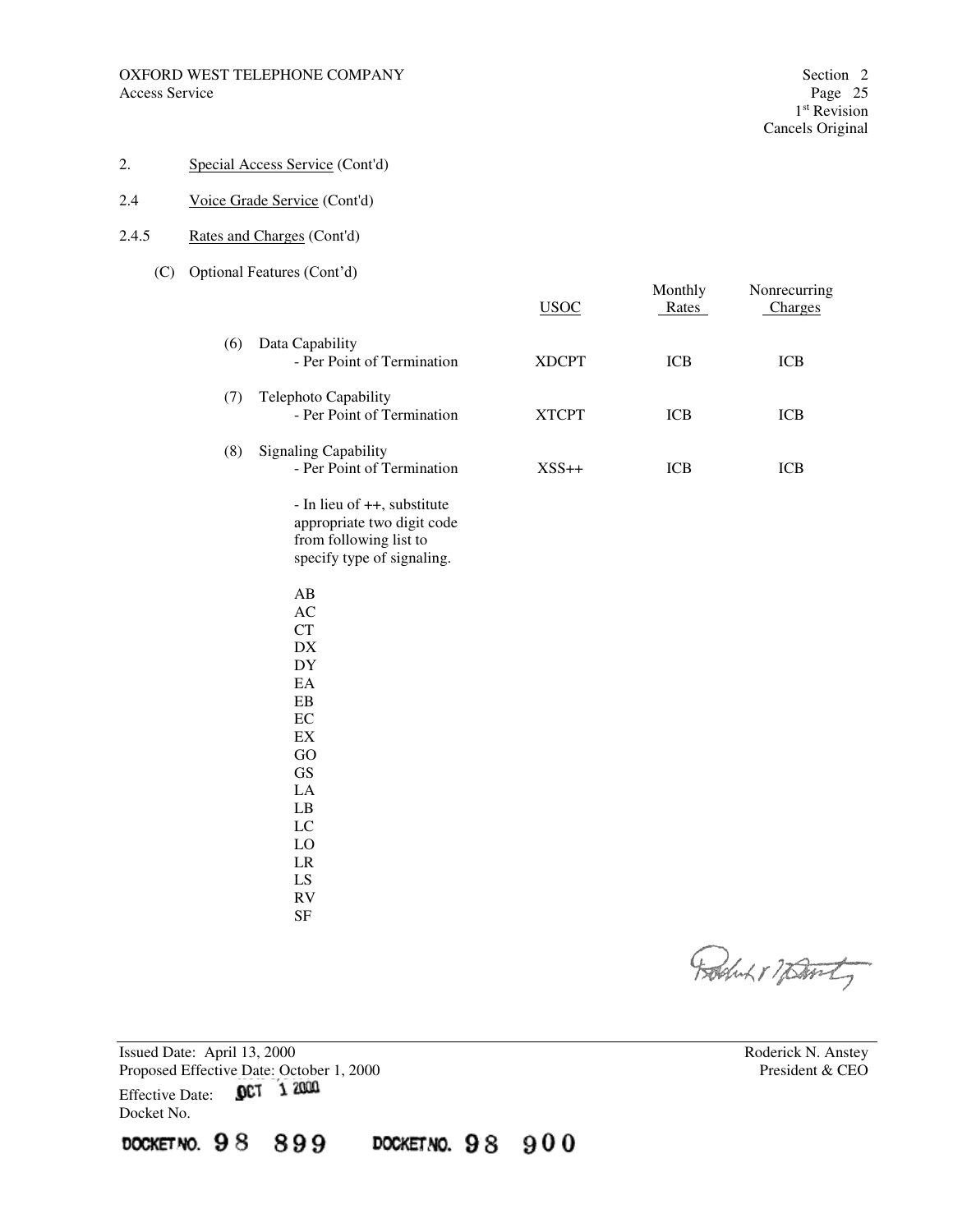- 2. Special Access Service (Cont'd)
- 2.4 Voice Grade Service (Cont'd)
- 2.4.5 Rates and Charges (Cont'd)

|     |                                                                                                                                           | <b>USOC</b>     | Monthly<br>Rates | Nonrecurring<br>Charges |
|-----|-------------------------------------------------------------------------------------------------------------------------------------------|-----------------|------------------|-------------------------|
| (C) | Optional Features and Functions (Cont'd)                                                                                                  |                 |                  |                         |
|     | (9)<br>Selective Signaling<br>Arrangement<br>- Per Arrangement                                                                            | <b>USZ</b>      | <b>ICB</b>       | <b>ICB</b>              |
|     | (10) Transfer Arrangement<br>(Key Activated* or Dial Up**)<br>- Per Four Port Arrangement,<br>including control circuit<br>termination*** | <b>USY</b>      | <b>ICB</b>       | <b>ICB</b>              |
|     | - Per Five Port Arrangement,<br>including control circuit<br>termination***                                                               | US <sub>5</sub> | <b>ICB</b>       | <b>ICB</b>              |

\* The key activated control circuit is rated as a Metallic Circuit Termination (use USOC T6ME in lieu of T6ECS) and Circuit Mileage, if applicable (use USOC 1L5MX in lieu of 1L5XX).

- \*\* The Dial-up option requires the customer to purchase the Controller Arrangement (USOC XTDDU).
- \*\*\* An additional Circuit Termination charge will apply whenever a spare circuit is configured as a leg to the customer's premises. Additional circuit mileage charges will apply when the transfer arrangement is not located in the customer premises serving wire center.

DOCKETNO. 98 900

Boduk & Warty

Issued Date: April 13, 2000 **Roderick N. Anstey** Proposed Effective Date: October 1, 2000 President & CEO Effective Date: 0CT 1 2000 Docket No. DOCKET NO. 98

899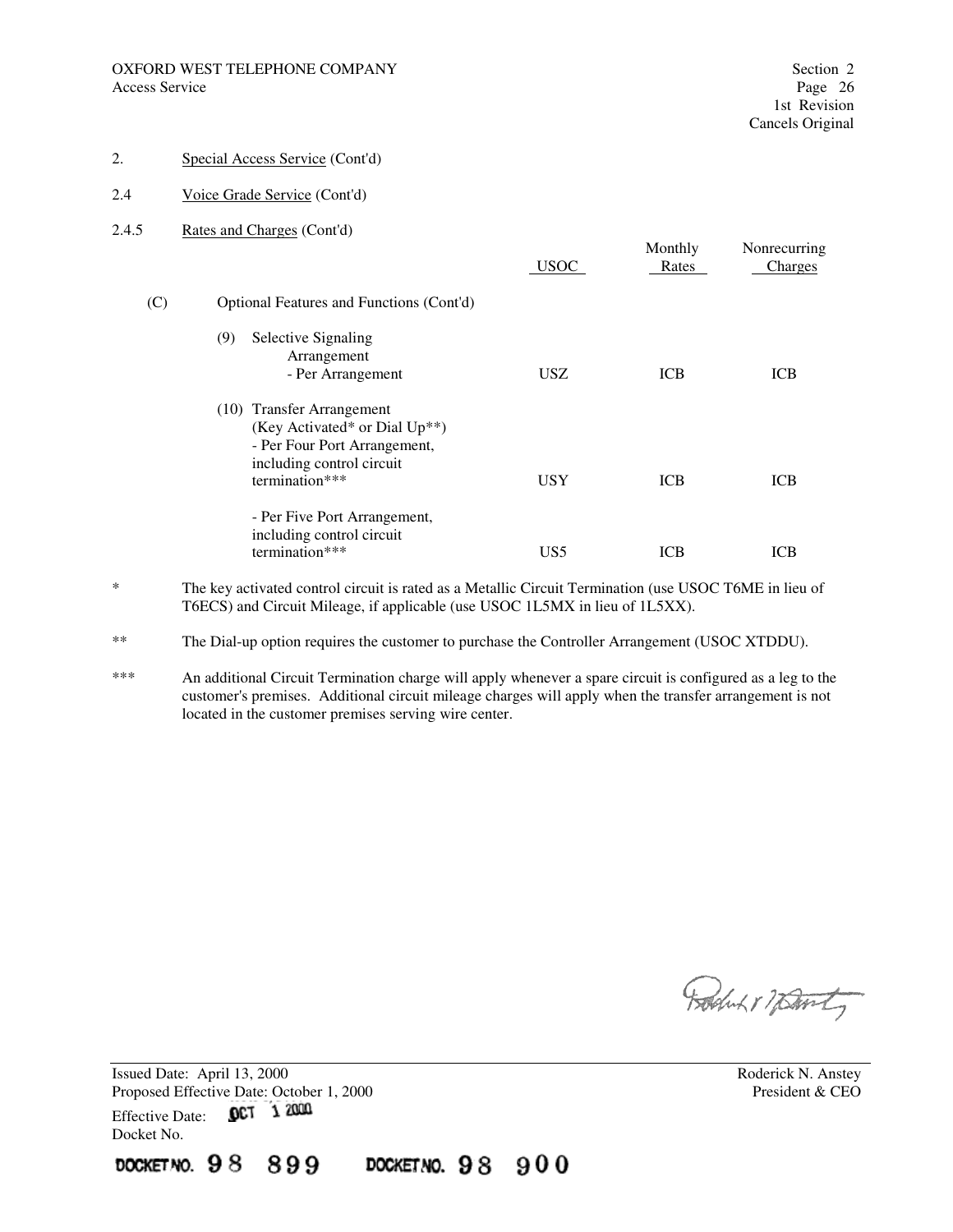- 2. Special Access Service (Cont'd)
- 2.5 Digital Data Service
- 2.5.1 Basic Circuit Description

A Digital Data circuit is a circuit for duplex four-wire transmission of synchronous serial data at the rate of 2.4, 4.8, 9.6 or 56 Kbps. The actual bit rate is a function of the channel interface selected by the customer. The circuit provides a synchronous service with timing provided by the Telephone Company through the Telephone Company's facilities to the customer in the received bit stream. Digital Data circuits are only available via Telephone Company designated hubs and are provided between customer designated premises or between a customer designated premises and a Telephone Company hub.

The customer may provide the Channel Service Unit-type equipment or other Network Channel Terminating Equipment associated with the Digital Data circuit at the customer premises. The interim program for interconnection of such equipment is set forth in Technical Reference PUB AS No. 1.

## 2.5.2 Technical Specifications Packages

|                    | Package DA |  |  |  |  |  |
|--------------------|------------|--|--|--|--|--|
| Parameter          |            |  |  |  |  |  |
| Error-Free Seconds |            |  |  |  |  |  |

DOCKETNO.  $98900$ 

The Telephone Company will provide a circuit capable of meeting a monthly average performance equal to or greater than 99.875% error-free seconds while the circuit is in service, if it is measured through a CSU equivalent which is designed, manufactured, and maintained to conform with the specifications contained in Technical Reference PUB 62310.

Voltages which are compatible with Digital Data Service are delineated in Technical Reference PUB 62507.

Robert 17 Danty

Issued Date: April 13, 2000 **Roderick N. Anstey** Proposed Effective Date: October 1, 2000 President & CEO Effective Date: 0CT 1 2000 Docket No.

899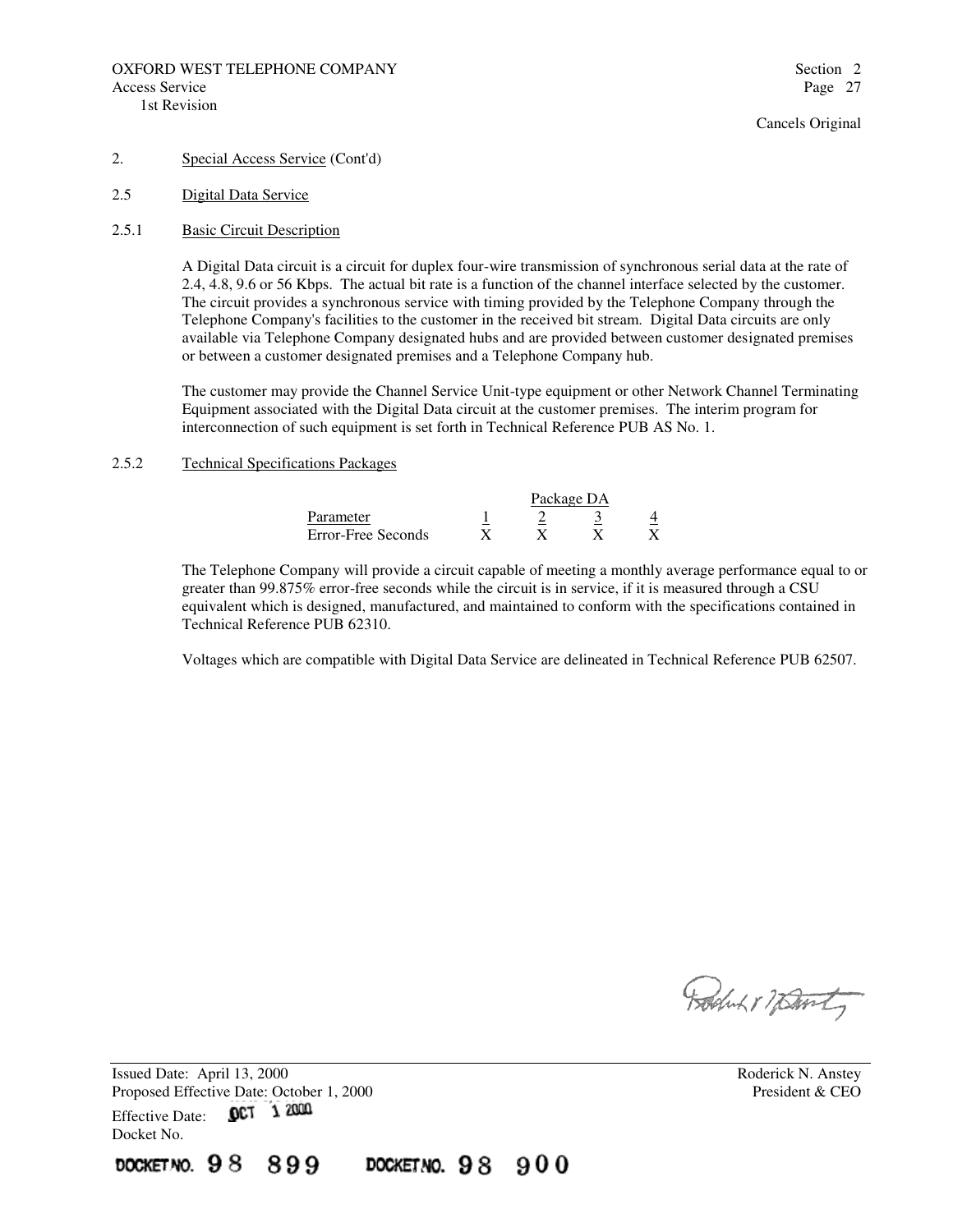- 2. Special Access Service (Cont'd)
- 2.5 Digital Data Service (Cont'd)
- 2.5.3 Channel Interfaces

The following channel interfaces (CIs) define the bit rates that are available for a Digital Data circuit.

| $\overline{C}$ | Bit Rate    |
|----------------|-------------|
| $DU-24$        | 2.4 Kbps    |
| DU-48          | 4.8 Kbps    |
| DU-96          | 9.6 Kbps    |
| DU-56          | $56.0$ Kbps |

#### 2.5.4 Optional Features and Functions

- (1) Central Office Bridging Capability
- (2) Transfer Arrangement

An arrangement that affords the customer an additional measure of protection and/or flexibility in the use of their access circuit(s) on a lxN basis. The arrangement can be utilized to transfer a leg of a Special Access Service to either a spare or working circuit that terminates in either the same or a different customer designated premises. This arrangement is only available at a Telephone Company designated hub. A key activated or dial-up control service is required to operate the transfer arrangement. A spare circuit, if required, is not included as a part of the option.

DOCKETNO. 98 900

Produkt 7 party

Issued Date: April 13, 2000<br>
Proposed Effective Date: October 1, 2000<br>
President & CEO Proposed Effective Date: October 1, 2000 OCT 1 2000 Effective Date: Docket No.

899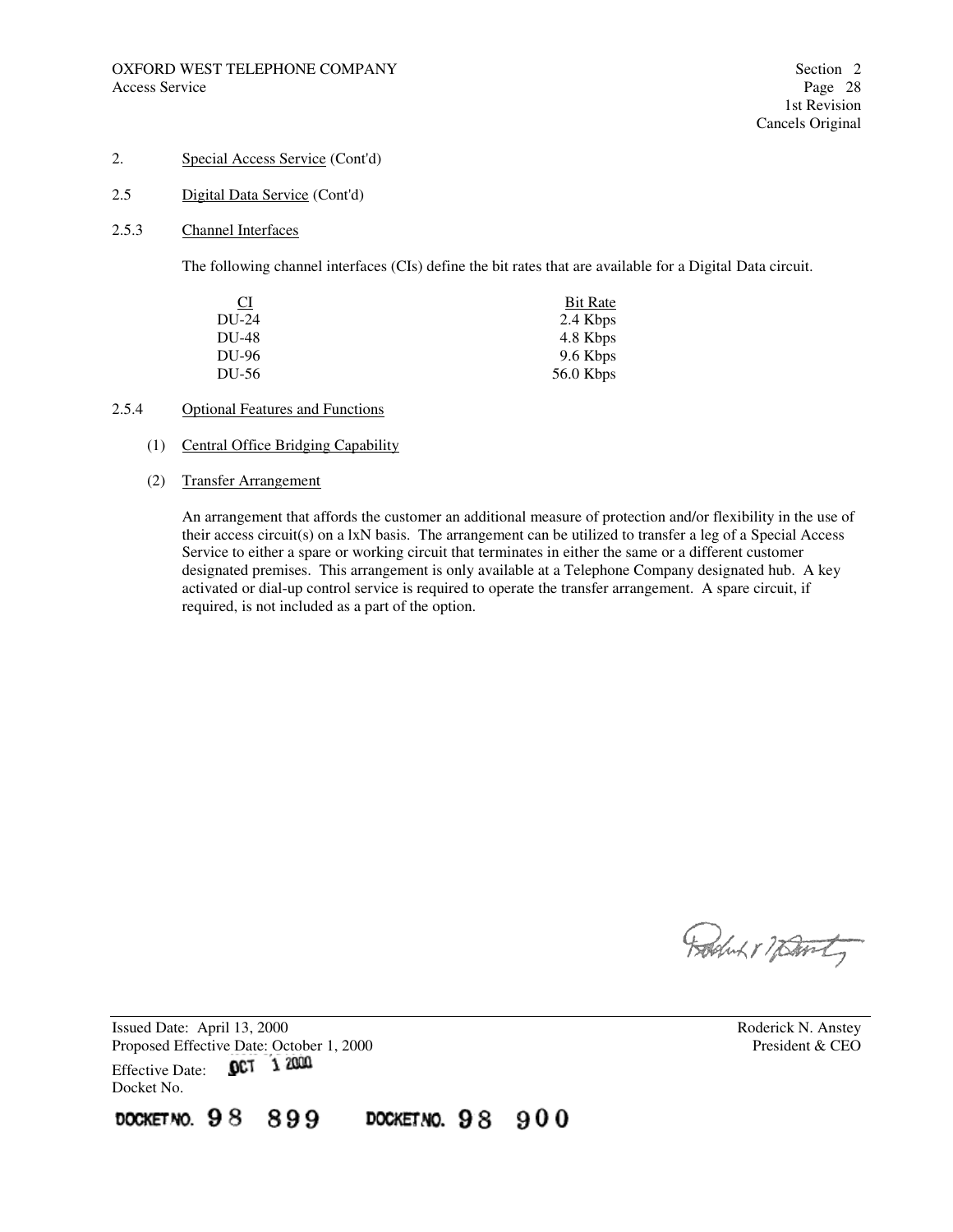- 2. Special Access Service (Cont'd)
- 2.5 Digital Data Service (Cont'd)
- 2.5.5 Rates and Charges

|     |                                        |              | $2.4, 4.8, 9.6, \& 56.0$ kbps |                         |  |
|-----|----------------------------------------|--------------|-------------------------------|-------------------------|--|
|     |                                        |              |                               | Monthly<br>Nonrecurring |  |
|     |                                        |              | Monthly                       | Non-Recurring           |  |
|     |                                        |              | Rate                          | Charge                  |  |
|     |                                        |              |                               |                         |  |
| (A) | <b>Circuit Termination</b>             |              |                               |                         |  |
|     | - Per Point of Termination             |              |                               |                         |  |
|     | - USOC - TMECS                         |              | <b>ICB</b>                    | <b>ICB</b>              |  |
|     |                                        |              |                               |                         |  |
| (B) | Circuit Mileage                        |              |                               |                         |  |
|     | $-$ USOC $-$ 1L5XX                     |              | <b>ICB</b>                    | <b>ICB</b>              |  |
|     |                                        |              |                               |                         |  |
| (C) | <b>Optional Features and Functions</b> |              |                               |                         |  |
|     |                                        |              |                               |                         |  |
|     | <b>Optional Features</b>               |              | Monthly                       | Nonrecurring            |  |
|     | and Functions                          | <b>USOC</b>  | Rates                         | Charges                 |  |
|     |                                        |              |                               |                         |  |
|     | <b>Bridging</b><br>(1)                 |              |                               |                         |  |
|     | - Per Port                             | <b>BCNDA</b> | <b>ICB</b>                    | <b>ICB</b>              |  |
|     |                                        |              |                               |                         |  |
|     | Loop Transfer<br>(2)                   |              |                               |                         |  |
|     | Arrangement                            |              |                               |                         |  |
|     | (Key Activated*                        |              |                               |                         |  |
|     | or Dial-up**)                          |              |                               |                         |  |
|     | - Per Four-Port                        |              |                               |                         |  |
|     | Arrangement***                         | <b>XTD</b>   | <b>ICB</b>                    | <b>ICB</b>              |  |
|     |                                        |              |                               |                         |  |

- \* The key activated control is rated as a Metallic Circuit Termination (Use USOC T6EME in lieu of T6ECS) and Circuit Mileage, if applicable (Use USOC 1L5MX).
- \*\* The Dial-up option requires the customer to purchase the Controller Arrangement (USOC XTDDU).

DOCKETNO. 98 900

\*\*\* An additional Circuit Termination charge will apply whenever a spare circuit is configured as a leg to the customer's premises. Additional Circuit Mileage charges will also apply when the transfer arrangement is not located in the customer premises serving wire center.

Boluk 1 7 Davity

Issued Date: April 13, 2000<br>
Proposed Effective Date: October 1, 2000<br>
President & CEO Proposed Effective Date: October 1, 2000<br>Effective Date: **OCT** 1 2000 Effective Date: Docket No.

899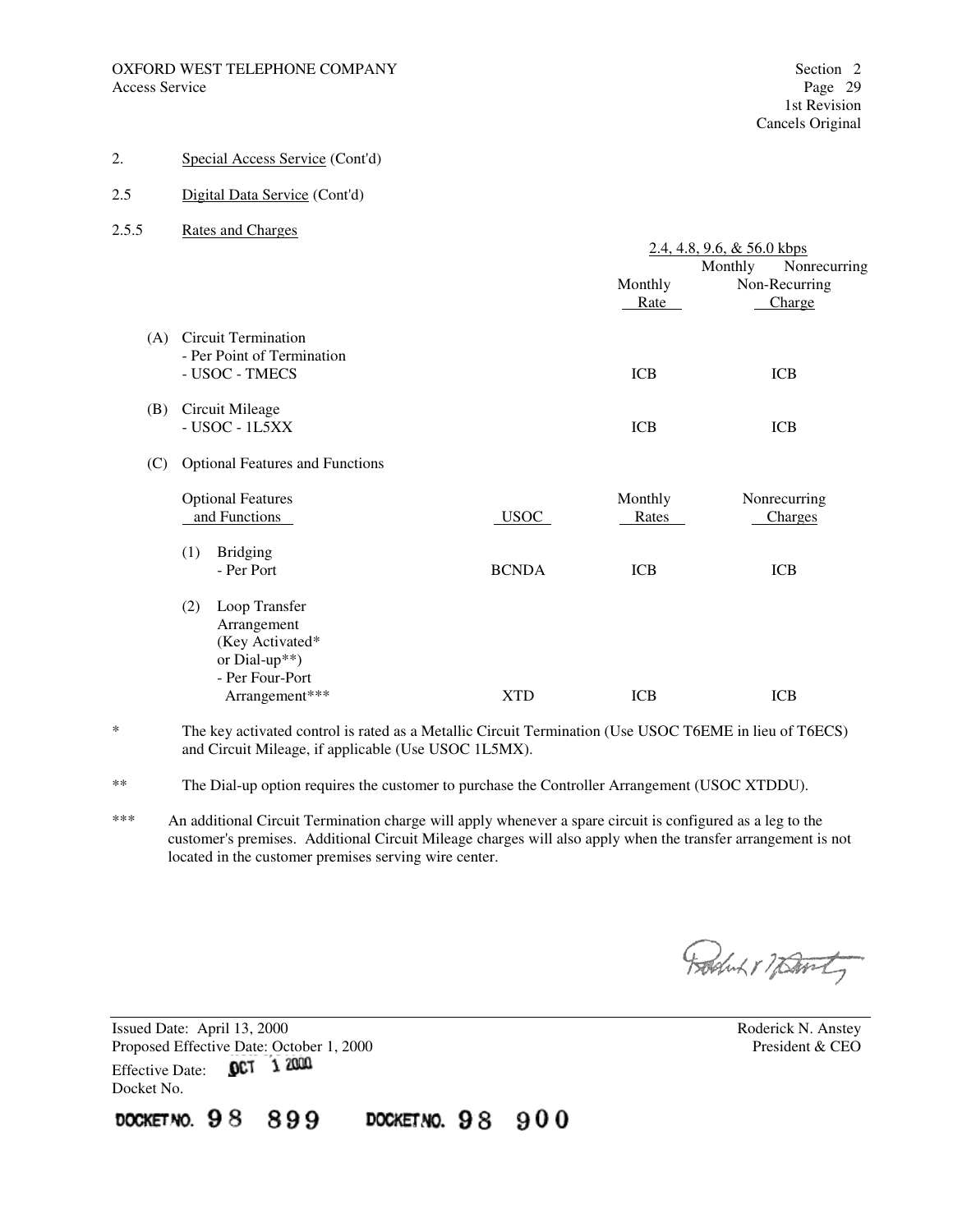- 2. Special Access Service (Cont'd)
- 2.6 High Capacity Service
- 2.6.1 Basic Circuit Description

A High Capacity circuit is a circuit for the transmission or nominal 64.0 kbps\* or 1.544, 3.152, 6.312, 44.736, or 274.176 Mbps isochronous serial data. The actual bit rate is a function of the channel interface selected by the customer. High Capacity circuits are provided between customer designated premises or between a customer designated premises and a Telephone Company hub.

The customer may provide the Network Channel Terminating Equipment associated with the High Capacity circuit at the customer's premises. The interim program for interconnection of such equipment is set forth in Technical Reference PUB AS No. 1.

2.6.2 Technical Specifications Packages

|                    | Package HC |  |  |  |   |  |
|--------------------|------------|--|--|--|---|--|
| Parameter          |            |  |  |  | ັ |  |
| Error-Free Seconds |            |  |  |  |   |  |

A circuit with technical specifications package HC1 will be capable of an error-free second performance of 98.75% over a continuous 24 hour period as measured at the 1.544 Mbps rate through a CSU equivalent which is designed, manufactured, and maintained to conform with the specifications contained in Technical Reference PUB 62411.

 \* Available only as a circuit of a 1.544 Mbps facility to a Telephone Company Digital Data hub or as a cross connect of two 2.4, 4.8, 9.6, 56.0 or 64.0 kbps circuits of two 1.544 Mbps facilities to a Digital Data hub(s). The customer must provide system and channel assignment data.

DOCKETNO.  $98900$ 

Rochut 17 Danty

Issued Date: April 13, 2000 Roderick N. Anstey Proposed Effective Date: October 1, 2000<br>
Effective Date: **OCT** 1 2000<br>
President & CEO Effective Date: Docket No.

899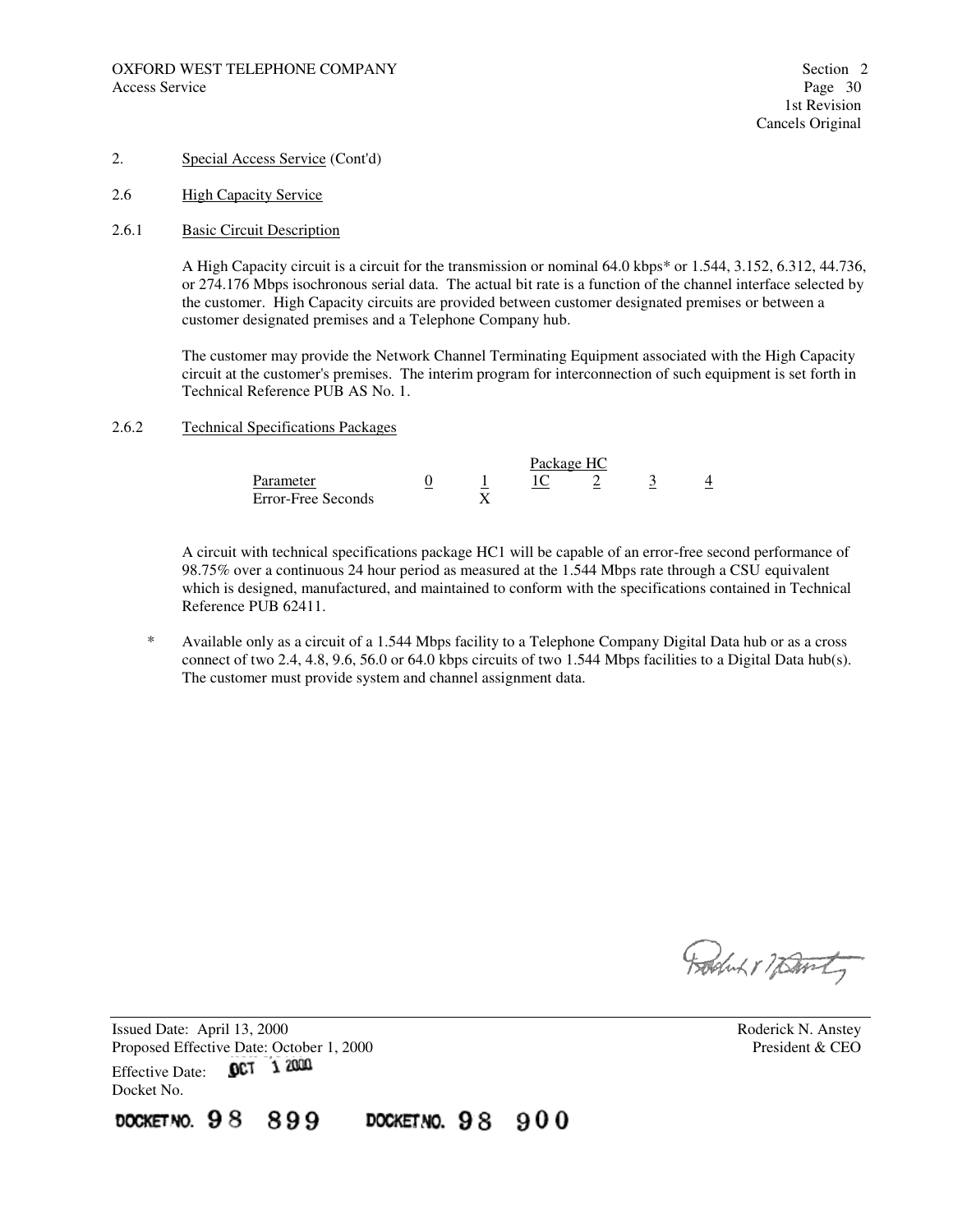#### 2.6 High Capacity Service (Cont'd)

#### 2.6.3 Channel Interfaces

The following channel interfaces (CIs) define the bit rates that are available for a High Capacity circuit:

| Bit Rate            |
|---------------------|
| $1.544$ Mbps (DS1)  |
| 274.176 Mbps (DS4)  |
| $3.152$ Mbps (DSIC) |
| 44.736 Mbps (DS3)   |
| $6.312$ Mbps (DS2)  |
|                     |

#### 2.6.4 Optional Features and Functions

## (1) Automatic Loop Transfer

The Automatic Loop Transfer provides protection on a 1xN basis against failure of the facilities between a customer designated premises and the wire center serving that premises. Protection is furnished through the use of a switching arrangement that automatically switches to a spare circuit line when a working line fails. The spare circuit is not included as a part of the option. This option requires compatible equipment at both the serving wire center and the customer premises. The customer is responsible for providing the equipment at its premises.

#### (2) Transfer Arrangement

An arrangement that afford the customer an additional measure of flexibility in the use of their access circuit(s). The arrangement can be utilized to transfer a leg of a Special Access Service to either a spare or working circuit that terminates in either the same or a different customer designated premises. A key activated or dial-up control service is required to operate the transfer arrangement. A spare circuit, if required is not included as part of the option.

\* A 64.0 kbps circuit is available as a circuit(s) of a 1.544 Mbps facility to a Telephone Company hub.

DOCKETNO.  $98900$ 

Boston 17 David

Issued Date: April 13, 2000 **Roderick N. Anstey** Proposed Effective Date: October 1, 2000 President & CEO Effective Date: 0CT 1 2000 Docket No. DOCKET NO. 98 899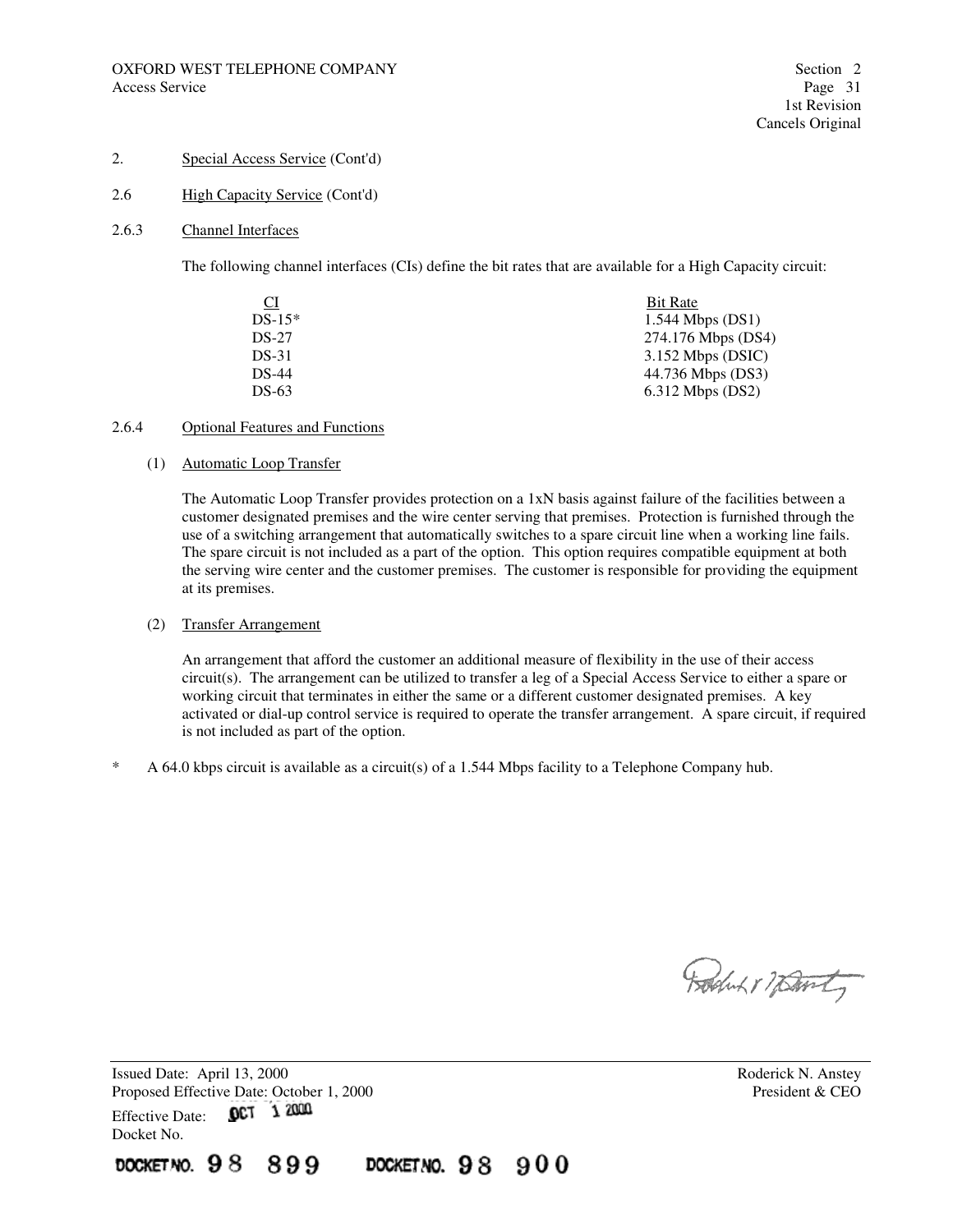- 2. Special Access Service (Cont'd)
- 2.6 High Capacity Service (Cont'd)
- 2.6.4 Optional Features and Functions (Cont'd)
	- (3) Central Office Multiplexing
		- (a)  $DS4$  to  $DS1$

An arrangement that converts a 274.176 Mbps circuit to 168 DS1 circuits using digital time division multiplexing.

(b)  $DS3$  to DS1

An arrangement that converts a 44.736 Mbps circuit to 28 DS1 circuits using digital time division multiplexing.

 $(c)$  DS2 to DS1

An arrangement that converts a 6.312 Mpbs circuit to four DS1 circuits using digital time division multiplexing.

(d) DS1C to DS1

An arrangement that converts a 3.152 Mpbs circuit to two DS1 circuits using digital time division multiplexing.

(e) DS1 to Voice

An arrangement that converts a 1.544 Mpbs circuit to 24 circuits for use with Voice Grade Services. A circuit at this DS1 to the hub can also be used for a Digital Data Service.

 $(f)$  DS1 to DS0

An arrangement that converts a 1.544 Mpbs circuit to 23 64.0 kbps circuits utilizing digital time division multiplexing.

DOCKETNO. 98 900

Boluk 17 Davity

Issued Date: April 13, 2000 **Roderick N. Anstey** Proposed Effective Date: October 1, 2000 President & CEO Effective Date: 0CT 1 2000 Docket No.

899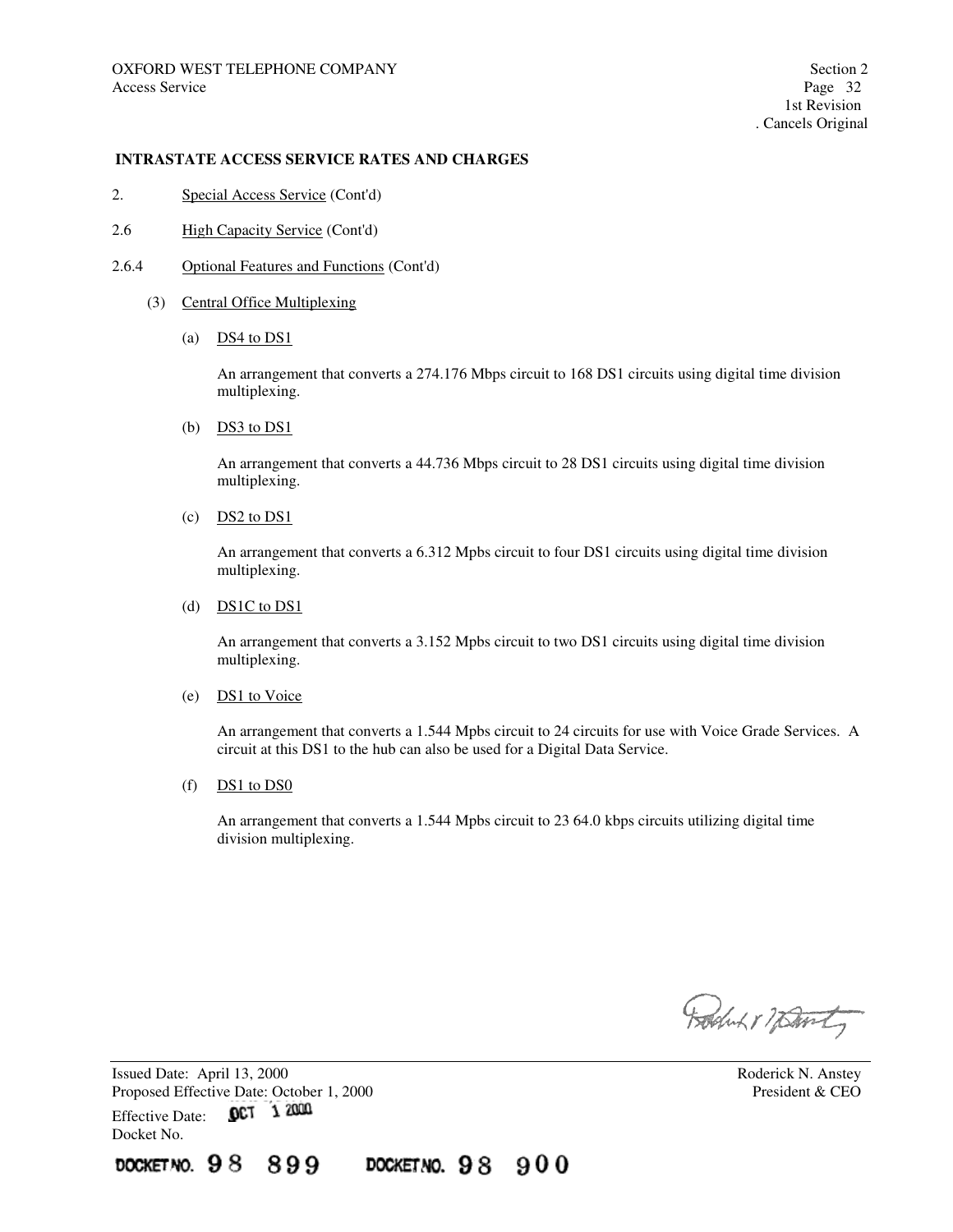- 2. Special Access Service (Cont'd)
- 2.6 High Capacity Service (Cont'd)
- 2.6.4 Optional Features and Functions (Cont'd)
	- (3) Central Office Multiplexing (Cont'd)
		- (g) DSO to Subrate

An arrangement that converts a 64.0 kbps circuit to subspeeds of up to twenty 2.4 kbps, ten 4.8 kbps, or five 9.6 kbps circuits using digital time division multiplexing.

The following table shows the technical specifications packages with which the optional feature and functions are available.

|                                    | Available with Technical   |   |    |                |                |   |
|------------------------------------|----------------------------|---|----|----------------|----------------|---|
|                                    | Specifications Package HC- |   |    |                |                |   |
|                                    | $\overline{0}$             |   | 1C | $\overline{2}$ | $\overline{3}$ |   |
| Automatic Loop Transfer            |                            | X |    |                |                |   |
| Central Office Multiplexing:       |                            |   |    |                |                |   |
| DS4 to DS1                         |                            |   |    |                |                | X |
| DS3 to DS1                         |                            |   |    |                | X              |   |
| DS <sub>2</sub> to D <sub>S1</sub> |                            |   |    | X              |                |   |
| DS1C to DS1                        |                            |   | X  |                |                |   |
| DS1 to Voice                       |                            | X |    |                |                |   |
| DS1 to DS0                         |                            | X |    |                |                |   |
| DS0 to Subrate*                    | X                          |   |    |                |                |   |
| <b>Transfer Arrangement</b>        |                            | X |    |                |                |   |

\*Available only on a circuit of a 1.544 Mbps facility to a Telephone Company hub.

#### 2.6.5 Rates and Charges

All rates and charges for High Capacity Service will be filed on an Individual Case Basis in 2.7, following.

## 2.7 Individual Case Filing

Rates and charges for Special Access Service provided on an individual case basis are filed following.

DOCKETNO. 98 900

Boduk & namt

Issued Date: April 13, 2000 **Roderick N. Anstey** Proposed Effective Date: October 1, 2000 President & CEO Effective Date: 0CT 1 2000 Docket No.

899

docket no.  $98$